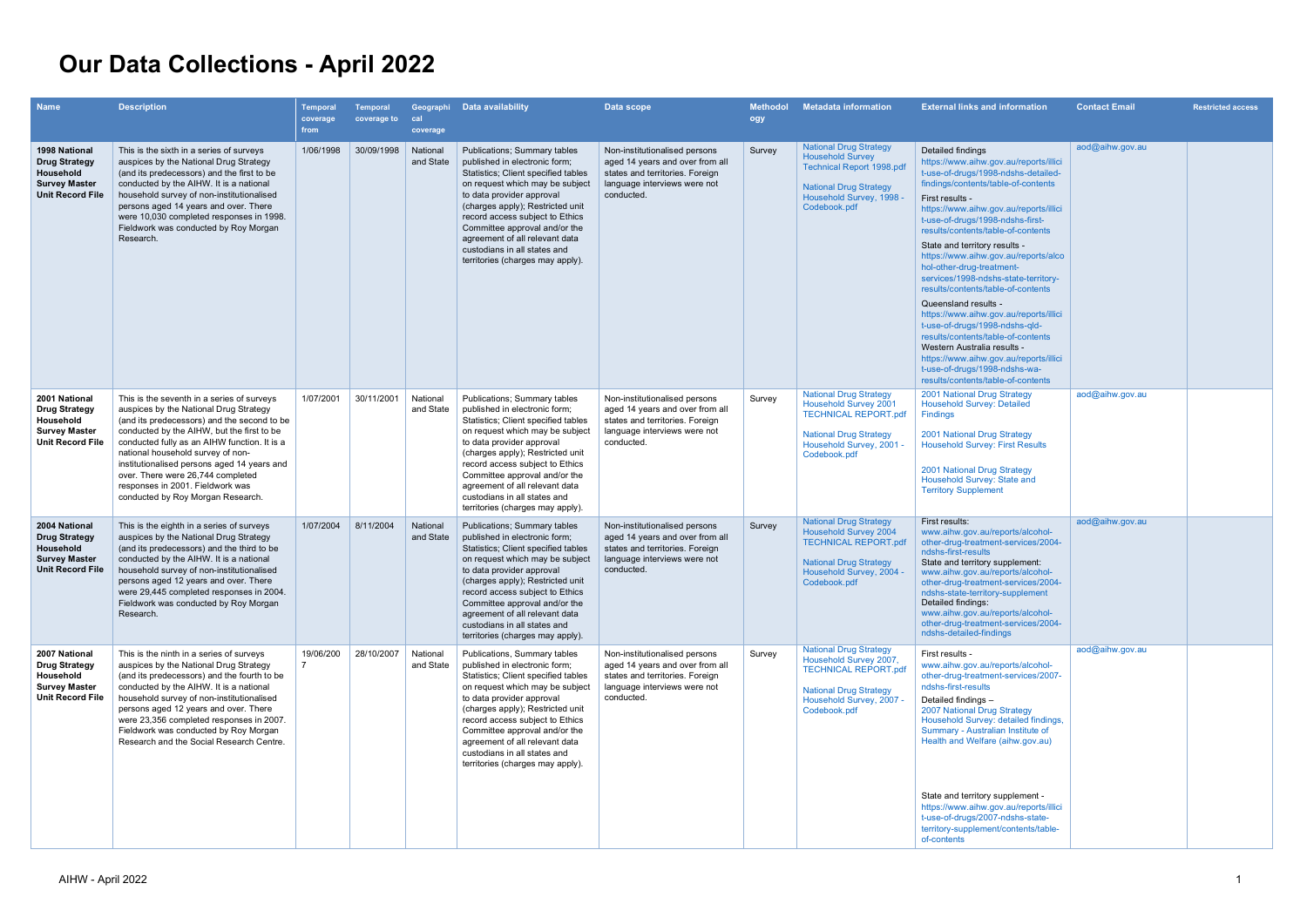| <b>Name</b>                                                                                           | <b>Description</b>                                                                                                                                                                                                                                                                                                                                                                                                                                                                                                   | Temporal<br>coverage<br>from | <b>Temporal</b><br>coverage to | Geographi<br>cal<br>coverage | Data availability                                                                                                                                                                                                                                                                                                                                                                  | Data scope                                                                                                                                                                                                                                                                                                                                                                                                                                                                                                      | <b>Methodol</b><br>ogy | <b>Metadata information</b>                                         | <b>External links and information</b>                                                                                                                                                                                | <b>Contact Email</b>            | <b>Restricted access</b> |
|-------------------------------------------------------------------------------------------------------|----------------------------------------------------------------------------------------------------------------------------------------------------------------------------------------------------------------------------------------------------------------------------------------------------------------------------------------------------------------------------------------------------------------------------------------------------------------------------------------------------------------------|------------------------------|--------------------------------|------------------------------|------------------------------------------------------------------------------------------------------------------------------------------------------------------------------------------------------------------------------------------------------------------------------------------------------------------------------------------------------------------------------------|-----------------------------------------------------------------------------------------------------------------------------------------------------------------------------------------------------------------------------------------------------------------------------------------------------------------------------------------------------------------------------------------------------------------------------------------------------------------------------------------------------------------|------------------------|---------------------------------------------------------------------|----------------------------------------------------------------------------------------------------------------------------------------------------------------------------------------------------------------------|---------------------------------|--------------------------|
| 2010 Australian<br><b>Infant Feeding</b><br><b>Survey (ANIFS)</b>                                     | The 2010 Australian National Infant<br>Feeding Survey (ANIFS) gathered<br>information about infant feeding practices<br>and attitudes from a sample of mothers and<br>carers in Australia. The survey gathered<br>information about the prevalence and<br>duration of breastfeeding and collected<br>information on other foods consumed by<br>infants. The survey also gathered<br>information about barriers to initiating and<br>continuing breastfeeding and gathered<br>information about perinatal depression. | 1/03/2010                    | 31/03/2011                     | National                     | Publications; There are<br>restrictions and limitations<br>governing the availability or use<br>of other data in this holding.                                                                                                                                                                                                                                                     | Mothers or primary carers of<br>infants aged up to 24 months.<br>Sample selected from the<br>Medicare enrolment database.                                                                                                                                                                                                                                                                                                                                                                                       | Survey                 |                                                                     | 2010 ANIFS indicator results<br>Researchers can access a<br>confidentialised unit record file<br>through the Australian Data Archive.                                                                                | bernice.cropper@aihw.gov<br>.au |                          |
| 2010 National<br><b>Drug Strategy</b><br>Household<br><b>Survey Master</b><br><b>Unit Record File</b> | This is the tenth in a series of surveys<br>auspices by the National Drug Strategy<br>(and its predecessors) and the fifth to be<br>conducted by the AIHW. It is a national<br>household survey of non-institutionalised<br>persons aged 12 years and over. There<br>were 26,648 completed responses in 2010.<br>Fieldwork was conducted by Roy Morgan<br>Research.                                                                                                                                                  | 29/04/201<br>$\Omega$        | 14/09/2010                     | National<br>and State        | Publications; Summary tables<br>published in electronic form;<br>Statistics; Client specified tables<br>on request which may be subject<br>to data provider approval<br>(charges apply); Restricted unit<br>record access subject to Ethics<br>Committee approval and/or the<br>agreement of all relevant data<br>custodians in all states and<br>territories (charges may apply). | The estimates for 2010 contained<br>in this publication are based on<br>information obtained from people<br>aged 12 years or older or 14<br>years or older (as specified) from<br>all states and territories. The<br>scope of the survey was<br>residential households, and<br>excluded institutional settings,<br>hostels, motels and homeless<br>people. Foreign language<br>interviews were not conducted.                                                                                                   | Survey                 | http://meteor.aihw.gov.au/c<br>ontent/index.phtml/itemId/5<br>11160 | http://www.aihw.gov.au/publication-<br>detail/?id=32212254712                                                                                                                                                        | aod@aihw.gov.au                 |                          |
| 2013 National<br><b>Drug Strategy</b><br>Household<br><b>Survey Master</b><br><b>Unit Record File</b> | This is the eleventh in a series of surveys<br>auspices by the National Drug Strategy<br>(and its predecessors) and the sixth to be<br>conducted by the AIHW. It is a national<br>household survey of non-institutionalised<br>persons aged 12 years and over. There<br>were 23,855 completed responses in 2013.<br>Fieldwork was conducted by Roy Morgan<br>Research.                                                                                                                                               | 31/07/201<br>3               | 1/12/2013                      | National<br>and State        | Publications; Summary tables<br>published in electronic form;<br>Statistics; Client specified tables<br>on request which may be subject<br>to data provider approval<br>(charges apply); Restricted unit<br>record access subject to Ethics<br>Committee approval and/or the<br>agreement of all relevant data<br>custodians in all states and<br>territories (charges may apply). | Private dwellings from people<br>aged 12 years or older. Excluded<br>from sampling were non-private<br>dwellings (hotels, motels,<br>boarding houses, etc.) and<br>institutional settings (hospitals,<br>nursing homes, other clinical<br>settings such as drug and alcohol<br>rehabilitation centres, prisons,<br>military establishments, and<br>university halls of residence).<br>Homeless persons were also<br>excluded as well as the territories<br>of Jervis Bay, Christmas Island<br>and Cocos Island. | Survey                 | http://meteor.aihw.gov.au/c<br>ontent/index.phtml/itemId/5<br>58897 | www.aihw.gov.au/reports/illicit-use-<br>of-drugs/ndshs-2013-detailed                                                                                                                                                 | aod@aihw.gov.au                 |                          |
| 2016 National<br><b>Drug Strategy</b><br>Household<br><b>Survey master</b><br>unit record file        | This is twelfth in a series of surveys<br>auspices by the National Drug Strategy<br>(and its predecessors) and the seventh to<br>be conducted by the AIHW. It is a national<br>household survey of non-institutionalised<br>persons aged 12 years and over. There<br>were 23,772 completed responses in 2016.<br>Fieldwork was conducted by Roy Morgan<br>Research.                                                                                                                                                  | 21/06/201<br>- 6             | 29/11/2016                     | National<br>and State        | Publications; Summary tables<br>published in electronic form;<br>Statistics; Client specified tables<br>on request which may be subject<br>to data provider approval<br>(charges apply); Restricted unit<br>record access subject to Ethics<br>Committee approval and/or the<br>agreement of all relevant data<br>custodians in all states and<br>territories (charges may apply). | Private dwellings from people<br>aged 12 years or older. Excluded<br>from sampling were non-private<br>dwellings (hotels, motels,<br>boarding houses, etc.) and<br>institutional settings (hospitals,<br>nursing homes, other clinical<br>settings such as drug and alcohol<br>rehabilitation centres, prisons,<br>military establishments, and<br>university halls of residence).<br>Homeless persons were also<br>excluded as well as the territories<br>of Jervis Bay, Christmas Island<br>and Cocos Island. | Survey                 | http://meteor.aihw.gov.au/c<br>ontent/index.phtml/itemId/6<br>82686 | https://www.aihw.gov.au/reports/illici<br>t-use-of-drugs/2016-ndshs-<br>detailed/contents/table-of-contents<br>https://www.aihw.gov.au/reports/illici<br>t-use-of-drugs/ndshs-2016-key-<br>findings/contents/summary | aod@aihw.gov.au                 |                          |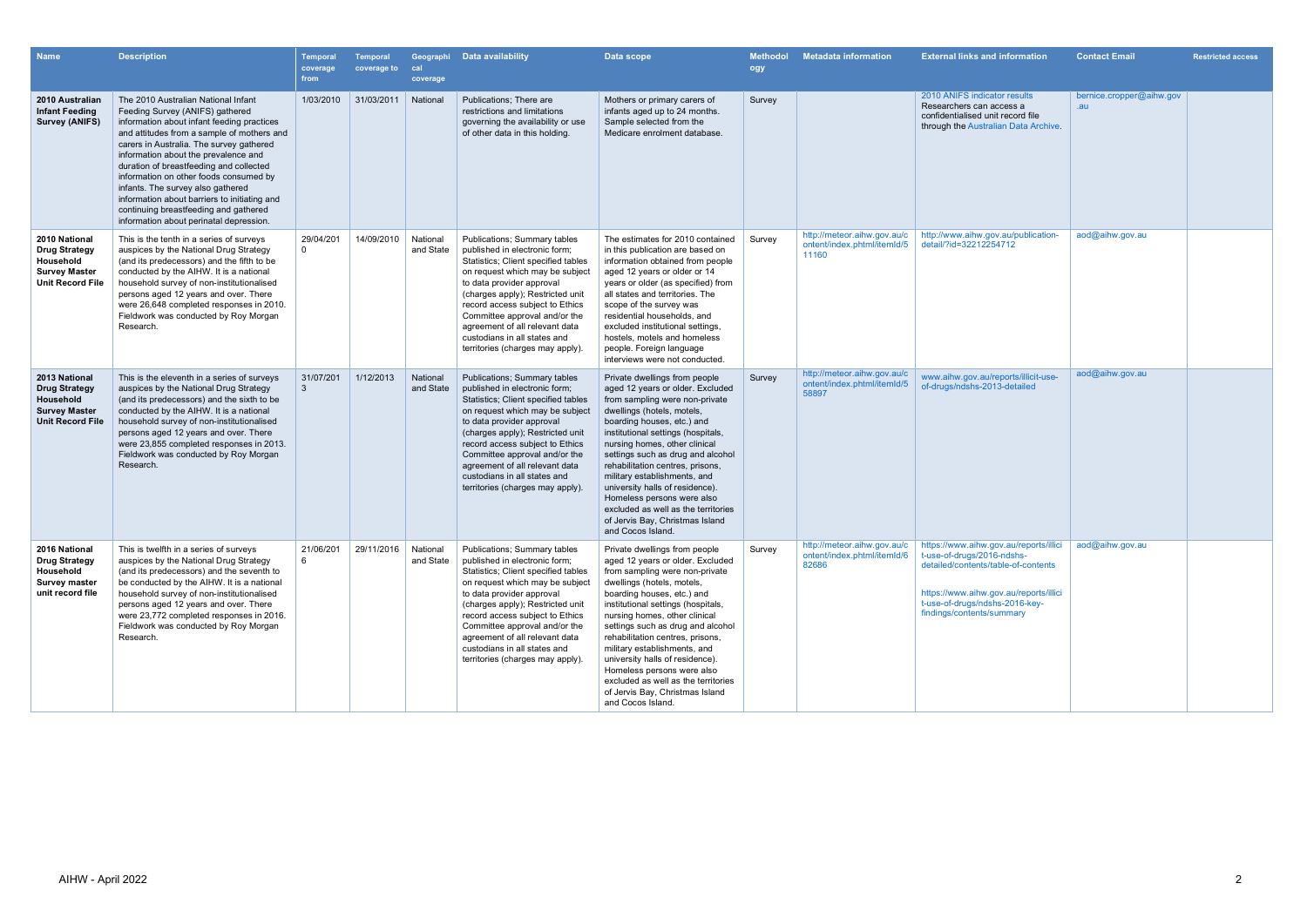| <b>Name</b>                                                                                                         | <b>Description</b>                                                                                                                                                                                                                                                                                                                                                                                                                                                                                                                                                                                                                                                                                                                                                                                                                    | Temporal<br>coverage<br>from | Temporal<br>coverage to | cal<br>coverage                                 | Geographi Data availability                                                                                                                                                                                                                                                                                                                                                                                                          | Data scope                                                                                                                                                                                                                                                                                                                                                                                                                                                                                                      | <b>Methodol</b><br>ogy     | <b>Metadata information</b>                                                                                                     | <b>External links and information</b>                                                                                                                                                                                                                                                                                                                                                                                                                                                                                                                      | <b>Contact Email</b>                 | <b>Restricted access</b> |
|---------------------------------------------------------------------------------------------------------------------|---------------------------------------------------------------------------------------------------------------------------------------------------------------------------------------------------------------------------------------------------------------------------------------------------------------------------------------------------------------------------------------------------------------------------------------------------------------------------------------------------------------------------------------------------------------------------------------------------------------------------------------------------------------------------------------------------------------------------------------------------------------------------------------------------------------------------------------|------------------------------|-------------------------|-------------------------------------------------|--------------------------------------------------------------------------------------------------------------------------------------------------------------------------------------------------------------------------------------------------------------------------------------------------------------------------------------------------------------------------------------------------------------------------------------|-----------------------------------------------------------------------------------------------------------------------------------------------------------------------------------------------------------------------------------------------------------------------------------------------------------------------------------------------------------------------------------------------------------------------------------------------------------------------------------------------------------------|----------------------------|---------------------------------------------------------------------------------------------------------------------------------|------------------------------------------------------------------------------------------------------------------------------------------------------------------------------------------------------------------------------------------------------------------------------------------------------------------------------------------------------------------------------------------------------------------------------------------------------------------------------------------------------------------------------------------------------------|--------------------------------------|--------------------------|
| 2019 National<br><b>Drug Strategy</b><br>Household<br><b>Survey master</b><br>unit record file                      | This is the 13th in a series of surveys<br>auspices by the National Drug Strategy<br>(and its predecessors) and the 8th to be<br>conducted by the AIHW. It is a national<br>household survey of non-institutionalised<br>persons aged 14 years and over. There<br>were 22,272 completed responses in 2019.<br>Fieldwork was conducted by Roy Morgan<br>Research.                                                                                                                                                                                                                                                                                                                                                                                                                                                                      | 8/04/2019                    | 22/09/2019              | National<br>and State                           | <b>Publications; Summary tables</b><br>published in electronic form;<br>Statistics; Client specified tables<br>on request which may be subject<br>to data provider approval<br>(charges apply); Restricted unit<br>record access subject to Ethics<br>Committee approval and/or the<br>agreement of all relevant data<br>custodians in all states and<br>territories (charges may apply).                                            | Private dwellings from people<br>aged 14 years or older. Excluded<br>from sampling were non-private<br>dwellings (hotels, motels,<br>boarding houses, etc.) and<br>institutional settings (hospitals,<br>nursing homes, other clinical<br>settings such as drug and alcohol<br>rehabilitation centres, prisons,<br>military establishments, and<br>university halls of residence).<br>Homeless persons were also<br>excluded as well as the territories<br>of Jervis Bay, Christmas Island<br>and Cocos Island. | Survey                     | https://meteor.aihw.gov.au/<br>content/index.phtml/itemId/<br>730155                                                            | https://www.aihw.gov.au/reports/illici<br>t-use-of-drugs/national-drug-<br>strategy-household-survey-<br>2019/contents/table-of-contents<br>https://www.aihw.gov.au/reports/illici<br>t-use-of-drugs/national-drug-<br>strategy-household-survey-2019-in-<br>brief/contents/summary                                                                                                                                                                                                                                                                        | aod@aihw.gov.au                      |                          |
| Adult<br>Vaccination<br><b>Survey Data</b><br><b>Collection</b>                                                     | The Adult Vaccination Survey gathered<br>information about vaccination of adults for<br>the following conditions: influenza,<br>pneumonia, tetanus, shingles. In 2009 the<br>survey also gathered information about<br>vaccination for pertussis ('whooping cough')<br>and the pandemic (H1N1) virus, also known<br>as 'swine flu'. This survey was run seven<br>times between 2000 and 2010. The AIHW<br>holds the data for 2002, 2004, 2006 and<br>2009/10.                                                                                                                                                                                                                                                                                                                                                                         | 1/01/2002                    | 31/12/2010              | National                                        | Publications: There are<br>restrictions and limitations<br>governing the availability or use<br>of other data in this holding.                                                                                                                                                                                                                                                                                                       | The survey scope is a nationally<br>representative sample of adults.<br>Age ranges vary by survey.                                                                                                                                                                                                                                                                                                                                                                                                              | Survey                     |                                                                                                                                 | Published results:<br>2009 Adult Vaccination survey:<br>http://www.aihw.gov.au/publication-<br>detail/?id=10737418409<br>2010 Pandemic Vaccination Survey:<br>http://www.aihw.gov.au/publication-<br>detail/?id=6442468387<br>2006 Adult Vaccination survey:<br>http://www.health.gov.au/internet/ma<br>in/publishing.nsf/Content/cda-<br>cdi3102a.htm<br>2004 Adult Vaccination Survey:<br>http://www.aihw.gov.au/publication-<br>detail/?id=6442467710<br>2002 Adult Vaccination Survey:<br>http://www.aihw.gov.au/publication-<br>detail/?id=6442467445 | healthpreventiondata@aih<br>w.gov.au |                          |
| <b>Alcohol and</b><br><b>Other Drug</b><br>Treatment<br><b>Services</b><br>(National<br><b>Minimum Data</b><br>Set) | The Alcohol and Other Drug Treatment<br>Services National Minimum Data Set<br>(AODTS NMDS) emanated from the<br>national forum 'treatment and research -<br>where to from here?' held in 1995 by the<br>Alcohol and Other Drugs Council of<br>Australia. In December 1999 the<br>Commonwealth and state and territory<br>governments through the then National<br>Health Information Management Group<br>endorsed a version of the AODTS NMDS<br>for collection to commence on 1 July 2000.<br>The first data were collected for 2000-01;<br>this was considered a pilot year. The data<br>from 2001-02 onwards contain information<br>about alcohol and other drug treatment<br>services; the clients who use these<br>services; the types of drug problems for<br>which treatment is sought and the types of<br>treatment provided. | 1/07/2000                    | 30/06/2020              | National:<br>National<br>and<br>State;<br>Other | Publications; Data cubes;<br>Summary tables published in<br>electronic form; Statistics; Client<br>specified tables on request which<br>may be subject to data provider<br>approval (charges apply);<br>Restricted unit record access<br>subject to Ethics Committee<br>approval and/or the agreement of<br>all relevant data custodians in all<br>states and territories (charges<br>may apply).; Unit records are not<br>available | Government publicly funded<br>alcohol and other drug treatment<br>specialist services, national                                                                                                                                                                                                                                                                                                                                                                                                                 | Admin<br>data;<br>Official | <b>METeOR</b> links:<br>Alcohol and other drug<br>treatment services NMDS<br>2019-20<br><b>AODTS NMDS 2019-20</b><br><b>DQS</b> | <b>AODTS NMDS</b><br><b>AODTS in Australia 2019-20</b><br><b>Guidelines for AODTS data</b><br>submitters<br>2020-21 data collection and<br>submission information                                                                                                                                                                                                                                                                                                                                                                                          | aod@aihw.gov.au                      |                          |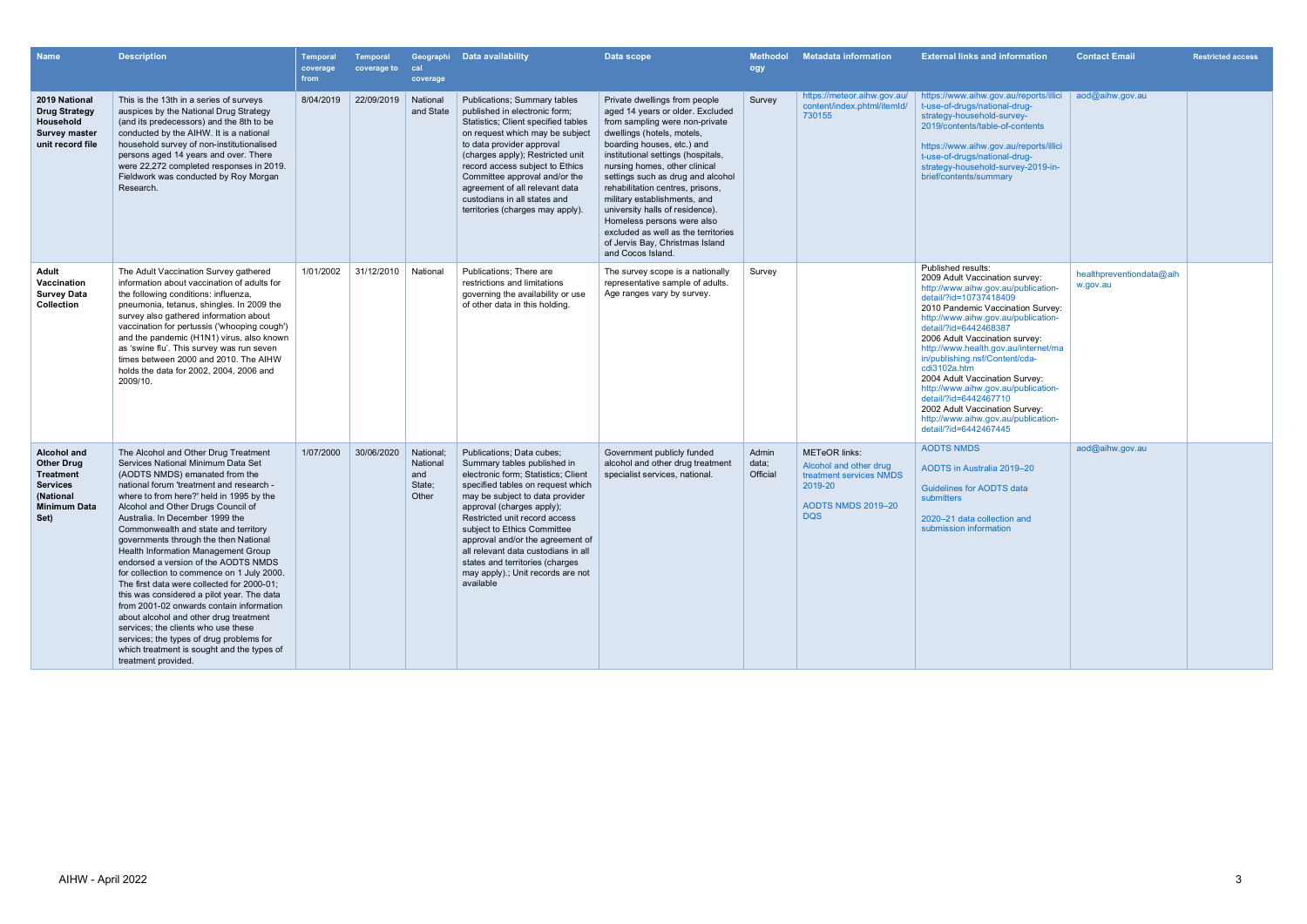| <b>Name</b>                                                                                 | <b>Description</b>                                                                                                                                                                                                                                                                                                                                                                                                                                                                                                                                                          | <b>Temporal</b><br>coverage<br>from | <b>Temporal</b><br>coverage to | cal<br>coverage       | Geographi Data availability                                                                                                                                                                                                                                                                           | Data scope                                                                                                                                                                                                                       | <b>Methodol</b><br>ogy | <b>Metadata information</b>                                                                                                                                                                                                                                                                                                                                                                                                                                                                                                                                                                                                                                                        | <b>External links and information</b>                                                        | <b>Contact Email</b> | <b>Restricted access</b> |
|---------------------------------------------------------------------------------------------|-----------------------------------------------------------------------------------------------------------------------------------------------------------------------------------------------------------------------------------------------------------------------------------------------------------------------------------------------------------------------------------------------------------------------------------------------------------------------------------------------------------------------------------------------------------------------------|-------------------------------------|--------------------------------|-----------------------|-------------------------------------------------------------------------------------------------------------------------------------------------------------------------------------------------------------------------------------------------------------------------------------------------------|----------------------------------------------------------------------------------------------------------------------------------------------------------------------------------------------------------------------------------|------------------------|------------------------------------------------------------------------------------------------------------------------------------------------------------------------------------------------------------------------------------------------------------------------------------------------------------------------------------------------------------------------------------------------------------------------------------------------------------------------------------------------------------------------------------------------------------------------------------------------------------------------------------------------------------------------------------|----------------------------------------------------------------------------------------------|----------------------|--------------------------|
| An<br>epidemiological<br>study of cancer<br>among Vietnam<br>veterans<br>(Dapsone study)    | This project commenced in March 1991 and<br>included three studies investigating the<br>association between the use of dapsone<br>(an anti-malaria drug) and cancer outcomes<br>among Vietnam Veterans:<br>• a male veterans cancer study<br>• a study investigating cancer outcomes<br>among male veterans who experienced an<br>adverse reaction to dapsone<br>• a female veterans cancer study                                                                                                                                                                           | 1/01/1972                           | 31/12/1989                     | National              | Publications: There are<br>restrictions and limitations<br>governing the availability or use<br>of other data in this holding.                                                                                                                                                                        |                                                                                                                                                                                                                                  | Survey                 | Please see the following<br>resources for metadata:<br>Study report: Dapsone<br>exposure, Vietnam service<br>and cancer incidence: A<br>report to the Scientific<br>Advisory Committee to the<br>Minister for Veterans'<br>Affairs, AIHW, 1992:<br>https://www.aihw.gov.au/re<br>ports/cancer/dapsone-<br>exposure-vietnam-service-<br>cancer-<br>incidence/contents/table-<br>of-contents<br>2007 report updating the<br>study results 'Dapsone<br><b>Exposure and Australian</b><br>Vietnam Service: Mortality<br>and Cancer Incidence':<br>http://www.dva.gov.au/site<br>s/default/files/files/consulta<br>tion%20and%20grants/hea<br>Ithstudies/mortcanvietvet/d<br>apsone.pdf |                                                                                              | vhw@aihw.gov.au      | Yes                      |
| Australasian<br>Paediatric<br><b>Endocrine</b><br><b>Group dataset</b><br>(APEG)            | The APEG dataset contains information on<br>young people with insulin-treated diabetes<br>aged 0-14 years at the time of diagnosis.<br>As insulin-treated type 2 diabetes is rare in<br>children under 15 years old, most of the<br>children and adolescents listed on the<br>APEG dataset have type 1 diabetes.<br>APEG data are primarily used by the AIHW<br>(together with National Diabetes Services<br>Scheme (NDSS) Registrant data; NDSS<br>Sales data and National Death Index (NDI)<br>data) to create the National (insulin-treated)<br>Diabetes Register (NDR). | 1/01/1999                           | 31/12/2020                     | National<br>and State | Client specified tables on request<br>which may be subject to data<br>provider approval (charges<br>apply); Restricted unit record<br>access subject to Ethics<br>Committee approval and/or the<br>agreement of all relevant data<br>custodians in all states and<br>territories (charges may apply). | Incident cases of insulin-treated<br>diabetes in young people aged 0-<br>14 years at the time of diagnosis,<br>1999-2016, Australia. Due to<br>concerns about the coverage of<br>data in 1999, most reporting<br>begins in 2000. | Official               | N/A                                                                                                                                                                                                                                                                                                                                                                                                                                                                                                                                                                                                                                                                                | The National (insulin-treated)<br>Diabetes Register 2020; Quality<br>Statement (aihw.gov.au) | diabetes@aihw.gov.au | Yes                      |
| Australian and<br><b>New Zealand</b><br>Dialysis and<br>Transplant<br>Registry<br>(ANZDATA) | The ANZDATA collects information to<br>monitor dialysis and transplant treatments<br>from all renal units in Australia and New<br>Zealand on all patients receiving kidney<br>replacement therapy where the intention to<br>treat is long-term. The ANZDATA Registry<br>operates under the South Australian Health<br>and Medical Research Institute. ANZDATA<br>compiles data on incidence and prevalence<br>of treated-ESKD, complications,<br>comorbidities, and patient deaths. All<br>relevant hospitals and related dialysis units<br>participate.                    | 1/01/1980                           | 31/12/2020                     | National<br>and State | Publications; Client specified<br>tables on request which may be<br>subject to data provider approval<br>(charges apply); Unit records are<br>not available                                                                                                                                           | People registered on Australia<br>and New Zealand Dialysis and<br><b>Transplant Register. Collects</b><br>demographic and status of<br>treatment.                                                                                | Admin<br>data          | Available on ANZDATA<br>website<br>https://www.anzdata.org.au                                                                                                                                                                                                                                                                                                                                                                                                                                                                                                                                                                                                                      | https://www.anzdata.org.au/                                                                  | cdk@aihw.gov.au      | Yes                      |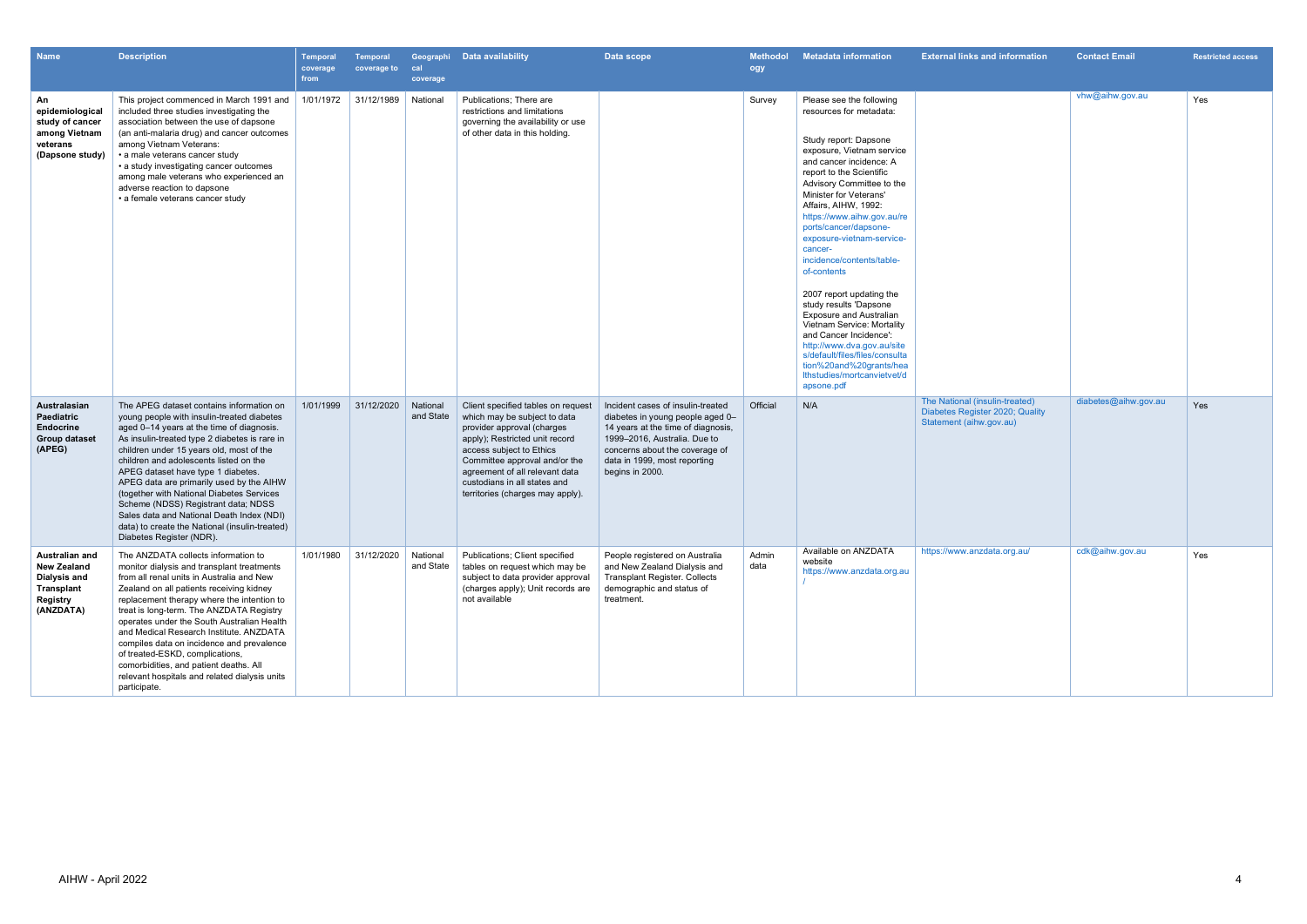| <b>Name</b>                                                                   | <b>Description</b>                                                                                                                                                                                                                                                                                                                                                                                                                                                                                                                                                                                                                                            | Temporal<br>coverage<br>from | <b>Temporal</b><br>coverage to | cal<br>coverage       | Geographi Data availability                                                                                                                                                                                                                                                                                                                                                                                                                                                                                         | Data scope                                                                                                                                                                                                                                                                                                                                                                                                                                                                                                                                                                                                                                                                                                                                                                                                                                                                                                                                 | Methodol<br>ogy                       | <b>Metadata information</b>                    | <b>External links and information</b>                                                                                                       | <b>Contact Email</b>            | <b>Restricted access</b> |
|-------------------------------------------------------------------------------|---------------------------------------------------------------------------------------------------------------------------------------------------------------------------------------------------------------------------------------------------------------------------------------------------------------------------------------------------------------------------------------------------------------------------------------------------------------------------------------------------------------------------------------------------------------------------------------------------------------------------------------------------------------|------------------------------|--------------------------------|-----------------------|---------------------------------------------------------------------------------------------------------------------------------------------------------------------------------------------------------------------------------------------------------------------------------------------------------------------------------------------------------------------------------------------------------------------------------------------------------------------------------------------------------------------|--------------------------------------------------------------------------------------------------------------------------------------------------------------------------------------------------------------------------------------------------------------------------------------------------------------------------------------------------------------------------------------------------------------------------------------------------------------------------------------------------------------------------------------------------------------------------------------------------------------------------------------------------------------------------------------------------------------------------------------------------------------------------------------------------------------------------------------------------------------------------------------------------------------------------------------------|---------------------------------------|------------------------------------------------|---------------------------------------------------------------------------------------------------------------------------------------------|---------------------------------|--------------------------|
| Australian<br><b>Burden of</b><br><b>Disease</b><br><b>Database</b>           | The Australian Burden of Disease Database<br>contains aggregated output of burden of<br>disease metrics from the Australian Burden<br>of Disease Study. This includes Years of life<br>lost (YLL), Years lived with disability (YLD)<br>and Disability-adjusted life years (DALY) for<br>around 200 diseases and injuries. It also<br>includes estimates of attributable burden<br>(DALY) for around 30 risk factors.                                                                                                                                                                                                                                         | 1/01/2003                    | 31/12/2018                     | National<br>and State | <b>Publications; Summary tables</b><br>published in electronic form;<br>Client specified tables on request<br>which may be subject to data<br>provider approval (charges<br>apply); Unit records are not<br>available                                                                                                                                                                                                                                                                                               | The Australian Burden of Disease<br>Database was established as part<br>of the Australian Burden of<br>Disease Study 2011 to set up the<br>relevant infrastructure to enable<br>efficient and timely ongoing<br>updates by the AIHW as required.<br>The database is updated and<br>added to following the completion<br>of each ABDS. It currently<br>includes national estimates of<br>disease burden and risk factor<br>attribution for 2003, 2011, 2015<br>and 2018. Subnational estimates<br>of disease burden are available<br>for state/territory, remoteness,<br>and socioeconomic group for<br>2011, 2015 and 2018.<br>Subnational estimates of risk<br>factor attribution are available for<br>socioeconomic group for 2015<br>and 2018.<br>Indigenous-specific estimates of<br>disease burden and risk factor<br>attribution are available for 2003.<br>2011 and 2018.<br>All data are available by 5 year<br>age group and sex. | Admin<br>data;<br>Official;<br>Survey | N/A                                            | For more information on burden of<br>disease data and related<br>publications by AIHW see:<br>http://www.aihw.gov.au/burden-of-<br>disease/ | burdenofdisease@aihw.go<br>v.au |                          |
| Australian<br>Cancer<br><b>Database</b>                                       | The Australian Cancer Database (ACD)<br>contains data about all new cases of cancer<br>diagnosed in Australia since 1 January<br>1982, excluding basal and squamous cell<br>carcinomas of the skin.<br>Cancer is a notifiable disease in all<br>Australian states and territories. The<br>relevant legislation requires certain<br>individuals and organisations to notify all<br>new cases of cancer to the jurisdiction's<br>central cancer registry. These registries<br>supply data annually to the AIHW, which<br>cleans and standardises the data, notifies<br>the registries of inter-state duplicates and<br>produces the Australian Cancer Database. | 1/01/1982                    |                                | National<br>and State | Publications; Data cubes;<br>Summary tables published in<br>electronic form; Statistics; Client<br>specified tables on request which<br>may be subject to data provider<br>approval (charges apply);<br>Restricted unit record access<br>subject to Ethics Committee<br>approval and/or the agreement of<br>all relevant data custodians in all<br>states and territories (charges<br>may apply).; There are<br>restrictions and limitations<br>governing the availability or use<br>of other data in this holding. |                                                                                                                                                                                                                                                                                                                                                                                                                                                                                                                                                                                                                                                                                                                                                                                                                                                                                                                                            | Official                              | <b>Latest Data Quality</b><br>Statement - 2017 | <b>Australian Cancer Database</b>                                                                                                           | cancer@aihw.gov.au              |                          |
| Australian<br><b>Diabetes</b><br><b>Obesity And</b><br><b>Lifestyle Study</b> | The baseline AusDiab study was conducted<br>in 1999-2000 (baseline) and 2005 (follow-<br>up) to determine the prevalence of<br>diabetes, obesity and other risk factors<br>including hypertension and dyslipidaemia.                                                                                                                                                                                                                                                                                                                                                                                                                                          | 1/01/1999                    | 31/12/2005                     | National              | Publications; Restricted unit<br>record access subject to Ethics<br>Committee approval and/or the<br>agreement of all relevant data<br>custodians in all states and<br>territories (charges may apply).                                                                                                                                                                                                                                                                                                             | Stratified sample of adults 25 and<br>over residing in 42 randomly<br>chosen Census Collector Districts<br>across the six States and the<br>Northern Territory.                                                                                                                                                                                                                                                                                                                                                                                                                                                                                                                                                                                                                                                                                                                                                                            | Survey                                |                                                | https://www.baker.edu.au/ausdiab/                                                                                                           | diabetes@aihw.gov.au            | Yes                      |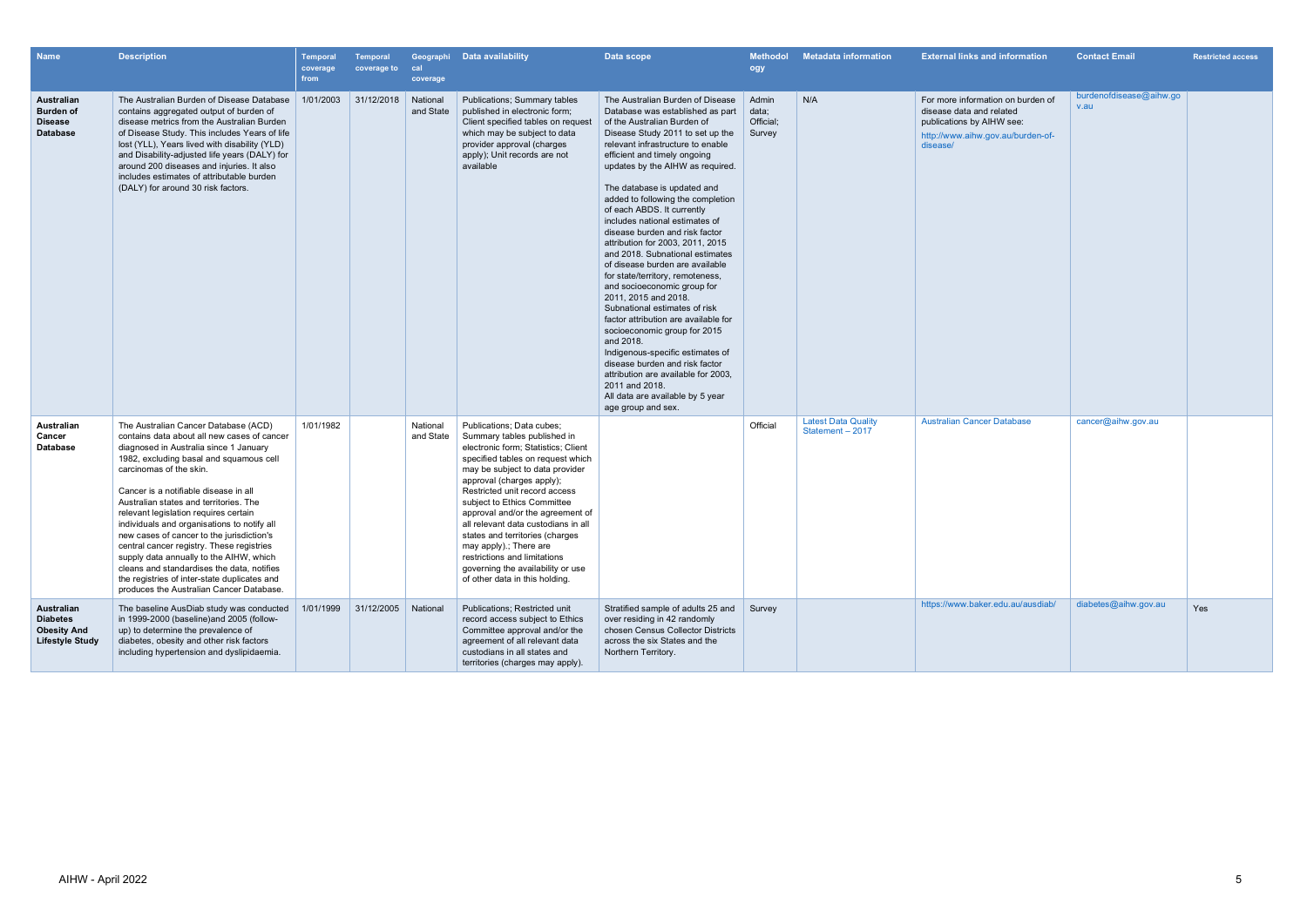| <b>Name</b>                                                                                                                                | <b>Description</b>                                                                                                                                                                                                                                                                                                                                                                                                                                                                                                                                                                                                                                                                                                                                                                                                                                                                                                                                                                                                                                                                                                                                       | <b>Temporal</b><br>coverage<br>from | <b>Temporal</b><br>coverage to | cal<br>coverage       | Geographi Data availability                                                                                                                                                                                                                                                                                                 | Data scope                                                                                                                                                                                                                                                                                                                                                                                                                                                                                                                                                                                                                                                                                     | <b>Methodol</b><br>ogy | <b>Metadata information</b>                                                                                                                                                         | <b>External links and information</b>                                                                                | <b>Contact Email</b> | <b>Restricted access</b> |
|--------------------------------------------------------------------------------------------------------------------------------------------|----------------------------------------------------------------------------------------------------------------------------------------------------------------------------------------------------------------------------------------------------------------------------------------------------------------------------------------------------------------------------------------------------------------------------------------------------------------------------------------------------------------------------------------------------------------------------------------------------------------------------------------------------------------------------------------------------------------------------------------------------------------------------------------------------------------------------------------------------------------------------------------------------------------------------------------------------------------------------------------------------------------------------------------------------------------------------------------------------------------------------------------------------------|-------------------------------------|--------------------------------|-----------------------|-----------------------------------------------------------------------------------------------------------------------------------------------------------------------------------------------------------------------------------------------------------------------------------------------------------------------------|------------------------------------------------------------------------------------------------------------------------------------------------------------------------------------------------------------------------------------------------------------------------------------------------------------------------------------------------------------------------------------------------------------------------------------------------------------------------------------------------------------------------------------------------------------------------------------------------------------------------------------------------------------------------------------------------|------------------------|-------------------------------------------------------------------------------------------------------------------------------------------------------------------------------------|----------------------------------------------------------------------------------------------------------------------|----------------------|--------------------------|
| Australian<br>Government<br>housing data set<br>(AGHDS)                                                                                    | The AGHDS is a confidentialised unit<br>record file that provides point in time data<br>for income units in receipt of Centrelink<br>social security payments and families<br>receiving Family Tax Benefit (FTB) Part A.                                                                                                                                                                                                                                                                                                                                                                                                                                                                                                                                                                                                                                                                                                                                                                                                                                                                                                                                 | 30/06/200<br>6                      | 25/06/2021                     | National<br>and State | Publications; Restricted unit<br>record access subject to Ethics<br>Committee approval and/or the<br>agreement of all relevant data<br>custodians in all states and<br>territories (charges may apply).<br>There are restrictions and<br>limitations governing the<br>availability or use of other data in<br>this holding. | Combines information from<br>numerous Centrelink files to<br>create records at an income unit<br>level, rather than person or<br>household level. An income unit<br>consists of a person, the person's<br>partner, and any children for<br>whom the couple may receive<br>FTB Part A. Single social security<br>recipients living together in the<br>same household are regarded as<br>separate income units. One<br>person in each income unit is<br>classified as the primary<br>reference person based on sex<br>and the type of payment received.<br>Includes information about type of<br>housing, amount of weekly<br>income, payment type and other<br>characteristics of income units. | Admin<br>data          | A data dictionary is<br>available on request                                                                                                                                        | Housing assistance in Australia                                                                                      | housing@aihw.gov.au  |                          |
| <b>Australian Gulf</b><br>War veterans'<br>health study:<br>mortality and<br>cancer<br>incidence study.<br><b>AIHW</b> data<br>collection. | This was a study of cancer outcomes and<br>mortality among Australian veterans of the<br>1991 Gulf War and a randomly selected<br>military comparison group.<br>AIHW linked the study cohort to the NDI<br>and Australian Cancer Database (ACD).<br>A data collection application for this dataset<br>has been submitted to the AIHW Ethics<br>Committee but has not yet been accepted.<br>Until the application is accepted, no data<br>from this collection can be analysed or<br>released.                                                                                                                                                                                                                                                                                                                                                                                                                                                                                                                                                                                                                                                            | 1/01/1980                           | 31/12/2011                     | National              | Publications; Client specified<br>tables on request which may be<br>subject to data provider approval<br>(charges apply); Restricted unit<br>record access subject to Ethics<br>Committee approval and/or the<br>agreement of all relevant data<br>custodians in all states and<br>territories (charges may apply).         |                                                                                                                                                                                                                                                                                                                                                                                                                                                                                                                                                                                                                                                                                                | <b>TBA</b>             | Please see the following<br>resources for metadata:<br>Study report:<br>https://www.dva.gov.au/do<br>cuments-and-<br>publications/australian-<br>gulf-war-veterans-health-<br>study | Study report:<br>https://www.dva.gov.au/documents-<br>and-publications/australian-gulf-war-<br>veterans-health-study | vhw@aihw.gov.au      | Yes                      |
| Australian<br>Mesothelioma<br>Registry<br>database                                                                                         | The Australian Mesothelioma Registry<br>(AMR) has been operational since 2011.<br>The AMR was managed by the Cancer<br>Institute New South Wales (CINSW) until 31<br>August 2017. Since then, the AMR has<br>been managed by the AIHW. The AMR is<br>funded by Safe Work Australia (SWA).<br>Since 2011, the AMR has collected<br>information on new cases of mesothelioma<br>diagnosed in Australia from 1 July 2010.<br>The eight state and territory cancer<br>registries provide incidence and mortality<br>data on new cases of mesothelioma to the<br>AMR. These records include demographic<br>information and details of diagnosis and<br>death.<br>The AMR also collects asbestos exposure<br>information, obtained from consenting<br>mesothelioma patients through a postal<br>questionnaire and telephone interview. The<br>postal questionnaire collects information on<br>a patient's residential history, occupational<br>history and family history of mesothelioma.<br>The telephone interviews collect additional<br>information, based on responses to the<br>postal questionnaire, to assess the<br>likelihood of asbestos exposure. | 1/07/2010                           |                                | National<br>and State | Publications; Client specified<br>tables on request which may be<br>subject to data provider approval<br>(charges apply); Restricted unit<br>record access subject to Ethics<br>Committee approval and/or the<br>agreement of all relevant data<br>custodians in all states and<br>territories (charges may apply).         | The notifications data include all<br>cases of mesothelioma diagnosed<br>in Australia since 1 July 2010.<br>Asbestos exposure data includes<br>all consenting patients diagnosed<br>with mesothelioma in Australia<br>since 1 July 2010, who are<br>physically and mentally able to<br>participate.                                                                                                                                                                                                                                                                                                                                                                                            | Official;<br>Survey    | <b>Latest Data Quality</b><br><b>Statement</b>                                                                                                                                      | Additional information is available on<br>the AMR website:<br>https://www.mesothelioma-<br>australia.com/home/       | cancer@aihw.gov.au   |                          |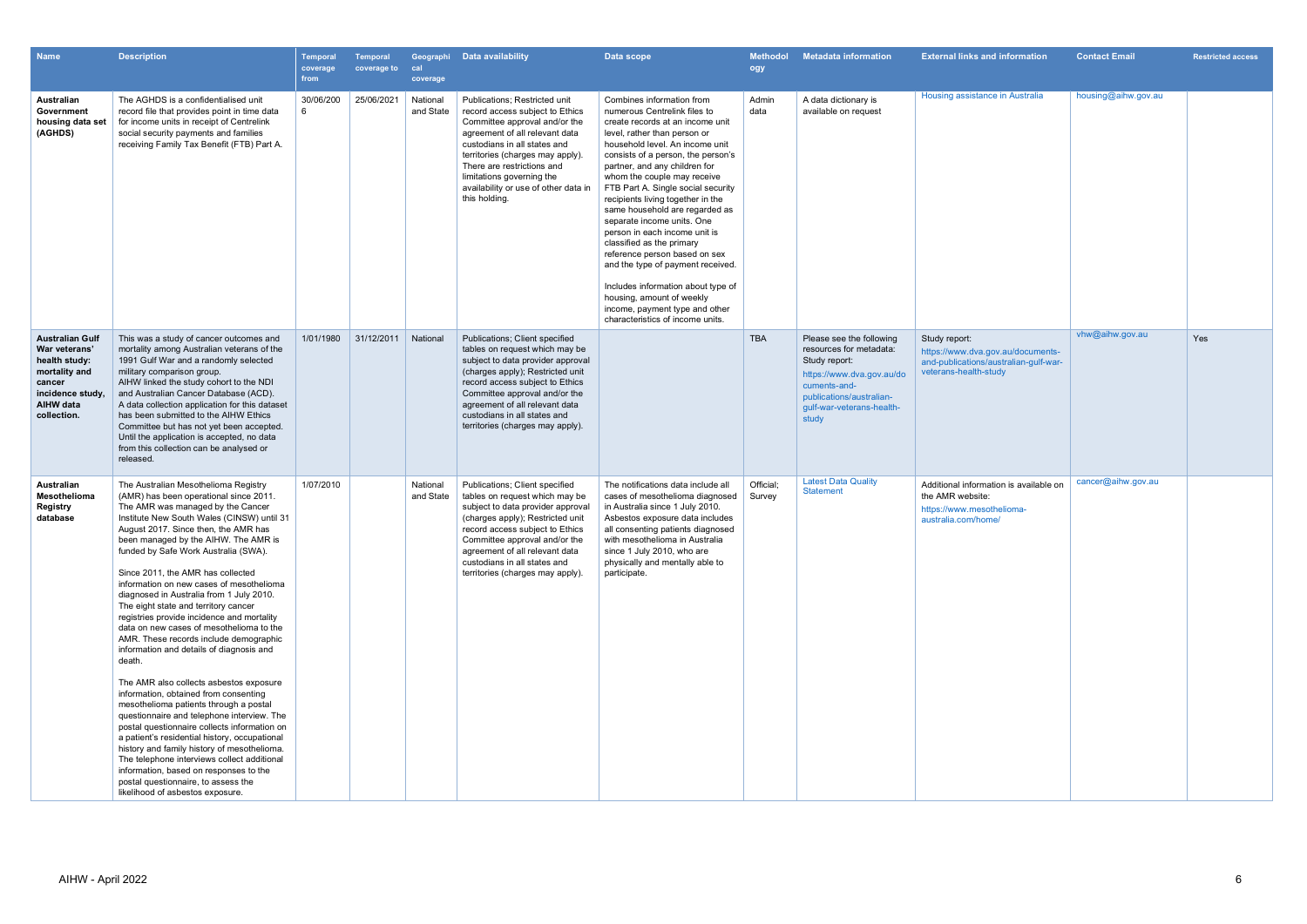| <b>Name</b>                                                                                 | <b>Description</b>                                                                                                                                                                                                                                                                                                                                                                                                                                                                                                                                                                                                                                                                                                                                                                                                                                                                                                                                                                                                                                                                                                                | Temporal<br>coverage<br>from | <b>Temporal</b><br>coverage to | Geographi<br>cal<br>coverage | Data availability                                                                                                                                                                                                                                                                                                                                                             | Data scope                                                                                                                                                                                                                                                                                                                               | <b>Methodol</b><br>ogy | <b>Metadata information</b>                                                                                                                  | <b>External links and information</b>                                                                                                              | <b>Contact Email</b>             | <b>Restricted access</b> |
|---------------------------------------------------------------------------------------------|-----------------------------------------------------------------------------------------------------------------------------------------------------------------------------------------------------------------------------------------------------------------------------------------------------------------------------------------------------------------------------------------------------------------------------------------------------------------------------------------------------------------------------------------------------------------------------------------------------------------------------------------------------------------------------------------------------------------------------------------------------------------------------------------------------------------------------------------------------------------------------------------------------------------------------------------------------------------------------------------------------------------------------------------------------------------------------------------------------------------------------------|------------------------------|--------------------------------|------------------------------|-------------------------------------------------------------------------------------------------------------------------------------------------------------------------------------------------------------------------------------------------------------------------------------------------------------------------------------------------------------------------------|------------------------------------------------------------------------------------------------------------------------------------------------------------------------------------------------------------------------------------------------------------------------------------------------------------------------------------------|------------------------|----------------------------------------------------------------------------------------------------------------------------------------------|----------------------------------------------------------------------------------------------------------------------------------------------------|----------------------------------|--------------------------|
| Australian<br><b>Spinal Cord</b><br><b>Injury Register</b>                                  | Data on first and subsequent admissions,<br>from 1 July 1995, to any of the seven<br>specialised spinal units in Australia are<br>being registered prospectively. The register<br>enables measurement of spinal cord injury<br>incidence, study of circumstances and<br>mechanisms.                                                                                                                                                                                                                                                                                                                                                                                                                                                                                                                                                                                                                                                                                                                                                                                                                                               | 1/07/1995                    |                                | National                     | Publications; Client specified<br>tables on request which may be<br>subject to data provider approval<br>(charges apply); Restricted unit<br>record access subject to Ethics<br>Committee approval and/or the<br>agreement of all relevant data<br>custodians in all states and<br>territories (charges may apply).                                                           | The Australian Spinal Cord Injury<br>Register (ASCIR) is a national<br>register of incident cases of spinal<br>cord injury which occur in<br>Australia and overseas to<br>Australian residents if they are<br>treated in a spinal unit in<br>Australia. Currently, 7 spinal units,<br>all based in public hospitals,<br>contribute data. | Admin<br>data          | Not currently available                                                                                                                      | Reports are available from the AIHW<br>website:<br>https://www.aihw.gov.au/reports-<br>data/health-conditions-disability-<br>deaths/injury/reports | hpis@aihw.gov.au                 |                          |
| <b>British Nuclear</b><br><b>Tests Mortality</b><br>and Cancer<br><b>Incidence Study</b>    | This study looked at mortality and cancer<br>outcomes for servicemen who may have<br>been exposed to radiation during the British<br>Nuclear tests in Australia.                                                                                                                                                                                                                                                                                                                                                                                                                                                                                                                                                                                                                                                                                                                                                                                                                                                                                                                                                                  | 1/01/1952                    | 25/12/2003                     | National                     | Publications; Client specified<br>tables on request which may be<br>subject to data provider approval<br>(charges apply); Restricted unit<br>record access subject to Ethics<br>Committee approval and/or the<br>agreement of all relevant data<br>custodians in all states and<br>territories (charges may apply).                                                           | <b>TBA</b>                                                                                                                                                                                                                                                                                                                               | <b>TBA</b>             | https://www.dva.gov.au/do<br>cuments-and-<br>publications/british-<br>nuclear-testing-australia-<br>studies                                  | Study report:<br>https://www.dva.gov.au/documents-<br>and-publications/british-nuclear-<br>testing-australia-studies                               | vhw@aihw.gov.au                  | Yes                      |
| <b>Cardiac Surgery</b><br>Register                                                          | Monitoring of cardiac surgery procedure<br>numbers and trends in Australia.                                                                                                                                                                                                                                                                                                                                                                                                                                                                                                                                                                                                                                                                                                                                                                                                                                                                                                                                                                                                                                                       | 1/01/1953                    | 31/12/2001                     | National                     | Publications: Unit records are not<br>available                                                                                                                                                                                                                                                                                                                               |                                                                                                                                                                                                                                                                                                                                          | <b>TBA</b>             |                                                                                                                                              |                                                                                                                                                    | cvd@aihw.gov.au                  | Yes                      |
| <b>Child Protection</b><br><b>National</b><br><b>Minimum</b><br>Dataset (CP<br><b>NMDS)</b> | The Child Protection National Minimum<br>Data Set (CP NMDS) is an annual<br>collection of information on child protection<br>in Australia. It contains data on children<br>who come into contact with State and<br>Territory departments responsible for child<br>protection. The CP NMDS consists of the<br>following data files: client demographics;<br>notifications, investigations and<br>substantiations; care and protection orders;<br>living arrangements, including children in<br>funded out-of-home care: carer households:<br>data for reporting on National Out-of-Home<br>Care Standards measures. Where possible,<br>data are also collected on sibling<br>relationships.<br>The CP NMDS collection was implemented<br>in 2012-13. Prior to that a national<br>aggregate child protection data collection<br>was used for national child protection<br>reporting (data for this collection began in<br>1990-91).<br>Some data are still collected in aggregate<br>format in Excel spreadsheets.<br>The data are published annually by AIHW<br>and are also used for the Report on<br><b>Government Services.</b> | 30/06/201                    |                                | National<br>and State        | <b>Publications; Summary tables</b><br>published in electronic form;<br>Client specified tables on request<br>which may be subject to data<br>provider approval (charges<br>apply); Restricted unit record<br>access subject to Ethics<br>Committee approval and/or the<br>agreement of all relevant data<br>custodians in all states and<br>territories (charges may apply). | Child protection notifications,<br>investigations and<br>substantiations; care and<br>protection orders; living<br>arrangements, including children<br>in funded out-of-home care; carer<br>households; national out-of-home<br>care standards; sibling<br>relationships.                                                                | Admin<br>data          | https://meteor.aihw.gov.au/<br>content/index.phtml/itemId/<br>726951<br>https://meteor.aihw.gov.au/<br>content/index.phtml/itemId/<br>727110 | https://www.aihw.gov.au/reports/chil<br>d-protection/child-protection-<br>australia-2018-19/contents/table-of-<br>contents                         | child.protection@aihw.gov<br>.au |                          |
| Community<br><b>Aged Care</b><br>Packages<br>(CACP) Census                                  | A census of Community Aged Care<br>Package outlets and care recipients,<br>covering one week of the year. Outlets were<br>asked record assistance provided during 7<br>consecutive days within the period 16<br>September 2002 and 14 October 2002.                                                                                                                                                                                                                                                                                                                                                                                                                                                                                                                                                                                                                                                                                                                                                                                                                                                                               | 16/09/200                    | 14/10/2002 National            |                              | Publications                                                                                                                                                                                                                                                                                                                                                                  | The census covers clients in<br>whose name a subsidy is claimed<br>AND supplementary clients (also<br>known as excess clients) who are<br>not generally recorded in the<br>CACP administrative by-product<br>data collection. Also contains<br>information on service providers<br>that participated in the census.                      | Official               | Available on request                                                                                                                         | https://www.aihw.gov.au/reports/age<br>d-care/community-aged-care-<br>packages-census-<br>2002/contents/table-of-contents                          | gen@aihw.gov.au                  | Yes                      |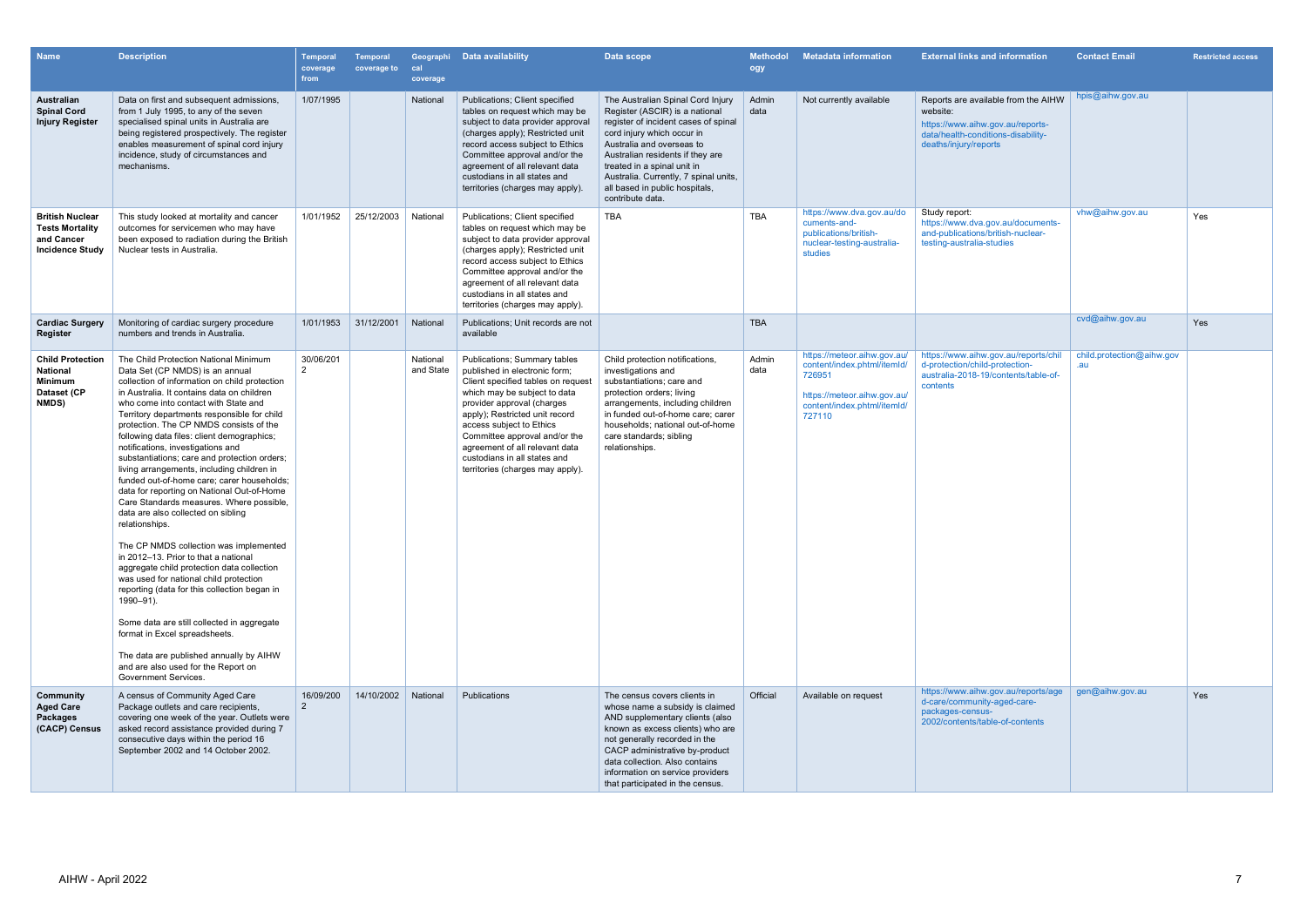| Name              | <b>Description</b>                                                                                                                                                                                                                                                                                                                                                                                                                                                                                                                                                                                                                                                                                                                                                                                         | <b>Temporal</b><br>coverage<br>from | Temporal<br>coverage to | cal<br>coverage | Geographi Data availability | Data scope                                                                                                                   | <b>Methodol</b><br>ogy | <b>Metadata information</b> | <b>External links and information</b> | <b>Contact Email</b> | <b>Restricted access</b> |
|-------------------|------------------------------------------------------------------------------------------------------------------------------------------------------------------------------------------------------------------------------------------------------------------------------------------------------------------------------------------------------------------------------------------------------------------------------------------------------------------------------------------------------------------------------------------------------------------------------------------------------------------------------------------------------------------------------------------------------------------------------------------------------------------------------------------------------------|-------------------------------------|-------------------------|-----------------|-----------------------------|------------------------------------------------------------------------------------------------------------------------------|------------------------|-----------------------------|---------------------------------------|----------------------|--------------------------|
| Community<br>Care | This is administrative by product data for<br>the Community Aged Care Packages<br>(CACP) Program, Extended Aged Care at<br>Home (EACH) packages and EACH-<br>DEMENTIA (EACHD), and the Transition<br>Care Packages Program. These are all<br>programs designed to enable frail older<br>people with complex care needs to continue<br>living in the community. This is the source<br>of the data for the publication by the AIHW<br>on Community Aged Care packages which<br>has its origins in CACP reporting. Transition<br>care is Commonwealth/State funded but<br>other programs receive recurrent<br>Commonwealth funding.<br>Home and Community Care (HACC) is<br>reported annually by DoHA and reports are<br>available on their website. The Institute<br>receives a copy of the annual HACC MDS. | 30/06/199                           | 30/06/2009              | National        | Publications                | All recipients of mainstream<br>community aged care packages,<br>EACH and EACHD programs and<br>the Transition Care program. | Official               | Available on request        |                                       | gen@aihw.gov.au      | Yes                      |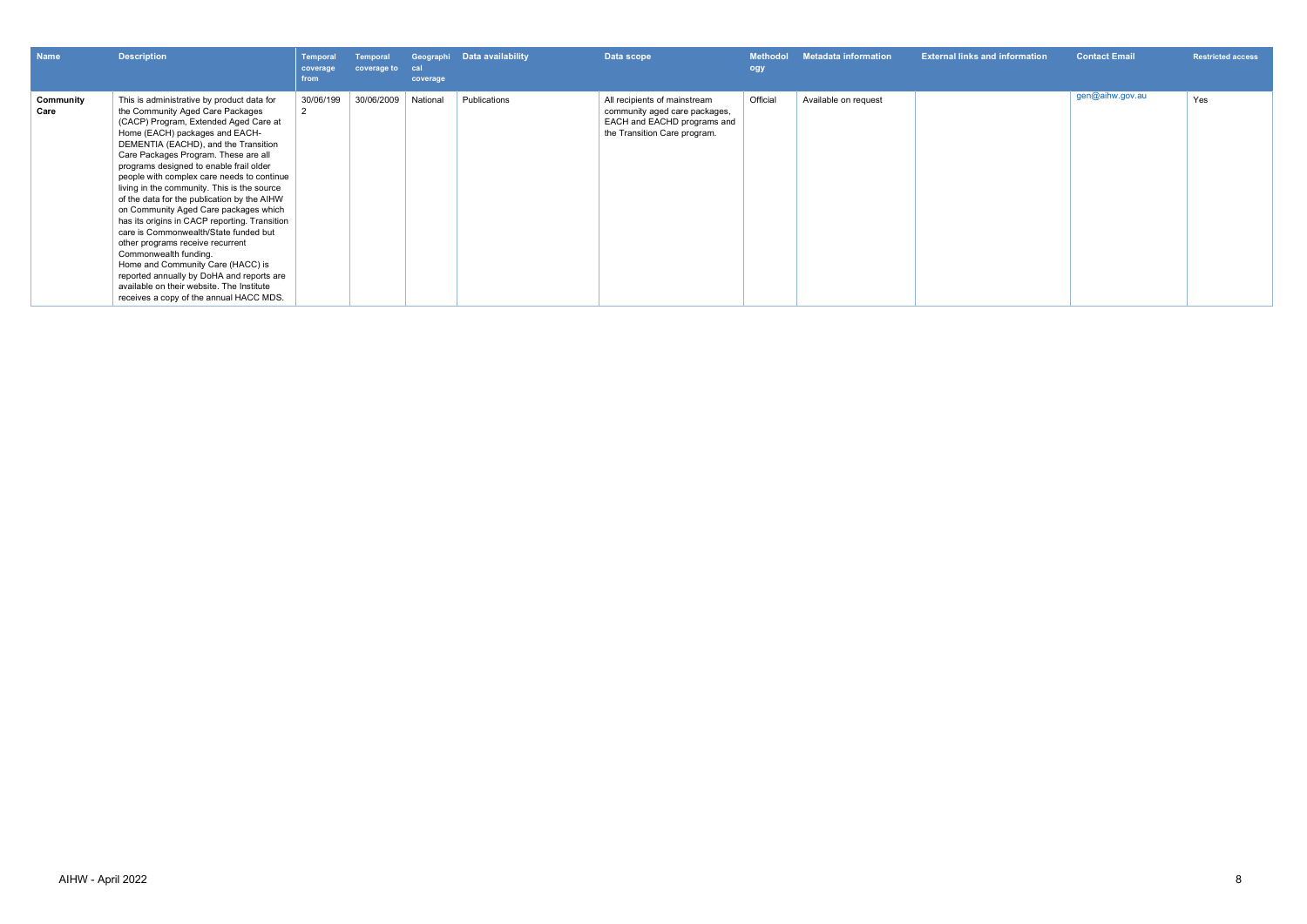| <b>Name</b>                                         | <b>Description</b>                                                                                                                                                                                                                                                                                                                                                                                                                                                                                                                                                                                                                                                                                                                                                                                                                                                                                                                                                                                                                                                                                                                                                    | <b>Temporal</b><br>coverage<br>from | <b>Temporal</b><br>coverage to | cal<br>coverage       | Geographi Data availability                                                                                                                                                                                                                                                                                                                                                                                                                                                                             | Data scope                                                                                                                                                                                                                                                                                                                                                                                                                                                                                                                                                                                                                                                                                                                                                                                                                                                                                                                                                                                                                                                                                                                                                                                                                                                                                                                                                                                                                                                                                                                                                                                                                                                                                                                                                                               | <b>Methodol</b><br>ogy | <b>Metadata information</b>                                                                                                                      | <b>External links and information</b>                                                          | <b>Contact Email</b> | <b>Restricted access</b> |
|-----------------------------------------------------|-----------------------------------------------------------------------------------------------------------------------------------------------------------------------------------------------------------------------------------------------------------------------------------------------------------------------------------------------------------------------------------------------------------------------------------------------------------------------------------------------------------------------------------------------------------------------------------------------------------------------------------------------------------------------------------------------------------------------------------------------------------------------------------------------------------------------------------------------------------------------------------------------------------------------------------------------------------------------------------------------------------------------------------------------------------------------------------------------------------------------------------------------------------------------|-------------------------------------|--------------------------------|-----------------------|---------------------------------------------------------------------------------------------------------------------------------------------------------------------------------------------------------------------------------------------------------------------------------------------------------------------------------------------------------------------------------------------------------------------------------------------------------------------------------------------------------|------------------------------------------------------------------------------------------------------------------------------------------------------------------------------------------------------------------------------------------------------------------------------------------------------------------------------------------------------------------------------------------------------------------------------------------------------------------------------------------------------------------------------------------------------------------------------------------------------------------------------------------------------------------------------------------------------------------------------------------------------------------------------------------------------------------------------------------------------------------------------------------------------------------------------------------------------------------------------------------------------------------------------------------------------------------------------------------------------------------------------------------------------------------------------------------------------------------------------------------------------------------------------------------------------------------------------------------------------------------------------------------------------------------------------------------------------------------------------------------------------------------------------------------------------------------------------------------------------------------------------------------------------------------------------------------------------------------------------------------------------------------------------------------|------------------------|--------------------------------------------------------------------------------------------------------------------------------------------------|------------------------------------------------------------------------------------------------|----------------------|--------------------------|
| Community<br><b>Housing (CH)</b><br>data collection | The Community Housing (CH) data<br>collection captures information about CH<br>organisations, the dwellings they manage<br>and the tenants assisted.<br>CH is rental housing for low- to moderate-<br>income or special-needs households. It is<br>managed by community-based<br>organisations that lease properties from<br>government or have received a capital or a<br>recurrent subsidy from government. CH<br>models vary across states and territories,<br>and the housing stock may be owned by a<br>variety of groups including government.<br>The data are supplied by state and territory<br>housing departments on an annual basis.<br>Since 1996-97, the AIHW has compiled CH<br>data from state and territory housing<br>departments on an annual basis. These<br>data help to describe the performance of<br>the current National Housing and<br>Homelessness Agreement and the former<br>National Affordable Housing Agreement<br>and Commonwealth-State Housing<br>Agreement.<br>The data collection has evolved over time.<br>Changes have occurred to data collection<br>scope, procedures, data items and<br>underlying definitions and concepts. | 1/07/1996                           | 30/06/2021                     | National<br>and State | Publications; Summary tables<br>published in electronic form;<br>Statistics; Client specified tables<br>on request which may be subject<br>to data provider approval<br>(charges apply); Restricted unit<br>record access subject to Ethics<br>Committee approval and/or the<br>agreement of all relevant data<br>custodians in all states and<br>territories (charges may apply).;<br>There are restrictions and<br>limitations governing the<br>availability or use of other data in<br>this holding. | CH includes tenancy (rental) units<br>under management of a CH<br>organisation, excluding<br>Indigenous CH organisations.<br>CH excludes dwellings:<br>• where the tenancy is managed<br>under: Public Housing; State and<br><b>Territory Owned and Managed</b><br>Indigenous Housing; Indigenous<br>CH; or the Crisis Accommodation<br>Program.<br>• no longer administered by a CH<br>organisation at 30 June of the<br>reference financial year (including<br>dwellings demolished, sold or<br>otherwise disposed of).<br>• not yet available to CH<br>organisations at 30 June of the<br>reference financial year (e.g.<br>under construction or being<br>purchased).<br>Additional jurisdiction-specific<br>inclusions and exclusions reflect:<br>different definitions of CH in<br>legislation; difficulties in<br>identifying some organisations<br>e.g. those not registered or<br>funded by the state/ territory<br>housing authority; inconsistencies<br>in reporting e.g. inclusion of<br>transitional housing and National<br><b>Rental Affordability Scheme</b><br>dwellings owned or managed by<br>CH organisations.<br>Currently:<br>• NSW, Vic, WA, SA, Tas and<br>ACT supply unit record level data,<br>including details on individuals,<br>organisations, dwellings and<br>associated tenancies of the<br>organisations.<br>· Qld supplies aggregate data<br>supplemented by unit record<br>administrative data for funded<br>organisations, properties and<br>current waitlist applications.<br>• NT supplies finalised aggregate<br>data, including dwelling and<br>organisational level data, but not<br>information on individual<br>tenancies or persons.<br>• Data are incomplete for some<br>jurisdictions due to non/under-<br>reporting by CH organisations. | Admin<br>data          | <b>Community Housing Data</b><br><b>Set Specification</b><br><b>Community Housing Data</b><br><b>Collection Data Quality</b><br><b>Statement</b> | Housing assistance in Australia<br>Report on government services<br><b>Australia's welfare</b> | housing@aihw.gov.au  |                          |
| Coronary<br>Angioplasty<br>Register                 | Monitoring of coronary angioplasty numbers<br>and trends in Australia.                                                                                                                                                                                                                                                                                                                                                                                                                                                                                                                                                                                                                                                                                                                                                                                                                                                                                                                                                                                                                                                                                                | 1/01/1980                           | 31/12/2001                     | National              | Publications; Unit records are not<br>available                                                                                                                                                                                                                                                                                                                                                                                                                                                         |                                                                                                                                                                                                                                                                                                                                                                                                                                                                                                                                                                                                                                                                                                                                                                                                                                                                                                                                                                                                                                                                                                                                                                                                                                                                                                                                                                                                                                                                                                                                                                                                                                                                                                                                                                                          | <b>TBA</b>             |                                                                                                                                                  |                                                                                                | cvd@aihw.gov.au      | Yes                      |
|                                                     |                                                                                                                                                                                                                                                                                                                                                                                                                                                                                                                                                                                                                                                                                                                                                                                                                                                                                                                                                                                                                                                                                                                                                                       |                                     |                                |                       |                                                                                                                                                                                                                                                                                                                                                                                                                                                                                                         |                                                                                                                                                                                                                                                                                                                                                                                                                                                                                                                                                                                                                                                                                                                                                                                                                                                                                                                                                                                                                                                                                                                                                                                                                                                                                                                                                                                                                                                                                                                                                                                                                                                                                                                                                                                          |                        |                                                                                                                                                  |                                                                                                |                      |                          |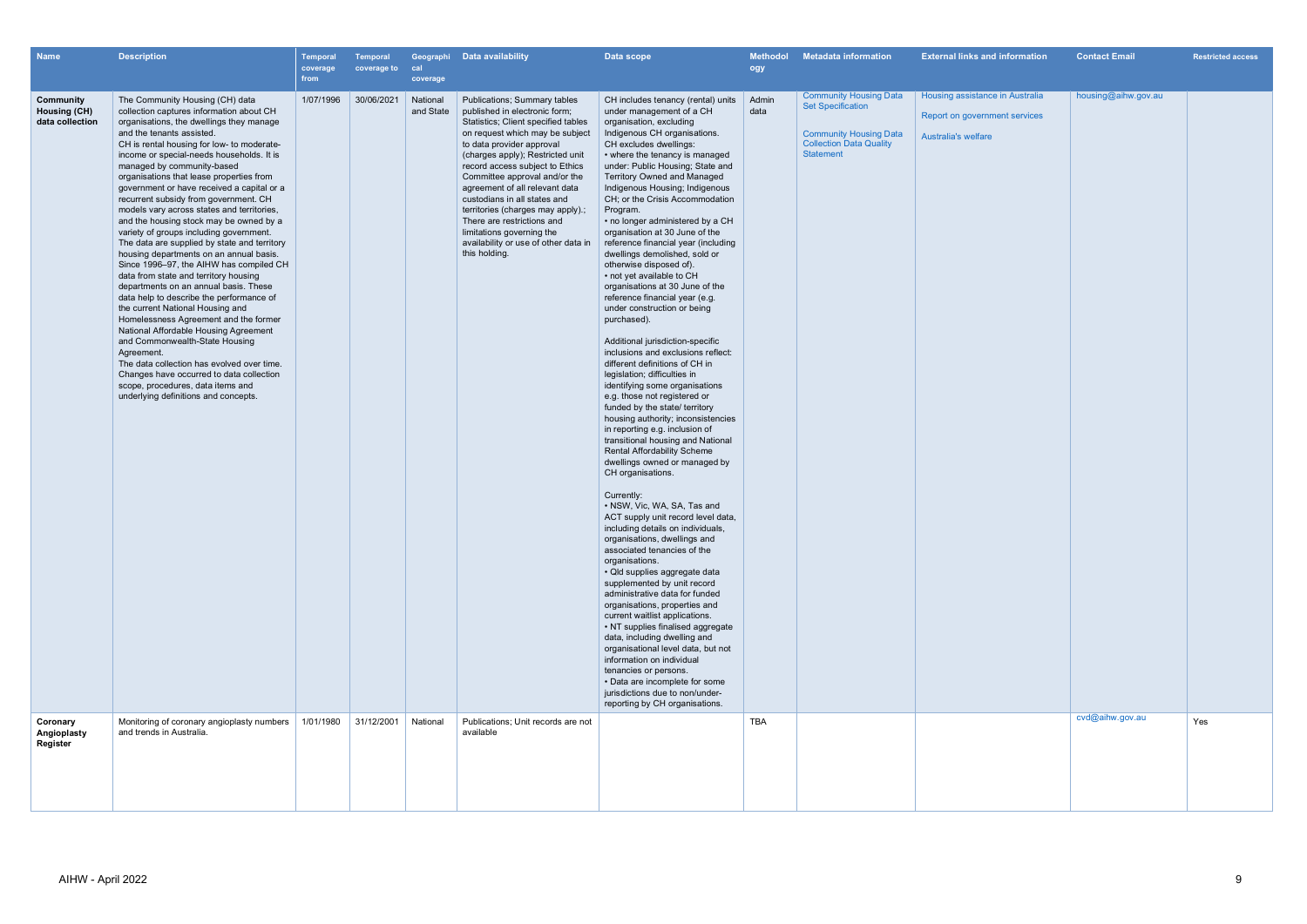| <b>Name</b>                                                                       | <b>Description</b>                                                                                                                                                                                                                                                              | Temporal<br>coverage<br>from | <b>Temporal</b><br>coverage to | cal<br>coverage | Geographi Data availability | Data scope                                                                                                                                                                                                                                                                                                                                                                                                                                                                                                                                                                                                                                                                                                      | <b>Methodol</b><br>ogy | <b>Metadata information</b> | <b>External links and information</b>                                                                       | <b>Contact Email</b> | <b>Restricted access</b> |
|-----------------------------------------------------------------------------------|---------------------------------------------------------------------------------------------------------------------------------------------------------------------------------------------------------------------------------------------------------------------------------|------------------------------|--------------------------------|-----------------|-----------------------------|-----------------------------------------------------------------------------------------------------------------------------------------------------------------------------------------------------------------------------------------------------------------------------------------------------------------------------------------------------------------------------------------------------------------------------------------------------------------------------------------------------------------------------------------------------------------------------------------------------------------------------------------------------------------------------------------------------------------|------------------------|-----------------------------|-------------------------------------------------------------------------------------------------------------|----------------------|--------------------------|
| Day Therapy<br>Centre (DTC)<br><b>Census</b>                                      | A census of Day Therapy Centres and their<br>clients conducted on behalf of the<br>Department of Health and Aged Care.<br>Outlets were asked to record assistance<br>provided to clients during the census period<br>(21 October to 17 November 2002).                          | 21/10/200<br>2               | 17/11/2002                     | National        | Publications                | The census contains an individual<br>record for each client receiving<br>service during the census,<br>including demographic and<br>circumstance data<br>(accommodation, carer details),<br>health conditions dependency<br>status, dementia status, types of<br>therapy and the conditions for<br>which therapy is provided, and<br>cessation details. Data collected<br>for Day Therapy Centres includes<br>contact details, co-location with<br>aged care facilities, source of<br>clients (residential care and/or<br>community) and the catchment<br>they are drawn from, main referral<br>sources, staffing profiles and<br>range of therapies provided, the<br>care planning process and fees<br>policy. | Official               | Available on request        | https://www.aihw.gov.au/reports/age<br>d-care/day-therapy-centre-census-<br>2002/contents/table-of-contents | gen@aihw.gov.au      | Yes                      |
| <b>Dental: Adult</b><br><b>Dental</b><br>Programs<br>Survey                       | Examine the nature of dental care received<br>by patients through public-funded dental<br>programs in Australia.                                                                                                                                                                | 1/01/1901                    |                                | National        |                             |                                                                                                                                                                                                                                                                                                                                                                                                                                                                                                                                                                                                                                                                                                                 | <b>TBA</b>             |                             |                                                                                                             | dental@aihw.gov.au   | Yes                      |
| <b>Dental: Child</b><br><b>Dental Health</b><br>Survey                            | Measure caries prevalence in Australian<br>children.                                                                                                                                                                                                                            | 1/01/1901                    |                                | National        |                             |                                                                                                                                                                                                                                                                                                                                                                                                                                                                                                                                                                                                                                                                                                                 | <b>TBA</b>             |                             |                                                                                                             | dental@aihw.gov.au   | Yes                      |
| <b>Dental: National</b><br><b>Dental</b><br>Telephone<br>Interview Study,<br>1994 | Provide information on dental health and<br>access to dental services of the Australian<br>population. For those who have attended a<br>dental practitioner in the last 12 months a<br>sub sample are included in a survey of<br>dental satisfaction to identify the magnitude. | 1/01/1994                    | 31/12/1994                     | National        |                             |                                                                                                                                                                                                                                                                                                                                                                                                                                                                                                                                                                                                                                                                                                                 | Survey                 |                             |                                                                                                             | dental@aihw.gov.au   | Yes                      |
| Dental: The<br><b>Child Fluoride</b><br><b>Study</b>                              | Evaluate the effectiveness of water<br>fluoridation in the prevention of caries in a<br>child population.                                                                                                                                                                       | 1/01/1901                    |                                | National        |                             |                                                                                                                                                                                                                                                                                                                                                                                                                                                                                                                                                                                                                                                                                                                 | <b>TBA</b>             |                             |                                                                                                             | dental@aihw.gov.au   | Yes                      |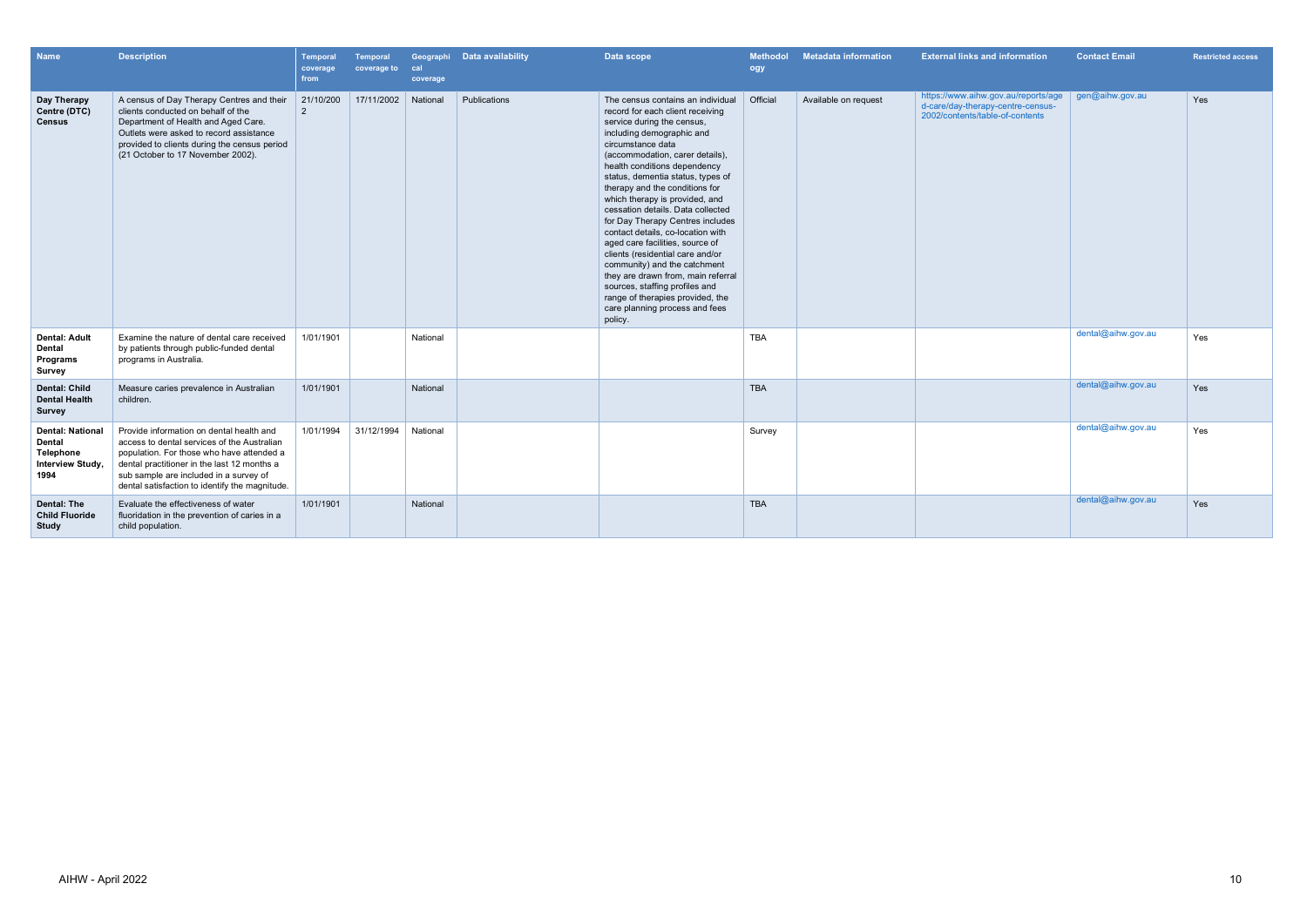| <b>Name</b>                                                                              | <b>Description</b>                                                                                                                                                                                                                                                                                                                                                                                                                                                                                                                                                                                                                                                                                                                                                                                                                                                                                                                                                                                                                                                                                                                                                                                                                                                                                                                                                     | <b>Temporal</b><br>coverage<br>from | <b>Temporal</b><br>coverage to | cal<br>coverage       | Geographi Data availability                                                                                                                                                                                                                                                                                                                                                                       | Data scope                                                                                                                                                                                                                                                                                                                                                                                                                                                                                                                                       | <b>Methodol</b><br>ogy     | <b>Metadata information</b>                                                                  | <b>External links and information</b>                                                                                                                                                                                                                                                                    | <b>Contact Email</b>             | <b>Restricted access</b> |
|------------------------------------------------------------------------------------------|------------------------------------------------------------------------------------------------------------------------------------------------------------------------------------------------------------------------------------------------------------------------------------------------------------------------------------------------------------------------------------------------------------------------------------------------------------------------------------------------------------------------------------------------------------------------------------------------------------------------------------------------------------------------------------------------------------------------------------------------------------------------------------------------------------------------------------------------------------------------------------------------------------------------------------------------------------------------------------------------------------------------------------------------------------------------------------------------------------------------------------------------------------------------------------------------------------------------------------------------------------------------------------------------------------------------------------------------------------------------|-------------------------------------|--------------------------------|-----------------------|---------------------------------------------------------------------------------------------------------------------------------------------------------------------------------------------------------------------------------------------------------------------------------------------------------------------------------------------------------------------------------------------------|--------------------------------------------------------------------------------------------------------------------------------------------------------------------------------------------------------------------------------------------------------------------------------------------------------------------------------------------------------------------------------------------------------------------------------------------------------------------------------------------------------------------------------------------------|----------------------------|----------------------------------------------------------------------------------------------|----------------------------------------------------------------------------------------------------------------------------------------------------------------------------------------------------------------------------------------------------------------------------------------------------------|----------------------------------|--------------------------|
| <b>Disability</b><br><b>Services</b><br>National<br><b>Minimum Data</b><br>Set (DS NMDS) | Since 1991, data was collected and<br>reported on disability support services in<br>Australia have been provided under four<br>national disability agreements.<br>The Commonwealth/State Disability<br>Agreement Minimum Data Set (CSDA<br>MDS) collection was set up as a 'snapshot'<br>data collection in 1994, following the<br>signing of the first CSDA in 1991.<br>The second CSDA, signed in 1998,<br>reflected significant changes which meant<br>the CSDA MDS collection needed to be<br>redesigned, including changing the<br>collection to be a full year data collection.<br>In 2002-03, the redeveloped CSDA MDS<br>became the Commonwealth State/Territory<br>Disability Agreement National Minimum<br>Data Set (CSTDA NMDS), and the first full<br>financial year of data collection took place<br>between 1 July 2003 and 30 June 2004.<br>The National Disability Agreement (NDA)<br>replaced the CSTDA on 1 January 2009. As<br>a result of the implementation of the NDA,<br>from 2009-10 the CSTDA NMDS was<br>renamed the DS NMDS.<br>From 1 July 2013, state and territory-based<br>disability support services provided under<br>the NDA were progressively transitioned<br>over to the National Disability Insurance<br>Scheme (NDIS). This has meant that 2018-<br>19 was the last year for which DS NMDS<br>was data collected and reported. | 1/07/1994                           | 30/06/2019                     | National<br>and State | Publications; Data cubes;<br>Summary tables published in<br>electronic form: Statistics: Client<br>specified tables on request which<br>may be subject to data provider<br>approval (charges apply);<br>Restricted unit record access<br>subject to Ethics Committee<br>approval and/or the agreement of<br>all relevant data custodians in all<br>states and territories (charges<br>may apply). | Covers specialist disability<br>support services provided under<br>the National Disability Agreement.                                                                                                                                                                                                                                                                                                                                                                                                                                            | Admin<br>data;<br>Official | <b>METeOR</b> links:<br>https://meteor.aihw.gov.au/<br>content/index.phtml/itemId/<br>728139 | Data guide available at<br>https://www.aihw.gov.au/about-our-<br>data/our-data-collections/disability-<br>services-national-minimum-data-<br>set/about-dsnmds<br>Latest report available at<br>https://www.aihw.gov.au/reports-<br>statistics/health-conditions-disability-<br>deaths/disability/reports | NDDN.secretariat@aihw.g<br>ov.au |                          |
| <b>Extended Aged</b><br><b>Care at Home</b><br>(EACH) Census                             | This is a census of the clients receiving<br>Extended Aged Care at Home Packages<br>and the service providers. The census<br>covers a one-week period in May 2002.                                                                                                                                                                                                                                                                                                                                                                                                                                                                                                                                                                                                                                                                                                                                                                                                                                                                                                                                                                                                                                                                                                                                                                                                     | 1/05/2002                           | 31/05/2002                     | National              | Publications                                                                                                                                                                                                                                                                                                                                                                                      | The census covers clients who<br>are receiving EACH packages<br>and the service outlets that<br>provide the assistance. Individual<br>client data includes demographic<br>and circumstance data<br>(accommodation, carer details),<br>dependency status, dementia<br>status, types and amounts of<br>assistance received, equipment<br>used, leave details and cessation<br>details. Data collected for service<br>providers includes contact details,<br>type of provider, profit status, and<br>the use of brokerage for service<br>provision. | Official                   | Available on request                                                                         | https://www.aihw.gov.au/reports/age<br>d-care/extended-aged-care-at-<br>home-census-2002/contents/table-<br>of-contents                                                                                                                                                                                  | gen@aihw.gov.au                  | Yes                      |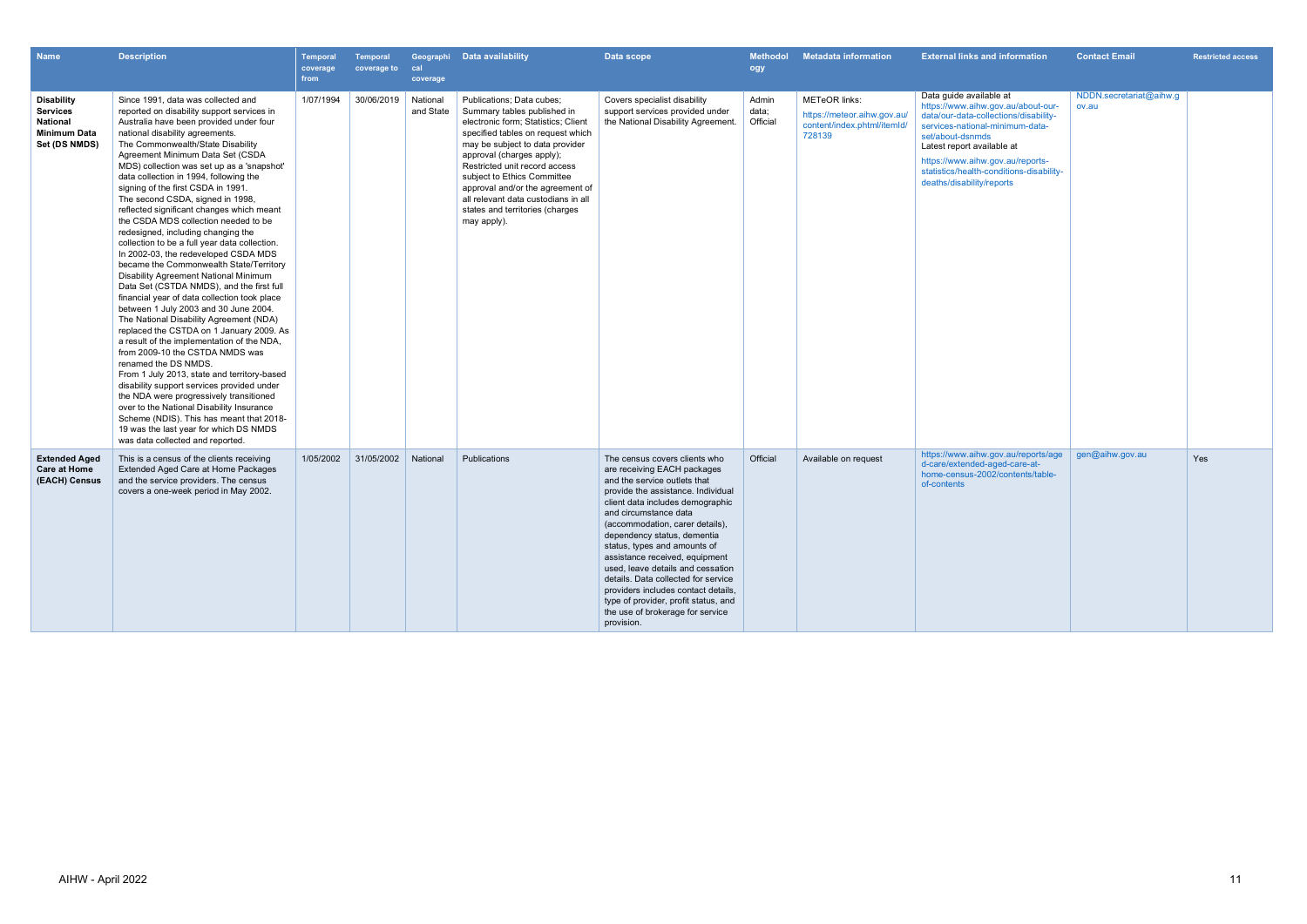| <b>Name</b>                                                           | <b>Description</b>                                                                                                                                                                                                                                                                                                                                                                                                                                                                           | <b>Temporal</b><br>coverage<br>from | <b>Temporal</b><br>coverage to | cal<br>coverage                                | Geographi Data availability                                                                                                                                                                                                                                                                                           | Data scope                                                                                                                                                                                                   | <b>Methodol</b><br>ogy | <b>Metadata information</b>                                                                                                                                                                                                                                                                                                                                                                                                                                                                                                                                                                                                      | <b>External links and information</b>                                                                                                                                                                                                                                                                                       | <b>Contact Email</b>    | <b>Restricted access</b> |
|-----------------------------------------------------------------------|----------------------------------------------------------------------------------------------------------------------------------------------------------------------------------------------------------------------------------------------------------------------------------------------------------------------------------------------------------------------------------------------------------------------------------------------------------------------------------------------|-------------------------------------|--------------------------------|------------------------------------------------|-----------------------------------------------------------------------------------------------------------------------------------------------------------------------------------------------------------------------------------------------------------------------------------------------------------------------|--------------------------------------------------------------------------------------------------------------------------------------------------------------------------------------------------------------|------------------------|----------------------------------------------------------------------------------------------------------------------------------------------------------------------------------------------------------------------------------------------------------------------------------------------------------------------------------------------------------------------------------------------------------------------------------------------------------------------------------------------------------------------------------------------------------------------------------------------------------------------------------|-----------------------------------------------------------------------------------------------------------------------------------------------------------------------------------------------------------------------------------------------------------------------------------------------------------------------------|-------------------------|--------------------------|
| General<br><b>Treatment</b><br><b>Dental Data</b><br>Collection       | The General Treatment Dental (GT-Dental)<br>data collection is a collection of dental<br>service records for which private health<br>insurers have paid benefits. The data are<br>supplied to the Department of Health by<br>private health insurers. The collection<br>contains de-identified unit record level data<br>with information related to patient<br>demographics (derived age, sex, postcode),<br>procedure type, number of dental service<br>items, charges, and benefits paid. | 1/07/2010                           | 30/06/2021                     | National                                       | Publications; Unit records are not<br>available                                                                                                                                                                                                                                                                       | The dataset contains information<br>about patient demographics<br>(derived age, sex, postcode), the<br>ADA code of dental service items.<br>charges and benefits paid.                                       | Admin<br>data          | The AIHW receives a<br>subset of the data provided<br>by dental service providers<br>to private health insurers,<br>then from private health<br>insurers to the Department<br>of Health. For a full list of<br>data specifications refer to:<br><b>General Treatment Dental</b><br>data specifications -<br>effective 1 July 2020<br>Data received for 2010-11<br>to 2017-18 included data<br>for 21 Australian Dental<br>Association (ADA) general<br>dental treatment codes for<br>dental services for which<br>private health insurers<br>have paid benefits. Future<br>years will include additional<br>ADA treatment codes. | Further information about the<br>collection is available from the<br>Department of Health's website:<br>http://www.health.gov.au/internet/ma<br>in/publishing.nsf/Content/health-<br>casemix-data-collections-about-HCP<br>The AIHW publishes a summary of<br>GT-Dental data in Oral health and<br>dental care in Australia | dental@aihw.gov.au      | Yes                      |
| <b>Health And</b><br>Welfare<br><b>Expenditure</b><br><b>Database</b> | Provide a picture of health expenditure in<br>Australia, by area of expenditure and<br>funding, and to examine changes over time.                                                                                                                                                                                                                                                                                                                                                            | 1/01/1960                           | 30/06/2016                     | National<br>and<br>State;<br>Internatio<br>nal | Publications; Data cubes;<br>Summary tables published in<br>electronic form; Statistics; Client<br>specified tables on request which<br>may be subject to data provider<br>approval (charges apply); There<br>are restrictions and limitations<br>governing the availability or use<br>of other data in this holding. | Health expenditure in Australia by<br>the Australian Government, state<br>and territory and local<br>governments and non-<br>government sources                                                              | Official               | http://meteor.aihw.gov.au/c<br>ontent/index.phtml/itemId/5<br>40601<br>http://meteor.aihw.gov.au/c<br>ontent/index.phtml/itemId/5<br>89638                                                                                                                                                                                                                                                                                                                                                                                                                                                                                       | Health Expenditure Australia 2019-<br>20, About - Australian Institute of<br>Health and Welfare (aihw.gov.au)                                                                                                                                                                                                               | expenditure2@aihw.gov.a |                          |
| <b>Home And</b><br>Community<br>Care (HACC)<br><b>MDS</b>             | Contains service provision data for HACC.<br>There are two files for each yearly<br>collection. While there are quarterly files on<br>the system for some earlier years only<br>annual files are considered as official HACC<br>data. Extract 1 contains all unlinked unit<br>records from individual agency; Extract 2<br>contains internally linked data according to<br>the statistical linkage key.                                                                                      | 1/07/2001                           | 30/06/2009                     | National;<br>National<br>and State             | <b>Publications: Summary tables</b><br>published in electronic form                                                                                                                                                                                                                                                   | Data is collected on all care<br>recipients and carers receiving<br>HACC funded assistance. Group<br>service provision to unidentified<br>recipients is not collected (e.g.,<br>group information sessions). | Official               | Available on request                                                                                                                                                                                                                                                                                                                                                                                                                                                                                                                                                                                                             | See the aged care topic on the<br>AIHW website                                                                                                                                                                                                                                                                              | gen@aihw.gov.au         | Yes                      |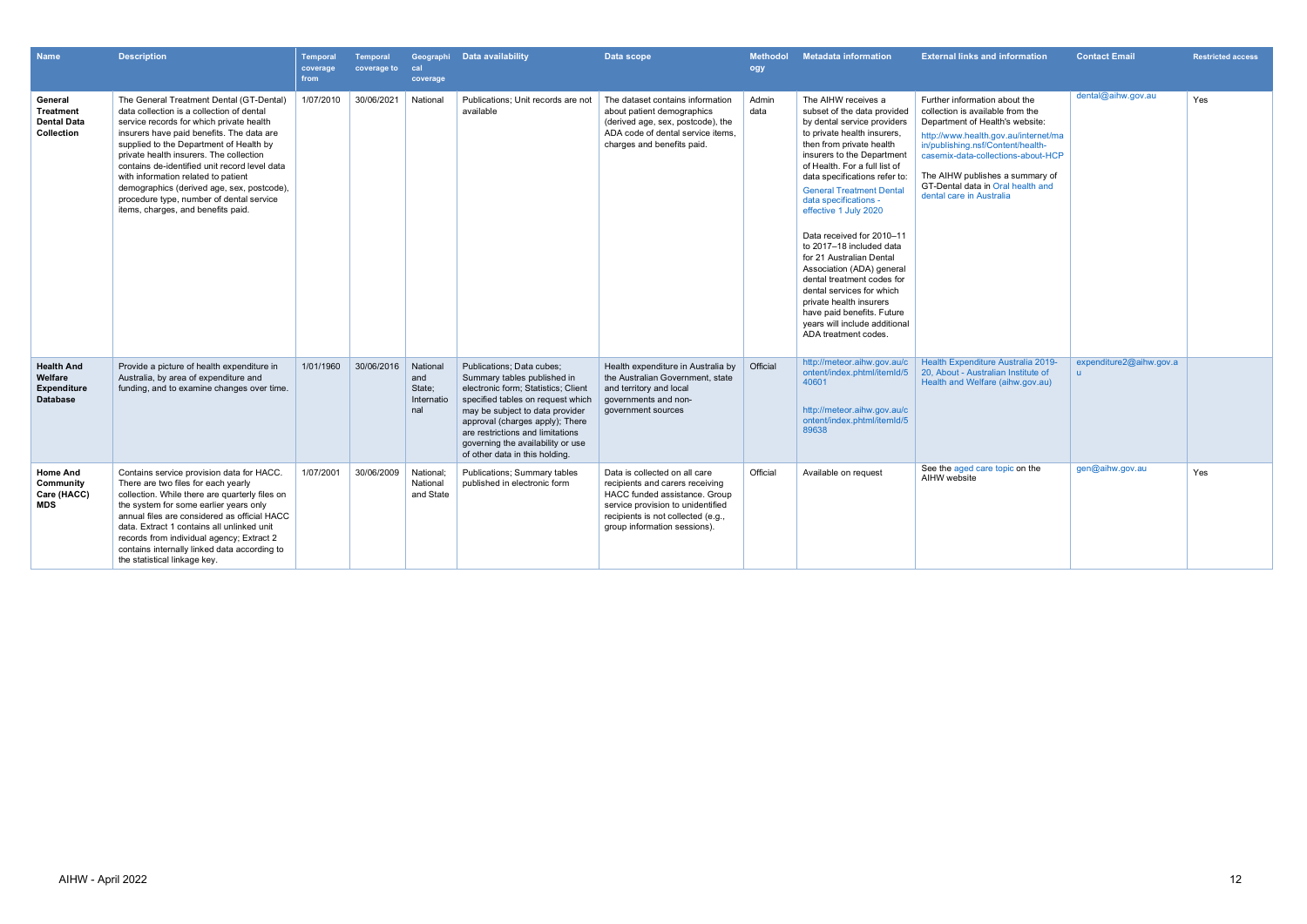| <b>Name</b>                                                         | <b>Description</b>                                                                                                                                                                                                                                                                                                                                                                                                                                                                                                                                                                                                                                                                                                                                                                                                               | Temporal<br>coverage<br>from | Temporal<br>coverage to | cal<br>coverage                    | Geographi Data availability                                                                                                                                                                                                                                                                                                                                                                                                                                                                                   | Data scope                                                                                                                                                                                                                                                                                                                                                                                                                                                                                                                                                                                                                                                                                                                                                                                                                                                                          | <b>Methodol</b><br>ogy                | <b>Metadata information</b>                                                                                                                                  | <b>External links and information</b>                          | <b>Contact Email</b>                 | <b>Restricted access</b> |
|---------------------------------------------------------------------|----------------------------------------------------------------------------------------------------------------------------------------------------------------------------------------------------------------------------------------------------------------------------------------------------------------------------------------------------------------------------------------------------------------------------------------------------------------------------------------------------------------------------------------------------------------------------------------------------------------------------------------------------------------------------------------------------------------------------------------------------------------------------------------------------------------------------------|------------------------------|-------------------------|------------------------------------|---------------------------------------------------------------------------------------------------------------------------------------------------------------------------------------------------------------------------------------------------------------------------------------------------------------------------------------------------------------------------------------------------------------------------------------------------------------------------------------------------------------|-------------------------------------------------------------------------------------------------------------------------------------------------------------------------------------------------------------------------------------------------------------------------------------------------------------------------------------------------------------------------------------------------------------------------------------------------------------------------------------------------------------------------------------------------------------------------------------------------------------------------------------------------------------------------------------------------------------------------------------------------------------------------------------------------------------------------------------------------------------------------------------|---------------------------------------|--------------------------------------------------------------------------------------------------------------------------------------------------------------|----------------------------------------------------------------|--------------------------------------|--------------------------|
| <b>Home Purchase</b><br>Assistance<br>(HPA) data<br>collection      | The HPA data collection captures<br>information about the recipients of HPA and<br>instances of HPA assistance. HPA is<br>administered by each state/territory housing<br>authority and provides a range of financial<br>assistance to eligible households to<br>improve their access to, and maintain,<br>home ownership.<br>Since 1997–98, the AIHW has compiled<br>HPA data from states and territories on an<br>annual basis. The data help to describe the<br>performance of the current National<br>Housing and Homelessness Agreement<br>and the former National Affordable Housing<br>Agreement and Commonwealth-State<br>Housing Agreement.<br>The data collection has evolved over time.<br>with changes to the data collection scope,<br>procedures, data items collected and<br>underlying definitions and concepts. | 1/07/1997                    | 30/06/2021              | National<br>and State              | <b>Publications; Summary tables</b><br>published in electronic form:<br>Statistics; Client specified tables<br>on request which may be subject<br>to data provider approval<br>(charges apply); Restricted unit<br>record access subject to Ethics<br>Committee approval and/or the<br>agreement of all relevant data<br>custodians in all states and<br>territories (charges may apply).<br>There are restrictions and<br>limitations governing the<br>availability or use of other data in<br>this holding. | Includes:<br>· direct lending (including<br>government loans, shared equity<br>loans and bridging loans)<br>• deposit assistance<br>· interest rate assistance<br>• mortgage relief<br>• other assistance grants.<br>Excludes:<br>· non-financial assistance, for<br>example home purchase advisory<br>and counselling services<br>• home renovation and/or<br>maintenance services<br>• relocation or start up assistance<br>• sale to tenant programs<br>• provision of housing or any<br>share of it<br>• expense incurred in providing<br>assistance to a household that is<br>not the value of financial<br>assistance directly received by<br>the household<br>• any aspect of a shared equity<br>loan that is not direct lending,<br>deposit assistance, interest rate<br>assistance or mortgage relief<br>• any assistance not provided<br>expressly for purchasing a home. | Admin<br>data                         | <b>Home Purchase</b><br><b>Assistance Data Set</b><br>Specification<br><b>Home Purchase</b><br><b>Assistance Collection Data</b><br><b>Quality Statement</b> | Housing assistance in Australia<br><b>Australia's welfare</b>  | housing@aihw.gov.au                  |                          |
| Hospital<br>Casemix<br>Protocol (HPC)<br>data collection            | The HCP data collection is a legislated data<br>collection for all private health insurance<br>funded admitted patient separations for<br>which private health insurers have paid<br>benefits. The data is collected by public and<br>private hospitals, including day facilities,<br>and then supplied to private health insurers,<br>who in turn then submit the data to the<br>Department of Health.                                                                                                                                                                                                                                                                                                                                                                                                                          | 1/07/2010                    | 30/06/2018              | National<br>and State              | Restricted unit record access<br>subject to Ethics Committee<br>approval and/or the agreement of<br>all relevant data custodians in all<br>states and territories (charges<br>may apply).                                                                                                                                                                                                                                                                                                                     | De-identified information on<br>admitted patient separations<br>including information on patient<br>demographics, clinical<br>information, hospital charges,<br>medical services, medical<br>charges, prosthetic items<br>prosthetic charges, private health<br>insurance and Medicare benefits<br>and consumer out-of-pocket<br>expenses.                                                                                                                                                                                                                                                                                                                                                                                                                                                                                                                                          | Admin<br>data                         | <b>HCP</b> data specifications                                                                                                                               |                                                                | HospitalDataInternet@aih<br>w.gov.au | Yes                      |
| Hospital<br>Dementia<br><b>Services (HDS)</b><br><b>Survey Data</b> | The HDS survey obtained information about<br>the availability of aged care and dementia<br>services in New South Wales public<br>hospitals for the period 1 July 2006 to 30<br>June 2007.                                                                                                                                                                                                                                                                                                                                                                                                                                                                                                                                                                                                                                        | 1/07/2006                    | 30/06/2007   NSW        |                                    | There are restrictions and<br>limitations governing the<br>availability or use of other data in<br>this holding.                                                                                                                                                                                                                                                                                                                                                                                              | The survey sample is all public<br>hospitals in New South Wales for<br>the period 1 July 2006 to 30 June<br>2007. The overall response rate<br>was 83%.                                                                                                                                                                                                                                                                                                                                                                                                                                                                                                                                                                                                                                                                                                                             | Survey                                | Available on request                                                                                                                                         | The Hospital Dementia Services<br>Project: a study description | gen@aihw.gov.au                      | Yes                      |
| Hospital<br><b>Utilisation and</b><br><b>Costs study</b>            | Predecessor to National Public Hospital<br>Establishments Database and National<br><b>Hospital Morbidity Database</b>                                                                                                                                                                                                                                                                                                                                                                                                                                                                                                                                                                                                                                                                                                            | 1/01/1985                    | 30/06/1993              | National:<br>National<br>and State | Summary tables published in<br>electronic form; Statistics;<br>Restricted unit record access<br>subject to Ethics Committee<br>approval and/or the agreement of<br>all relevant data custodians in all<br>states and territories (charges<br>may apply).                                                                                                                                                                                                                                                      | All States financial data for public<br>hospitals and morbidity data for all<br>hospitals.                                                                                                                                                                                                                                                                                                                                                                                                                                                                                                                                                                                                                                                                                                                                                                                          | Admin<br>data;<br>Official:<br>Survey |                                                                                                                                                              |                                                                | HospitalDataInternet@aih<br>w.gov.au | Yes                      |
| <b>Hostels (Pre</b><br>1997 Reforms)                                | Prior to the Aged Care Act 1997, nursing<br>home and hostels operated under separate<br>Acts, with separate support computer<br>systems. Limited file descriptions for the<br>hostel holdings are available from the<br>Ageing and Aged Care Unit.                                                                                                                                                                                                                                                                                                                                                                                                                                                                                                                                                                               | 1/12/1989                    | 30/06/1999              | National                           | There are restrictions and<br>limitations governing the<br>availability or use of other data in<br>this holding.                                                                                                                                                                                                                                                                                                                                                                                              | Residents of hostels until October<br>1997                                                                                                                                                                                                                                                                                                                                                                                                                                                                                                                                                                                                                                                                                                                                                                                                                                          | Admin<br>data;<br>Official            | Available on request                                                                                                                                         |                                                                | gen@aihw.gov.au                      | Yes                      |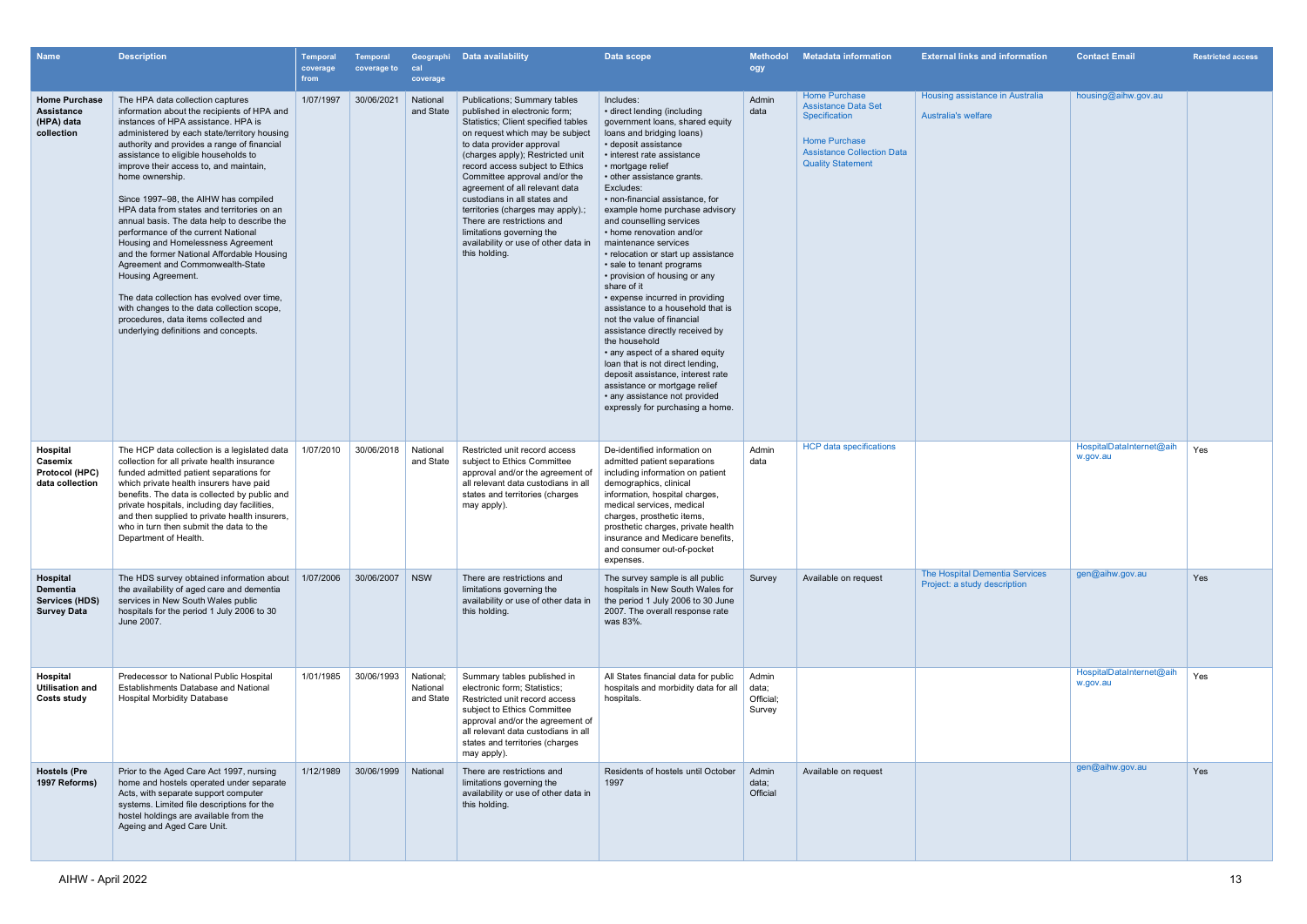| <b>Name</b>                                                                        | <b>Description</b>                                                                                                                                                                                                                                                                                                                                                                                                                                                                                                                                                                                                                                                                                                                                                                                                                                                                                                                                                             | <b>Temporal</b><br>coverage<br>from | <b>Temporal</b><br>coverage to | cal<br>coverage         | Geographi Data availability                                                                                                                                                                                                                                                                                                                                                                                                                                                                            | Data scope                                                                                                                                                                                                                                                                                                                                                                                                                                                                                                                                                                                                                                                                                                                                                                                                                                                                                                                                                                                                                    | <b>Methodol</b><br>ogy | <b>Metadata information</b>                                                                                                  | <b>External links and information</b>                                                                                                                                               | <b>Contact Email</b>   | <b>Restricted access</b> |
|------------------------------------------------------------------------------------|--------------------------------------------------------------------------------------------------------------------------------------------------------------------------------------------------------------------------------------------------------------------------------------------------------------------------------------------------------------------------------------------------------------------------------------------------------------------------------------------------------------------------------------------------------------------------------------------------------------------------------------------------------------------------------------------------------------------------------------------------------------------------------------------------------------------------------------------------------------------------------------------------------------------------------------------------------------------------------|-------------------------------------|--------------------------------|-------------------------|--------------------------------------------------------------------------------------------------------------------------------------------------------------------------------------------------------------------------------------------------------------------------------------------------------------------------------------------------------------------------------------------------------------------------------------------------------------------------------------------------------|-------------------------------------------------------------------------------------------------------------------------------------------------------------------------------------------------------------------------------------------------------------------------------------------------------------------------------------------------------------------------------------------------------------------------------------------------------------------------------------------------------------------------------------------------------------------------------------------------------------------------------------------------------------------------------------------------------------------------------------------------------------------------------------------------------------------------------------------------------------------------------------------------------------------------------------------------------------------------------------------------------------------------------|------------------------|------------------------------------------------------------------------------------------------------------------------------|-------------------------------------------------------------------------------------------------------------------------------------------------------------------------------------|------------------------|--------------------------|
| Indigenous<br>Community<br><b>Housing (ICH)</b><br>data collection                 | The Indigenous Community Housing (ICH)<br>data collection captures information about<br>ICH organisations (ICHOs), the dwellings<br>they manage, and tenants assisted. ICHOs<br>include community organisations such as<br>resource agencies and land councils, which<br>may have a range of functions, however are<br>included in ICH provided that they manage<br>housing for Indigenous people. ICHOs may<br>either directly manage the dwellings they<br>own or sublease tenancy management<br>services to the relevant state/territory<br>housing department or another<br>organisation.<br>Since 2003-04, the AIHW has compiled<br>ICH data from state and territory housing<br>departments on an annual basis. These<br>data help to describe the performance of<br>Indigenous housing programs.<br>The data collection has evolved over time.<br>including changes to the data collection<br>scope, procedures, data items and<br>underlying definitions and concepts. | 1/07/2003                           | 30/06/2021                     | National<br>and State   | Publications; Summary tables<br>published in electronic form;<br>Statistics; Client specified tables<br>on request which may be subject<br>to data provider approval<br>(charges apply); Restricted unit<br>record access subject to Ethics<br>Committee approval and/or the<br>agreement of all relevant data<br>custodians in all states and<br>territories (charges may apply).<br>There are restrictions and<br>limitations governing the<br>availability or use of other data in<br>this holding. | Inclusions: dwellings that are<br>targeted to Indigenous people and<br>ICHOs that provide medium- to<br>long-term housing tenure to<br>tenants.<br>Excludes dwellings:<br>• managed under Community<br>Housing, Public Housing, State<br>Owned and Managed Indigenous<br>Housing, or the Crisis<br><b>Accommodation Program</b><br>• no longer under the<br>administration of an ICHO at 30<br>June of the reference year<br>(including dwellings demolished,<br>sold or otherwise disposed of)<br>• not yet available to the ICHO at<br>30 June of the reference year<br>(such as those still under<br>construction or being purchased).<br>Apart from the following, the data<br>collection focuses on dwellings<br>managed by funded ICHOs only<br>(for NSW, this means excluding<br>not actively registered ICHOs):<br>• Number of permanent dwellings<br>managed by funded and<br>unfunded organisations at 30<br>June<br>• Number of funded and unfunded<br>ICHOs at 30 June.<br>There is no ICH program in the<br>ACT. | Admin<br>data          | <b>Indigenous Community</b><br><b>Housing Data Set</b><br>Specification<br><b>Indigenous Community</b><br><b>Housing DQS</b> | Housing assistance in Australia<br>Report on government services<br><b>Australia's welfare</b>                                                                                      | housing@aihw.gov.au    |                          |
| Korean war<br>veterans,<br>mortality and<br>cancer<br>incidence data<br>collection | Database with cancer incidence<br>information, demographic, and mortality<br>information for the 17.813 veterans of the<br>Korean war, for the period 1982-1999.                                                                                                                                                                                                                                                                                                                                                                                                                                                                                                                                                                                                                                                                                                                                                                                                               | 1/01/1982                           | 31/12/1999                     | National                | <b>Publications: Restricted unit</b><br>record access subject to Ethics<br>Committee approval and/or the<br>agreement of all relevant data<br>custodians in all states and<br>territories (charges may apply).                                                                                                                                                                                                                                                                                         |                                                                                                                                                                                                                                                                                                                                                                                                                                                                                                                                                                                                                                                                                                                                                                                                                                                                                                                                                                                                                               | <b>TBA</b>             |                                                                                                                              | 2003 cancer incidence study<br>http://www.aihw.gov.au/publication-<br>detail/?id=6442467537<br>2003 mortality study<br>http://www.aihw.gov.au/publication-<br>detail/?id=6442467527 | vhw@aihw.gov.au        | <b>Yes</b>               |
| <b>Labour Force:</b><br>Medical                                                    | Contains data on the demographics and<br>structure of the medical labour force. All<br>years from 1995 are loaded and available.<br>Earlier data stored on CD.                                                                                                                                                                                                                                                                                                                                                                                                                                                                                                                                                                                                                                                                                                                                                                                                                 | 1/01/1986                           | 30/06/2009                     | National;<br>NSW        | Publications                                                                                                                                                                                                                                                                                                                                                                                                                                                                                           | All medical practitioners renewing<br>their professional registration.                                                                                                                                                                                                                                                                                                                                                                                                                                                                                                                                                                                                                                                                                                                                                                                                                                                                                                                                                        | Survey                 | <b>METeOR links:</b><br><b>Registered medical</b><br>professional labour force<br><b>DSS</b>                                 | Publications:<br>Medical labour force 2009<br>Medical labour force 2001<br>Medical labour force 2000                                                                                | workforce2@aihw.gov.au |                          |
| <b>Labour Force:</b><br><b>Nursing</b>                                             | Contains data on the demographics and<br>structure of the nursing labour force.                                                                                                                                                                                                                                                                                                                                                                                                                                                                                                                                                                                                                                                                                                                                                                                                                                                                                                | 1/01/1995                           | 31/12/2009                     | National:<br><b>NSW</b> | Publications                                                                                                                                                                                                                                                                                                                                                                                                                                                                                           | All enrolled and registered nurses<br>renewing their professional<br>enrolment/registration.                                                                                                                                                                                                                                                                                                                                                                                                                                                                                                                                                                                                                                                                                                                                                                                                                                                                                                                                  | Survey                 | Not available. For further<br>enquiries:<br>workforce2@aihw.gov.au                                                           | Publications:<br><b>Nursing Labour Force 2009</b>                                                                                                                                   | workforce2@aihw.gov.au |                          |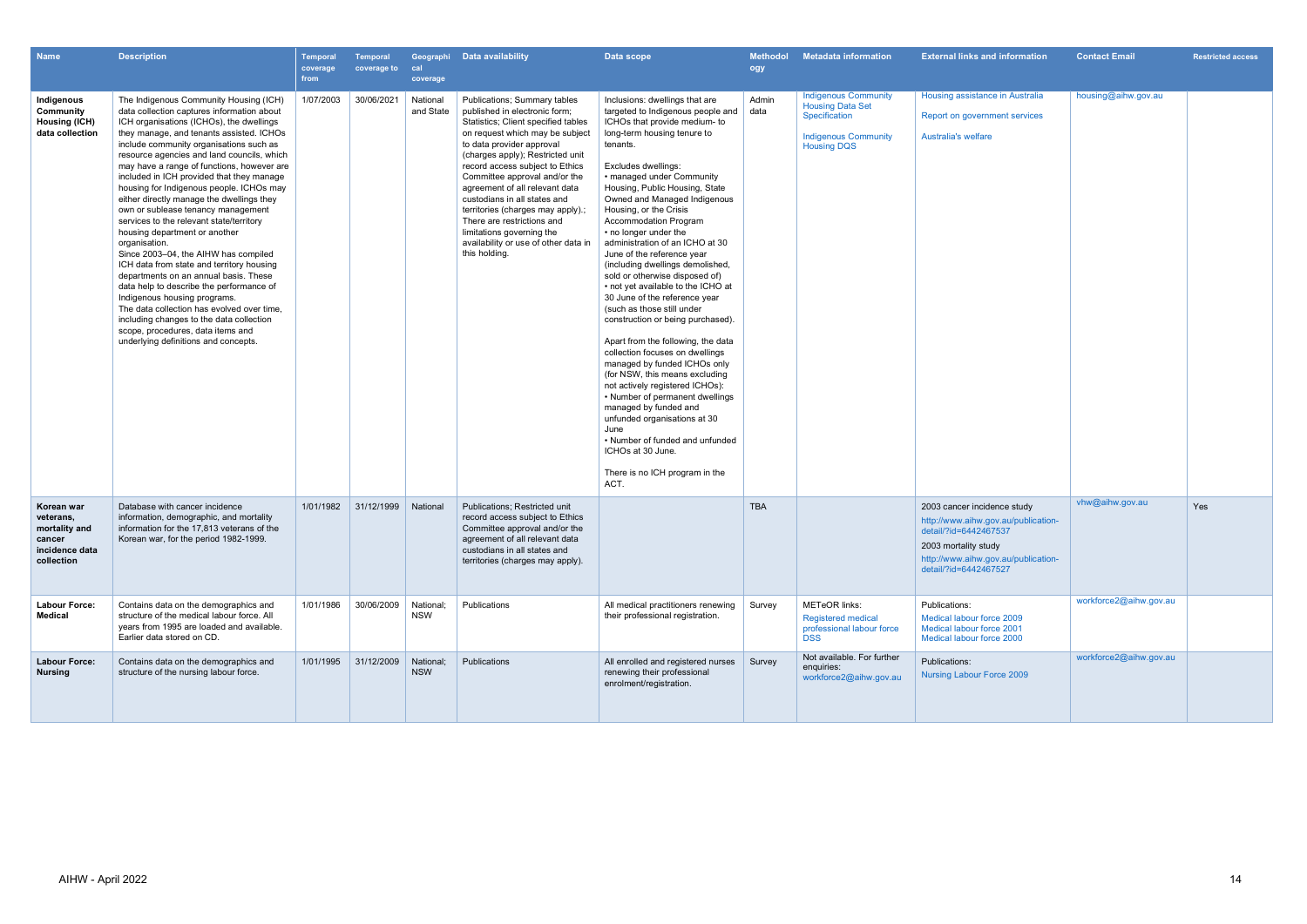| <b>Name</b>                                            | <b>Description</b>                                                                                                                                                                                                                                                                                                                                                                                                               | Temporal<br>coverage<br>from | <b>Temporal</b><br>coverage to | cal<br>coverage    | Geographi Data availability | Data scope                                                                                                                                                                                                                                                                                                                                                                                                                                                                                                                                                                                                                                                                                                                                                                                                                                                                                                                                     | <b>Methodol</b><br>ogy | <b>Metadata information</b>                                        | <b>External links and information</b>            | <b>Contact Email</b>   | <b>Restricted access</b> |
|--------------------------------------------------------|----------------------------------------------------------------------------------------------------------------------------------------------------------------------------------------------------------------------------------------------------------------------------------------------------------------------------------------------------------------------------------------------------------------------------------|------------------------------|--------------------------------|--------------------|-----------------------------|------------------------------------------------------------------------------------------------------------------------------------------------------------------------------------------------------------------------------------------------------------------------------------------------------------------------------------------------------------------------------------------------------------------------------------------------------------------------------------------------------------------------------------------------------------------------------------------------------------------------------------------------------------------------------------------------------------------------------------------------------------------------------------------------------------------------------------------------------------------------------------------------------------------------------------------------|------------------------|--------------------------------------------------------------------|--------------------------------------------------|------------------------|--------------------------|
| <b>Labour Force:</b><br>Occupational<br><b>Therapy</b> | Contains data on the demographics and<br>structure of the occupational therapy labour<br>force in Vic, Qld, WA, ACT and NT.<br>Occupational therapy data for 1998 survey,<br>comprising Vic., Qld, WA, ACT and NT<br>only.                                                                                                                                                                                                       | 1/01/1998                    | 31/12/2003                     | National;<br>Other | Publications                | All occupational therapists<br>renewing their professional<br>registration in those jurisdictions<br>where a registration board exists.<br>The national association also<br>assists with the distribution of the<br>survey to members in some<br>jurisdictions without registration<br>boards. The 2002-2003<br>Occupational Therapy Labour<br>Force Survey was distributed to<br>registered occupational therapists<br>in Queensland, South Australia,<br>and the Northern Territory and to<br>members of OT Australia in the<br>other states and the Australian<br>Capital Territory because these<br>jurisdictions didn't have a<br>registration board in 2002-03. For<br>2002-2003 there were 3,769 valid<br>responses provided to the AIHW<br>for analysis (Table 3). In the<br>absence of an accurate estimate<br>of the total population of<br>occupational therapists it was not<br>feasible to weight the responses<br>to the survey. | Survey                 | Not available. For further<br>enquiries:<br>workforce2@aihw.gov.au |                                                  | workforce2@aihw.gov.au |                          |
| <b>Labour Force:</b><br><b>Optometry</b>               | Contains data on the demographics and<br>structure of the optometrist labour force<br>derived from Medicare data.                                                                                                                                                                                                                                                                                                                | 1/01/1991                    | 31/12/1999                     | National           | Publications                | All optometrists renewing their<br>professional registration                                                                                                                                                                                                                                                                                                                                                                                                                                                                                                                                                                                                                                                                                                                                                                                                                                                                                   | Official               | Not available. For further<br>enquiries:<br>workforce2@aihw.gov.au |                                                  | workforce2@aihw.gov.au |                          |
| <b>Labour Force:</b><br>Pharmacy                       | Contains data on the demographics and<br>structure of the pharmacy labour force.                                                                                                                                                                                                                                                                                                                                                 | 1/01/1994                    | 31/12/2003                     | National;<br>Other | Publications                | All pharmacists renewing their<br>professional registration.                                                                                                                                                                                                                                                                                                                                                                                                                                                                                                                                                                                                                                                                                                                                                                                                                                                                                   | Survey                 | Not available. For further<br>enquiries:<br>workforce2@aihw.gov.au | Publications<br>Pharmacy labour force 2001       | workforce2@aihw.gov.au |                          |
| <b>Labour Force:</b><br>Physiotherapy                  | Contains data on the demographics and<br>structure of the physiotherapy labour force<br>in 1993, 1998 and 2002, In 2002 not<br>distributed in Tas, WA and possibly not NT.                                                                                                                                                                                                                                                       | 1/01/1993                    | 31/12/2002                     | National:<br>Other | Publications                | All physiotherapists renewing their<br>professional registration.                                                                                                                                                                                                                                                                                                                                                                                                                                                                                                                                                                                                                                                                                                                                                                                                                                                                              | Survey                 |                                                                    | Publications:<br>Physiotherapy labour force 2002 | workforce2@aihw.gov.au |                          |
| <b>Labour Force:</b><br>Podiatry                       | Contains data on the demographics and<br>structure of the podiatry labour force. The<br>following exclusions apply:<br>1992 data - excludes NT and ACT (no<br>podiatry registration board) 1994 data -<br>excludes NT and ACT (no podiatry<br>registration board) 1999 data - excludes NT<br>(no podiatry registration board)<br>2003 data - excludes NT (no podiatry<br>registration board) and WA and ACT (not<br>distributed) | 1/01/1992                    | 31/12/2003   National;         | Other              | Publications                | All podiatrists renewing their<br>professional registration.                                                                                                                                                                                                                                                                                                                                                                                                                                                                                                                                                                                                                                                                                                                                                                                                                                                                                   | Survey                 | Not available. For further<br>enquiries:<br>workforce2@aihw.gov.au | Publications:<br>Podiatry labour force 2003      | workforce2@aihw.gov.au |                          |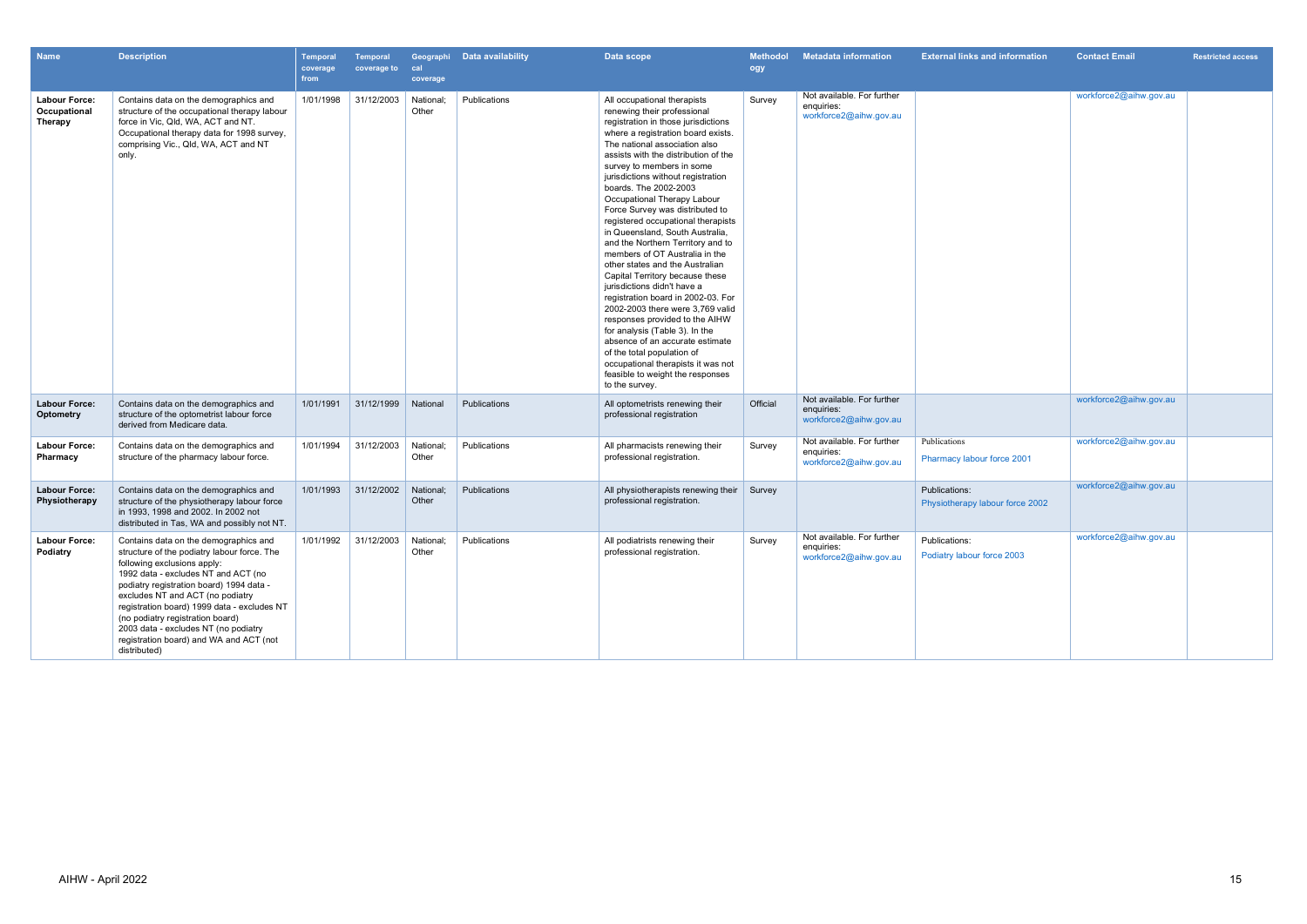| <b>Name</b>                                                                                | <b>Description</b>                                                                                                                                                                                                                                                                                                                                                                                                                                                                                                                 | <b>Temporal</b><br>coverage<br>from | Temporal<br>coverage to | cal<br>coverage                    | Geographi Data availability                                                                                                                                                   | Data scope                                                                                                                                                                                                                                                                                                                                                                                                                                                                                                                                                                                                                                                                                                                                                                                                                                                                                                                                                                                                                                                                                                                                                                                                                                                         | <b>Methodol</b><br>ogy | <b>Metadata information</b>                                                                                 | <b>External links and information</b>                                                                                                                                                                                                                                                                                                                                                                                                                                                                 | <b>Contact Email</b>                 | <b>Restricted access</b> |
|--------------------------------------------------------------------------------------------|------------------------------------------------------------------------------------------------------------------------------------------------------------------------------------------------------------------------------------------------------------------------------------------------------------------------------------------------------------------------------------------------------------------------------------------------------------------------------------------------------------------------------------|-------------------------------------|-------------------------|------------------------------------|-------------------------------------------------------------------------------------------------------------------------------------------------------------------------------|--------------------------------------------------------------------------------------------------------------------------------------------------------------------------------------------------------------------------------------------------------------------------------------------------------------------------------------------------------------------------------------------------------------------------------------------------------------------------------------------------------------------------------------------------------------------------------------------------------------------------------------------------------------------------------------------------------------------------------------------------------------------------------------------------------------------------------------------------------------------------------------------------------------------------------------------------------------------------------------------------------------------------------------------------------------------------------------------------------------------------------------------------------------------------------------------------------------------------------------------------------------------|------------------------|-------------------------------------------------------------------------------------------------------------|-------------------------------------------------------------------------------------------------------------------------------------------------------------------------------------------------------------------------------------------------------------------------------------------------------------------------------------------------------------------------------------------------------------------------------------------------------------------------------------------------------|--------------------------------------|--------------------------|
| <b>Maternity Model</b><br>of Care Data Set                                                 | The Model of Care Data Set (MoC DS) is a<br>national maternity service-based data<br>collection that contains data about the<br>maternity Models of Care offered by<br>maternity services.<br>The data elements within this dataset reflect<br>the characteristics of 11 major models of<br>care, under which women would be cared<br>for by a health professional. The MoC DS<br>reflect maternity plans at the population<br>level, not the individual. As such no<br>individual unit record data is held in this<br>collection. | 1/01/2018                           | 30/04/2021              | National:<br>National<br>and State | Publications; Unit records are not<br>available                                                                                                                               | The Maternity model of care<br>(MoC) National best practice data<br>set (NBPDS) is not mandated for<br>collection. This data set enables<br>maternity care providers to<br>classify models of care using the<br><b>Maternity Care Classification</b><br>System (MaCCS).<br>The scope of the data set is all<br>models of maternity care available<br>to pregnant and birthing women.<br>The MaCCS, utilising the NBPDS<br>provides a standardised<br>nomenclature and descriptive<br>data for maternity models of care.<br>National collation of these data<br>enables meaningful analysis and<br>comparisons of maternal and<br>perinatal outcomes between<br>differing models of care. The data<br>elements in the NBPDS describe<br>the different characteristics of<br>models of maternity care based<br>on three domains:<br>•the women a model is designed<br>for;<br>•the carers working in the model;<br>and<br>•aspects of how care is provided.<br>The development of the MaCCS<br>and the MoC NBPDS was<br>undertaken as part of the National<br><b>Maternity Data Development</b><br>Project under the guidance of an<br>expert advisory group and<br>included wide-reaching<br>consultation with relevant<br>stakeholder groups around the<br>country | Admin<br>data          | See Maternity model of<br>care (MoC) National best<br>practice data set (NBPDS)                             | Nomenclature for models of<br>maternity care: a consultation report<br>https://www.aihw.gov.au/reports/mot<br>hers-babies/nomenclature-for-<br>models-of-maternity-care-a-<br>consu/contents/table-of-contents<br><b>Maternity Care Classification</b><br>System: Maternity Model of Care<br>Data Set Specification national pilot<br>report November 2014<br>https://www.aihw.gov.au/reports/mot<br>hers-babies/maternity-care-<br>classification-system-maternity-<br>mo/contents/table-of-contents | maccs@aihw.gov.au                    |                          |
| <b>Medical</b><br>Indemnity<br>National<br>Collection<br>(Private Sector)                  | Medical Indemnity National Collection<br>(Private sector).                                                                                                                                                                                                                                                                                                                                                                                                                                                                         | 1/01/2004                           | 30/06/2013              | National<br>and State              | Publications; Data cubes; Unit<br>records are not available; There<br>are restrictions and limitations<br>governing the availability or use<br>of other data in this holding. | All claim records required to be<br>reported by MIIs to the Australian<br><b>Prudential Regulation Authority</b><br>(APRA) are required to be<br>reported to the AIHW, along with<br>a small number of claims that<br>pertain to when the MIIs were<br>organised as medical defence<br>organisations. The reporting MIIs<br>have changed over time due to<br>business combinations and the<br>entry of a new MII (Invivo) in<br>2005-06 (subsequently combined<br>with Medical Insurance Group<br>Australia in 2012-13).                                                                                                                                                                                                                                                                                                                                                                                                                                                                                                                                                                                                                                                                                                                                           | Official               | <b>METeOR</b> links:<br><b>Medical indemnity DSS</b><br>2012-14<br><b>Medical indemnity DSS</b><br>$2014 -$ |                                                                                                                                                                                                                                                                                                                                                                                                                                                                                                       | HospitalDataInternet@aih<br>w.gov.au | Yes                      |
| <b>Medical</b><br>Indemnity<br>National<br>Collection<br><b>Public Sector</b><br>(MINC PS) | <b>Medical Indemnity National Collection</b><br>Public Sector (MINC PS)                                                                                                                                                                                                                                                                                                                                                                                                                                                            | 1/01/2003                           | 30/06/2013              | National                           | Publications; Data cubes                                                                                                                                                      | All medical indemnity claims open<br>at any time during a reference<br>year are reported for that<br>reference year.                                                                                                                                                                                                                                                                                                                                                                                                                                                                                                                                                                                                                                                                                                                                                                                                                                                                                                                                                                                                                                                                                                                                               | Official               | <b>METeOR</b> links:<br><b>Medical indemnity DSS</b><br>2012-14<br><b>Medical indemnity DSS</b><br>2014     |                                                                                                                                                                                                                                                                                                                                                                                                                                                                                                       | HospitalDataInternet@aih<br>w.gov.au | Yes                      |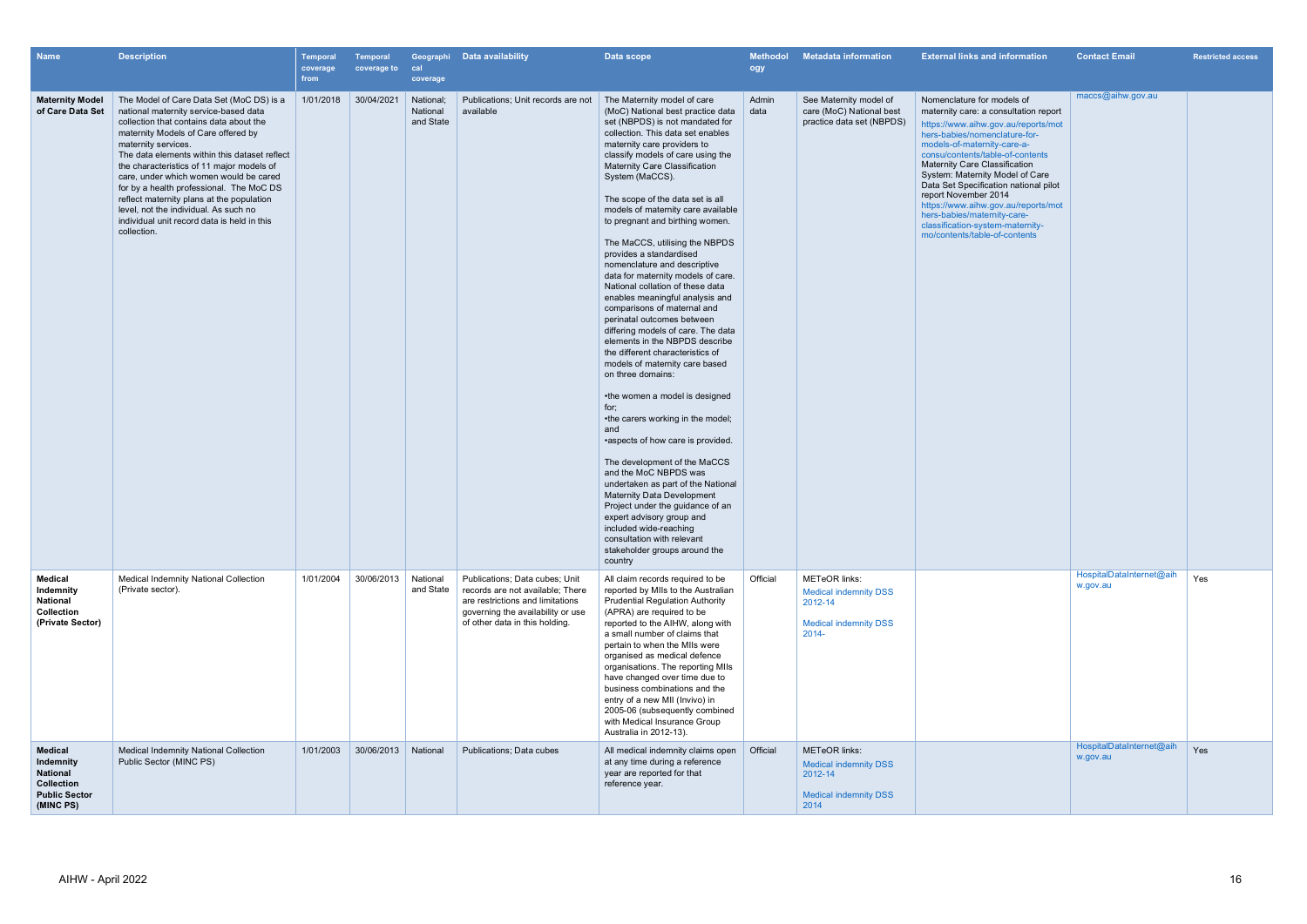| <b>Name</b>                                                             | <b>Description</b>                                                                                                                                                                                                                                                                                                                                                                                                                                                                                                                                                                                                                                                                                                                                                                                                                                                                                                                                                                                                                                                                                                                                                               | <b>Temporal</b><br>coverage<br>from | Temporal<br>coverage to | cal<br>coverage                    | Geographi Data availability                                                                                                                                                                                                                                                                                                                                                        | Data scope                                                                                                                                                                                                                                                                                                                                                              | <b>Methodol</b><br>ogy | <b>Metadata information</b>                                                                                                                                                                                                               | <b>External links and information</b>                                                                                                                                                                                                                                                                                                                                                | <b>Contact Email</b>  | <b>Restricted access</b> |
|-------------------------------------------------------------------------|----------------------------------------------------------------------------------------------------------------------------------------------------------------------------------------------------------------------------------------------------------------------------------------------------------------------------------------------------------------------------------------------------------------------------------------------------------------------------------------------------------------------------------------------------------------------------------------------------------------------------------------------------------------------------------------------------------------------------------------------------------------------------------------------------------------------------------------------------------------------------------------------------------------------------------------------------------------------------------------------------------------------------------------------------------------------------------------------------------------------------------------------------------------------------------|-------------------------------------|-------------------------|------------------------------------|------------------------------------------------------------------------------------------------------------------------------------------------------------------------------------------------------------------------------------------------------------------------------------------------------------------------------------------------------------------------------------|-------------------------------------------------------------------------------------------------------------------------------------------------------------------------------------------------------------------------------------------------------------------------------------------------------------------------------------------------------------------------|------------------------|-------------------------------------------------------------------------------------------------------------------------------------------------------------------------------------------------------------------------------------------|--------------------------------------------------------------------------------------------------------------------------------------------------------------------------------------------------------------------------------------------------------------------------------------------------------------------------------------------------------------------------------------|-----------------------|--------------------------|
| <b>Medicare</b><br><b>Benefits</b><br>Schedule (MBS)<br>data collection | The Medicare Benefits Schedule (MBS)<br>data collection contains information on<br>services that qualify for a benefit under the<br>Health Insurance Act 1973 and for which a<br>claim has been processed. The database<br>comprises information about MBS claims<br>(including benefits paid), patients and<br>service providers.<br>AIHW has access to the complete dataset<br>held by the Australian Government<br>Department of Health for approved studies,<br>including data linkage projects (see AIHW<br>Data Integration Services Centre).<br>The dataset is owned and managed by the<br>Department of Health. The Department has<br>issued a Public Interest Certificate<br>approving AIHW access to MBS claims<br>data for research and statistical purposes.<br>The AIHW holds valuable data on a wide<br>range of health and welfare topics and<br>provides end-to-end data services to ensure<br>strong evidence is available to the<br>community, policymakers, researchers and<br>service providers. For more information,<br>please see our services.                                                                                                           | 1/02/1984                           |                         | National                           | Publications; Summary tables<br>published in electronic form;<br>Statistics; Client specified tables<br>on request which may be subject<br>to data provider approval<br>(charges apply); Unit records are<br>not available; There are<br>restrictions and limitations<br>governing the availability or use<br>of other data in this holding.                                       | MBS claims data are an<br>administrative by-product of<br>Services Australia administration<br>of the Medicare fee-for-service<br>payment system.<br>MBS services are available to all<br>Australian residents who hold a<br>current Medicare card and<br>overseas visitors from countries<br>with which Australia has a<br>Reciprocal Health Care<br>Agreement (RHCA). | Admin<br>data          | Not specifically available<br>for this data collection.<br>however, the metadata<br>prepared for the 2013-14<br>extract provided to states<br>and territories may be<br>useful to users of the data.                                      | MBS online website (Department of<br>Health)<br><b>Statistics at Services Australia</b>                                                                                                                                                                                                                                                                                              | mbs.pbs@aihw.gov.au   |                          |
| <b>National</b><br>(insulin-treated)<br><b>Diabetes</b><br>Register     | The National (insulin-treated) Diabetes<br>Register (NDR) aims to record all new<br>cases of people who began to use insulin to<br>treat their diabetes since 1 January 1999.<br>The NDR includes people with type 1, type<br>2, gestational and other forms of diabetes.<br>Data for the NDR are sourced from the<br>National Diabetes Services Scheme<br>(NDSS) and the Australasian Paediatric<br>Endocrine Groups (APEG) state and<br>territory registers. For more information<br>about the NDR and how it is derived, see<br>the Data Quality Statement.                                                                                                                                                                                                                                                                                                                                                                                                                                                                                                                                                                                                                   | 1/01/1999                           | 31/12/2020              | National:<br>National<br>and State | Publications; Summary tables<br>published in electronic form;<br>Statistics; Client specified tables<br>on request which may be subject<br>to data provider approval<br>(charges apply); Restricted unit<br>record access subject to Ethics<br>Committee approval and/or the<br>agreement of all relevant data<br>custodians in all states and<br>territories (charges may apply). | Incident cases of insulin-treated<br>diabetes, 1999-2020, Australia                                                                                                                                                                                                                                                                                                     | Official               | The National (insulin-<br>treated) Diabetes Register<br>2020; Quality Statement<br>(aihw.gov.au)                                                                                                                                          | Publication:<br>Incidence of insulin-treated diabetes<br>in Australia, Incidence of insulin-<br>treated diabetes in Australia -<br>Australian Institute of Health and<br>Welfare (aihw.gov.au)                                                                                                                                                                                       | diabetes@aihw.gov.au  | Yes                      |
| <b>National</b><br><b>Adoptions Data</b><br>Collection                  | Data are collected annually. Aggregate data<br>are provided by state and territory<br>departments and by the Department of<br>Home Affairs. Information is collected on all<br>children placed for adoption and those who<br>had a finalised adoption order in Australia<br>during a financial year. Some data are also<br>collected on children whose adoption order<br>was finalised during the previous financial<br>year. Collected data include characteristics<br>of adopted children, their parents and their<br>adoptive families. Data are also collected<br>on associated administrative processes<br>including applications and vetoes for<br>contact and information exchange, the type<br>of authority responsible for the adoption,<br>the types of consent provided for the<br>adoption, the median time for intercountry<br>adoption processes, the status of adoption<br>orders at 30 June, and the number of<br>adoption specific visas issued. Data are<br>published by the AIHW in the annual<br>Adoptions Australia report series, in online<br>data visualisations, factsheets, in aggregate<br>data tables, and in a snapshot for<br>Australia's welfare. | 1/07/1990                           |                         | National<br>and State              | Publications; Data cubes;<br>Summary tables published in<br>electronic form; Unit records are<br>not available                                                                                                                                                                                                                                                                     | Data relate to children placed with<br>adoptive families during a<br>financial year and those who had<br>an adoption order finalised during<br>a financial year. Additional data<br>are also collected on adoption<br>specific visas issued during a<br>financial year (these data may<br>relate to adoptions that occurred<br>in previous years).                      | Admin<br>data          | Adoptions Australia 2020-<br>21 data set specifications<br>Adoptions DSS 2020-21<br>(aihw.gov.au)<br>Adoptions Australia 2020-<br>21 data quality statement<br><b>Adoptions Australia 2020-</b><br>21; Quality Statement<br>(aihw.gov.au) | Adoptions overview page<br><b>Adoptions Overview - Australian</b><br>Institute of Health and Welfare<br>(aihw.gov.au)<br>Adoptions Australia report series<br><b>Adoptions Reports - Australian</b><br>Institute of Health and Welfare<br>(aihw.gov.au)<br>Adoptions Australia data<br>visualisations<br>https://www.aihw.gov.au/reports/ado<br>ptions/adoptions-data-visualisations | adoptions@aihw.gov.au |                          |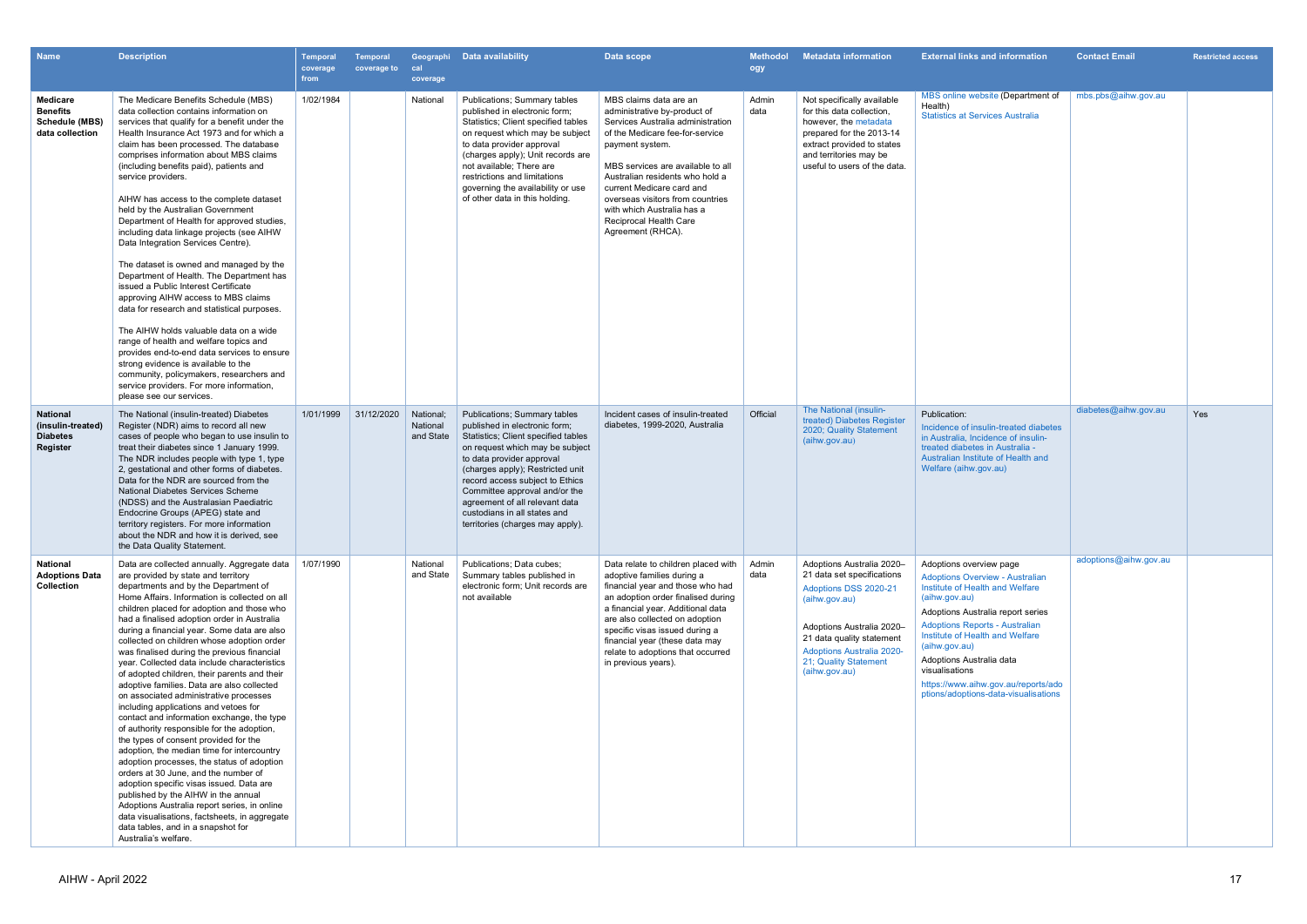| <b>Name</b>                                                                                      | <b>Description</b>                                                                                                                                                                                                                                                                                                                                                                                                                                                                                                                                                                                                                                                                                                                                                                                                                                                                                                                                                                                                                                                                                                                                                                                                                                                                                          | Temporal<br>coverage<br>from | <b>Temporal</b><br>coverage to | cal<br>coverage                    | Geographi Data availability                                                                                                                                                                                                                                                                                                                                                                       | Data scope                                                                                                                                                                                                                                                                                                                                                                                                                                                                                                                                                                                                                                                                                                                                                                                                                                                                                                                                                                                                                                                                                           | <b>Methodol</b><br>ogy                | <b>Metadata information</b>                                                                                                                                                                                                                                                                                                                                                                                                                                                                                                                                                | <b>External links and information</b>                              | <b>Contact Email</b>                    | <b>Restricted access</b> |
|--------------------------------------------------------------------------------------------------|-------------------------------------------------------------------------------------------------------------------------------------------------------------------------------------------------------------------------------------------------------------------------------------------------------------------------------------------------------------------------------------------------------------------------------------------------------------------------------------------------------------------------------------------------------------------------------------------------------------------------------------------------------------------------------------------------------------------------------------------------------------------------------------------------------------------------------------------------------------------------------------------------------------------------------------------------------------------------------------------------------------------------------------------------------------------------------------------------------------------------------------------------------------------------------------------------------------------------------------------------------------------------------------------------------------|------------------------------|--------------------------------|------------------------------------|---------------------------------------------------------------------------------------------------------------------------------------------------------------------------------------------------------------------------------------------------------------------------------------------------------------------------------------------------------------------------------------------------|------------------------------------------------------------------------------------------------------------------------------------------------------------------------------------------------------------------------------------------------------------------------------------------------------------------------------------------------------------------------------------------------------------------------------------------------------------------------------------------------------------------------------------------------------------------------------------------------------------------------------------------------------------------------------------------------------------------------------------------------------------------------------------------------------------------------------------------------------------------------------------------------------------------------------------------------------------------------------------------------------------------------------------------------------------------------------------------------------|---------------------------------------|----------------------------------------------------------------------------------------------------------------------------------------------------------------------------------------------------------------------------------------------------------------------------------------------------------------------------------------------------------------------------------------------------------------------------------------------------------------------------------------------------------------------------------------------------------------------------|--------------------------------------------------------------------|-----------------------------------------|--------------------------|
| <b>National Aged</b><br><b>Care Data</b><br>Clearinghouse                                        | The National Aged Care Data<br>Clearinghouse (the Data Clearinghouse) is<br>an independent and central repository of<br>national aged care data.<br>The Data Clearinghouse holdings are<br>complex and include a relational database<br>comprising 70+tables, most of these relate<br>to the aged care programs operating under<br>the Aged Care Act 1997.<br>The holdings include activity data for<br>residential aged care programs, community-<br>based aged care packages, Transition Care<br>program (TCP), aged care assessment<br>programs (including the Regional<br>Assessment Services and the Aged Care<br>Assessment Program)), Aged Care Funding<br>Instrument (ACFI), Home and Community<br>Care (HACC) and Commonwealth Home<br>Support Program (CHSP). In addition, the<br>holdings include recipient details, payment<br>subsidies, and service (facility/provider)<br>details. These data are refreshed annually<br>(means a full replacement of historical data<br>too) by the Department of Health and are<br>sourced from the Human Services payment<br>systems, centralised client record systems<br>and minimum datasets.<br>In addition, since 2019 the holdings include<br>National Aged Care Mandatory Quality<br>Indicator Program data and Consumer<br>Experience Report data. | 1/07/1997                    | 30/06/2020                     | National                           | Publications; Data cubes;<br>Summary tables published in<br>electronic form; Statistics; Client<br>specified tables on request which<br>may be subject to data provider<br>approval (charges apply);<br>Restricted unit record access<br>subject to Ethics Committee<br>approval and/or the agreement of<br>all relevant data custodians in all<br>states and territories (charges<br>may apply). | All activity in Australian<br>Government-funded aged care<br>services, including assessment,<br>community-based care and<br>residential aged care. Details<br>available on providers and<br>recipients.<br>Quarterly data for three indicator<br>sets defined in the National Aged<br>Care Mandatory Quality Indicator<br>Program Manual 1.0 (the Program<br>Manual) which is available on the<br>Department's website at<br>https://agedcare.health.gov.au/qu<br>ality/quality-indicators/guidance-<br>for-the-national-aged-care-<br>mandatory-quality-indicator-<br>program<br>Indicators defined in the Program<br>Manual are for:<br>• Pressure injuries<br>• Use of physical restraint<br>• Unplanned weight loss<br><b>Consumer Experience Report</b><br>data are collected from a sample<br>of clients in residential aged care<br>facilities as part of the (typically)<br>3-yearly accreditation site visits.<br>The collection comprises 10 items<br>regarding the experience of care,<br>to which the client (or a<br>representative, if required)<br>responds on a 4- or 5-point scale. | Admin<br>data;<br>Official;<br>Survey | No formal metadata at the<br>data item level exists.<br>An AIHW-prepared data<br>quality statement is<br>available for the Data<br>Clearinghouse as a whole,<br>and for the ACFI data.<br>Details of the three<br>indicator sets defined in<br>the National Aged Care<br><b>Mandatory Quality</b><br>Indicator Program Manual<br>1.0 (the Program Manual)<br>which is available on the<br>Department's website at<br>https://agedcare.health.gov<br>.au/quality/quality-<br>indicators/guidance-for-<br>the-national-aged-care-<br>mandatory-quality-<br>indicator-program |                                                                    | gen@aihw.gov.au                         |                          |
| <b>National</b><br>Community<br><b>Mental Health</b><br><b>Care Database</b>                     | Service contact data at the patient level for<br>public sector specialised community mental<br>health services.                                                                                                                                                                                                                                                                                                                                                                                                                                                                                                                                                                                                                                                                                                                                                                                                                                                                                                                                                                                                                                                                                                                                                                                             | 1/07/2000                    | 30/06/2021                     | National:<br>National<br>and State | Publications; Summary tables<br>published in electronic form                                                                                                                                                                                                                                                                                                                                      | Specialised public mental health<br>services that are classified as<br>'ambulatory'. They do not include:<br>admitted patient mental health<br>care services, support services<br>that are not specialised mental<br>health care services (e.g.<br>accommodation support<br>services), and services provided<br>by non-government organisations<br>and residential care services.                                                                                                                                                                                                                                                                                                                                                                                                                                                                                                                                                                                                                                                                                                                    | Admin<br>data                         | <b>METeOR</b> links:<br>Community mental health<br>care NMDS                                                                                                                                                                                                                                                                                                                                                                                                                                                                                                               | Community mental health care<br><b>NMDS Data Quality Statement</b> | mentalhealth@aihw.gov.a<br>$\mathbf{u}$ | Yes                      |
| <b>National</b><br>Community<br><b>Mental Health</b><br><b>Establishments</b><br><b>Database</b> | National collection of data on community<br>based mental health services, including<br>both residential and ambulatory<br>establishments.                                                                                                                                                                                                                                                                                                                                                                                                                                                                                                                                                                                                                                                                                                                                                                                                                                                                                                                                                                                                                                                                                                                                                                   | 1/07/1998                    | 30/06/2000                     | National:<br>National<br>and State | Publications                                                                                                                                                                                                                                                                                                                                                                                      |                                                                                                                                                                                                                                                                                                                                                                                                                                                                                                                                                                                                                                                                                                                                                                                                                                                                                                                                                                                                                                                                                                      | <b>TBA</b>                            |                                                                                                                                                                                                                                                                                                                                                                                                                                                                                                                                                                            |                                                                    | mentalhealth@aihw.gov.a                 | Yes                      |
| <b>National Death</b><br>Index                                                                   | The National Death Index (NDI) is a data<br>base developed and maintained by the<br>Australian Institute of Health and Welfare, in<br>Canberra. The data base is a listing of all<br>deaths that have occurred in Australia since<br>1980. It is an invaluable tool for<br>epidemiologists and clinicians in following<br>up research cohorts using record linkage.                                                                                                                                                                                                                                                                                                                                                                                                                                                                                                                                                                                                                                                                                                                                                                                                                                                                                                                                         | 1/01/1980                    |                                | National                           | There are restrictions and<br>limitations governing the<br>availability or use of other data in<br>this holding.                                                                                                                                                                                                                                                                                  | All deaths in Australia since 1980.                                                                                                                                                                                                                                                                                                                                                                                                                                                                                                                                                                                                                                                                                                                                                                                                                                                                                                                                                                                                                                                                  | Official                              | <b>National Death Index</b><br><b>National Death Index (NDI)</b><br><b>Data Quality Statement</b>                                                                                                                                                                                                                                                                                                                                                                                                                                                                          | <b>National Death Index</b>                                        | linkage@aihw.gov.au                     |                          |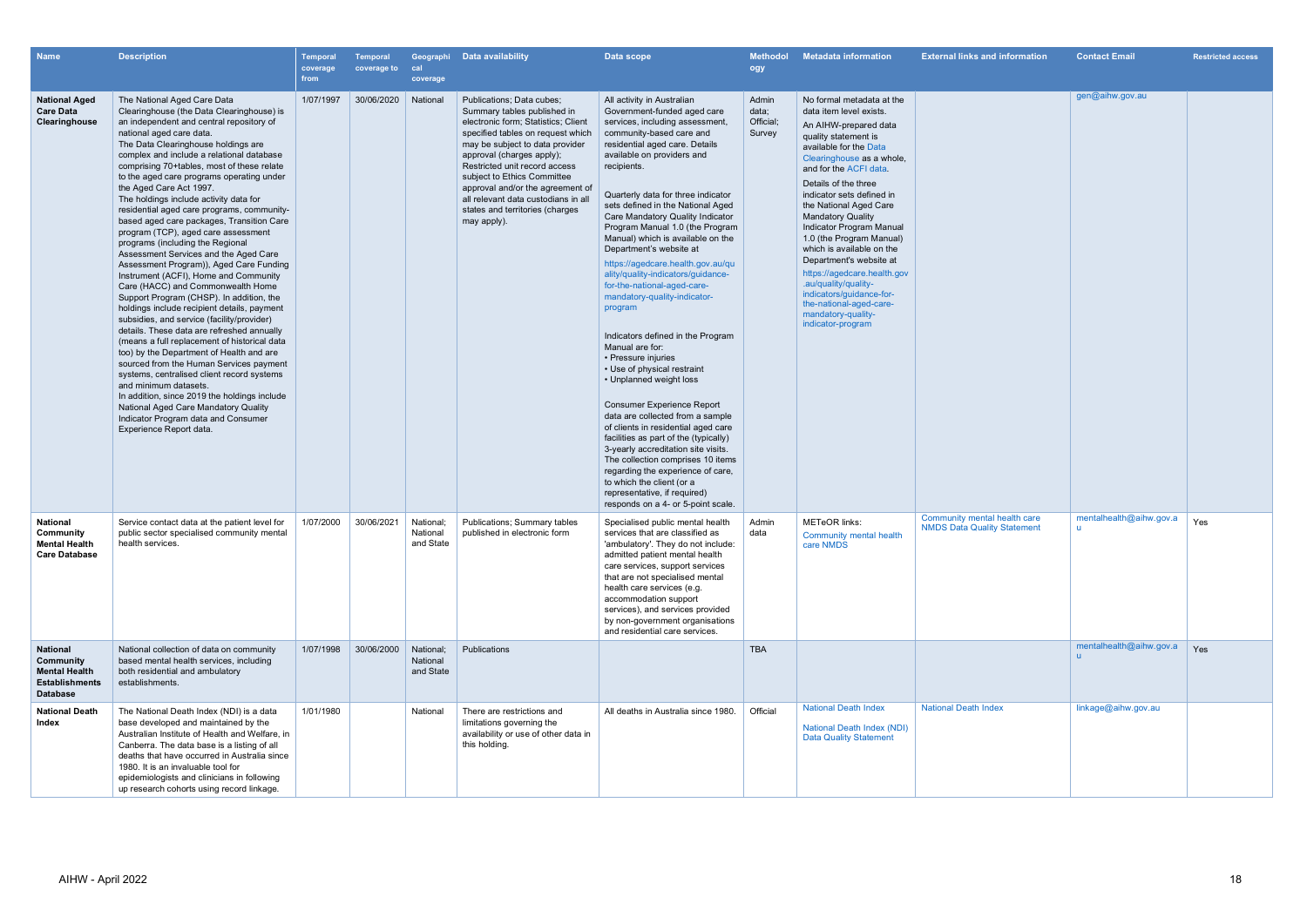| <b>Name</b>                                                            | <b>Description</b>                                                                                                                                                                                                                                                                                                                                       | <b>Temporal</b><br>coverage<br>from | Temporal<br>coverage to | cal<br>coverage                    | Geographi Data availability                                                                                                                                                                                       | Data scope                                                                                                                                                                                                                                                                                                                                                                                                                                                                                                                                   | <b>Methodol</b><br>ogy     | <b>Metadata information</b>                                                                                                                                                                                                                                                                                                                                                                                                                                                                                                                                                                                                                                          | <b>External links and information</b>                                                                                                  | <b>Contact Email</b>                 | <b>Restricted access</b> |
|------------------------------------------------------------------------|----------------------------------------------------------------------------------------------------------------------------------------------------------------------------------------------------------------------------------------------------------------------------------------------------------------------------------------------------------|-------------------------------------|-------------------------|------------------------------------|-------------------------------------------------------------------------------------------------------------------------------------------------------------------------------------------------------------------|----------------------------------------------------------------------------------------------------------------------------------------------------------------------------------------------------------------------------------------------------------------------------------------------------------------------------------------------------------------------------------------------------------------------------------------------------------------------------------------------------------------------------------------------|----------------------------|----------------------------------------------------------------------------------------------------------------------------------------------------------------------------------------------------------------------------------------------------------------------------------------------------------------------------------------------------------------------------------------------------------------------------------------------------------------------------------------------------------------------------------------------------------------------------------------------------------------------------------------------------------------------|----------------------------------------------------------------------------------------------------------------------------------------|--------------------------------------|--------------------------|
| <b>National</b><br><b>Diabetes</b><br><b>Services</b><br><b>Scheme</b> | NDSS registrants and sales datasets,<br>related to receiving information and<br>subsidised consumable products related to<br>managing diabetes.                                                                                                                                                                                                          | 1/01/1987                           | 30/09/2021              | National;<br>National<br>and State | There are restrictions and<br>limitations governing the<br>availability or use of other data in<br>this holding.                                                                                                  | The National Diabetes Services<br>Scheme (NDSS) is an initiative of<br>the Australian Government that<br>commenced in 1987 and is<br>administered by Diabetes<br>Australia. The NDSS aims to<br>enhance the capacity of people<br>with diabetes to understand and<br>self-manage their life with<br>diabetes, and access services,<br>support and subsidised diabetes<br>products.<br>The NDSS is the most<br>comprehensive register of people<br>diagnosed with type 1, type 2,<br>gestational and other forms of<br>diabetes in Australia. | Admin<br>data;<br>Official |                                                                                                                                                                                                                                                                                                                                                                                                                                                                                                                                                                                                                                                                      | Privacy policy - NDSS<br>https://www.ndss.com.au/wp-<br>content/uploads/policies/policy-<br>external-research-and-data-<br>request.pdf | Miriam.LumOn@aihw.gov.<br>au         |                          |
| <b>National</b><br><b>Elective Surgery</b><br><b>Target Database</b>   | Census and removal elective surgery<br>waiting list entries for the purposes of<br>reporting the National Elective Surgery<br>Targets as part of the National Partnership<br>Agreement on Improving Public Hospital<br>Services                                                                                                                          | 1/01/2011                           | 30/06/2015              | National;<br>National<br>and State | There are restrictions and<br>limitations governing the<br>availability or use of other data in<br>this holding.                                                                                                  | Hospitals reporting public hospital<br>Elective surgery waiting lists                                                                                                                                                                                                                                                                                                                                                                                                                                                                        | Official                   |                                                                                                                                                                                                                                                                                                                                                                                                                                                                                                                                                                                                                                                                      |                                                                                                                                        | HospitalDataInternet@aih<br>w.gov.au | Yes                      |
| <b>National Hand</b><br><b>Hygiene Data</b><br><b>Set</b>              | The data are derived from audits of hand<br>hygiene 'moments' that were conducted in<br>public hospitals between April 2010 and<br>June 2020 under the National Hand<br>Hygiene Initiative, established by the<br>Australian Commission on Safety and<br>Quality in Health Care. Data are presented<br>by moment type and by health care worker<br>type. | 1/04/2010                           | 30/06/2020              | National;<br>Other                 | Publications; Summary tables<br>published in electronic form; Unit<br>records are not available; There<br>are restrictions and limitations<br>governing the availability or use<br>of other data in this holding. | The National Hand Hygiene<br>Initiative (NHHI) aims to educate<br>and promote correct hand<br>hygiene practice in all Australian<br>hospitals and includes auditing<br>and reporting processes for<br>hospitals to measure how they<br>are performing against the<br>benchmark determined by the<br><b>Australian Health Ministers</b><br>Advisory Council. This benchmark<br>has been progressively increasing<br>and is now set at 80%.                                                                                                    | Survey                     | Specifications are being<br>developed in METeOR<br>format.                                                                                                                                                                                                                                                                                                                                                                                                                                                                                                                                                                                                           | https://www.safetyandquality.gov.au/<br>our-work/infection-prevention-and-<br>control/national-hand-hygiene-<br>initiative             | myhospitals@aihw.gov.au              |                          |
| <b>National Health</b><br><b>Workforce Data</b><br>Set (NHWDS)         | The NHWDS is a combination of<br>registration and survey data collected<br>through the registration renewal process for<br>registered health practitioners.                                                                                                                                                                                              | 28/04/201                           | 31/10/2017              | National                           | Publications; Data cubes;<br>and State   Summary tables published in<br>electronic form; Statistics                                                                                                               | Registered Health practitioners in<br>these professions:<br>•Nurse<br>•Midwife<br>•Chiropractor<br>•Dental practitioner<br>•Medical practitioner<br>•Osteopath<br>•Optometrist<br>•Pharmacist<br>•Physiotherapist<br>•Podiatrist<br>•Psychologist<br>•Occupational therapist<br>•Medical radiation practitioner<br>•Chinese medicine practitioner<br>•Aboriginal and Torres Strait<br>Islander health practitioner.<br>Paramedicine to be added from<br>late 2018 (to be available mid<br>2019)                                              | Admin<br>data;<br>Survey   | Note these DSS refer to<br>the AIHW processed<br>versions and are out of<br>date but contain some<br>useful background<br>information.<br><b>NHWD DQS</b><br>Note These DSS<br>specification do not cover<br>all of the variables and a<br>number of changes have<br>been made to the survey.<br><b>NHWDS DSS</b><br>Even the name of the<br>collection is slightly<br>different (now called<br>Workforce rather than<br>Labour force). Another<br>example is the<br><b>Registered health</b><br>professional-hours<br>worked in public sector,<br>total hours NNN<br>is now collected for clinical<br>or direct client contact<br>hours rather than total<br>hours. | See<br>http://www.health.gov.au/internet/ma   th.gov.au<br>in/publishing.nsf/Content/health wor<br>kforce data                         | Contact<br>healthworkforcedata@heal  |                          |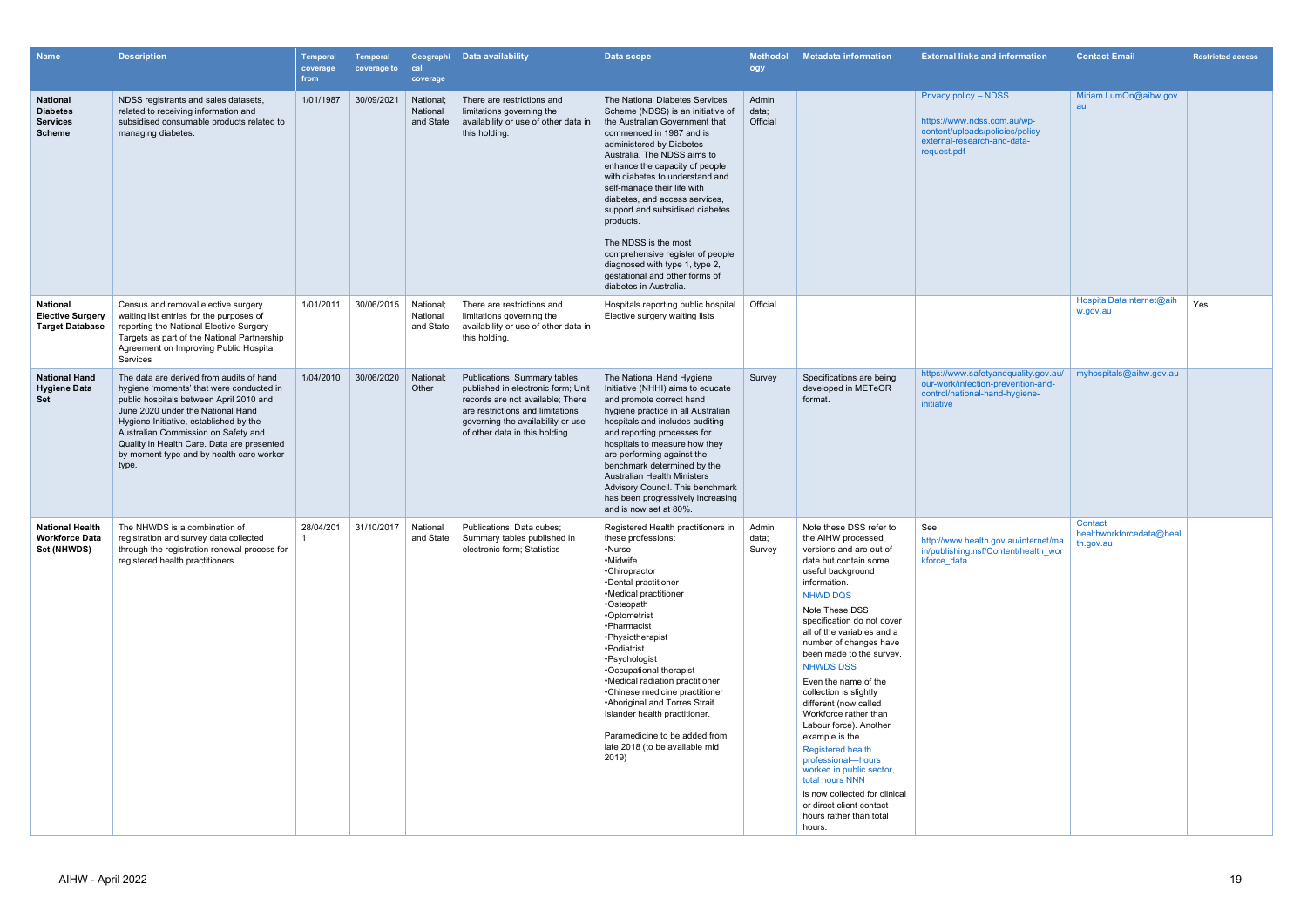| Name                                                          | <b>Description</b>                                                                                                                                                                                                                                                                                                                                                                                                                                                                                                                                                                                                                                                                                                                                                                                                                                                                                                                                                                                                                                                                                                                                                                                                                                                                                                                                                                                                                                                                                                                                                                                                                                                                                                                                                                                                                                                                                                                                                                                                                                                                                                                                                                                                                                                                                                                                                                                                                                                                                                                                                                                                                                                                                                                                                                                                                                  | <b>Temporal</b><br>coverage<br>from | <b>Temporal</b><br>coverage to | cal<br>coverage       | Geographi Data availability                                                                                                                                                                                                                                                                                                                                                                                                                                                                                         | Data scope                                                                                                                                                                     | <b>Methodol</b><br>ogy | <b>Metadata information</b>                                                                                                                                                                                                                                                                                                                                                                                                                                                                                                                                                                                                                                                                                                                                                                                                                                                                                                                                                                                                 | <b>External links and information</b>                                                                                                                                                                                                                                                                                                                                                                   | <b>Contact Email</b>                 | <b>Restricted access</b> |
|---------------------------------------------------------------|-----------------------------------------------------------------------------------------------------------------------------------------------------------------------------------------------------------------------------------------------------------------------------------------------------------------------------------------------------------------------------------------------------------------------------------------------------------------------------------------------------------------------------------------------------------------------------------------------------------------------------------------------------------------------------------------------------------------------------------------------------------------------------------------------------------------------------------------------------------------------------------------------------------------------------------------------------------------------------------------------------------------------------------------------------------------------------------------------------------------------------------------------------------------------------------------------------------------------------------------------------------------------------------------------------------------------------------------------------------------------------------------------------------------------------------------------------------------------------------------------------------------------------------------------------------------------------------------------------------------------------------------------------------------------------------------------------------------------------------------------------------------------------------------------------------------------------------------------------------------------------------------------------------------------------------------------------------------------------------------------------------------------------------------------------------------------------------------------------------------------------------------------------------------------------------------------------------------------------------------------------------------------------------------------------------------------------------------------------------------------------------------------------------------------------------------------------------------------------------------------------------------------------------------------------------------------------------------------------------------------------------------------------------------------------------------------------------------------------------------------------------------------------------------------------------------------------------------------------|-------------------------------------|--------------------------------|-----------------------|---------------------------------------------------------------------------------------------------------------------------------------------------------------------------------------------------------------------------------------------------------------------------------------------------------------------------------------------------------------------------------------------------------------------------------------------------------------------------------------------------------------------|--------------------------------------------------------------------------------------------------------------------------------------------------------------------------------|------------------------|-----------------------------------------------------------------------------------------------------------------------------------------------------------------------------------------------------------------------------------------------------------------------------------------------------------------------------------------------------------------------------------------------------------------------------------------------------------------------------------------------------------------------------------------------------------------------------------------------------------------------------------------------------------------------------------------------------------------------------------------------------------------------------------------------------------------------------------------------------------------------------------------------------------------------------------------------------------------------------------------------------------------------------|---------------------------------------------------------------------------------------------------------------------------------------------------------------------------------------------------------------------------------------------------------------------------------------------------------------------------------------------------------------------------------------------------------|--------------------------------------|--------------------------|
| <b>National</b><br><b>Hospitals Data</b><br><b>Collection</b> | This collection includes the major national<br>hospitals databases held by the AIHW,<br>including:<br>• The National Hospital Morbidity Database<br>(NHMD), a compilation of episode-level<br>records from admitted patient morbidity<br>data collection systems in Australian public<br>and private hospitals.<br>• The National Public Hospital<br>Establishments Database (NPHED), which<br>holds information on public hospital<br>resources and includes information reported<br>for public hospitals, Local hospital networks<br>(LHNs) and state and territory health<br>authorities.<br>. The National Non-admitted Patient<br><b>Emergency Department Care Database</b><br>(NNAPEDCD), a compilation of episode-<br>level records (including waiting times for<br>care) for non-admitted patients registered<br>for care in emergency departments in<br>selected public hospitals.<br>• The National Elective Surgery Waiting<br>Times Data Collection (NESWTDC), which<br>holds episode-level information on patients<br>added to or removed from elective surgery<br>waiting lists managed by public hospitals.<br>• The National Non-Admitted Patient Care<br>(aggregate) Database (NNAP(agg)D),<br>which holds clinic-level information on non-<br>admitted patient care provided by public<br>hospitals, LHNs and selected other public<br>hospital services managed by state and<br>territory health authorities.<br>• The National Non-admitted Patient<br>(episode-level) Database (NNAP(el)D),<br>which holds episode-level information on<br>non-admitted patient care provided by<br>public hospitals, LHNs and selected other<br>public hospital services managed by state<br>and territory health authorities.<br>• 1/1/2011-30/6/2013: The National<br><b>Emergency Access Target Database</b><br>(NEATD) is a compilation of electronic<br>records of non-admitted patient service<br>episodes for the purposes of reporting the<br>National Emergency Access Targets as part<br>of the National Partnership Agreement on<br>Improving Public Hospital Services.<br>• 1/1/2011-30/6/2015: The National Elective<br>Surgery Targets Database (NESTD) is<br>census and removal elective surgery<br>waiting list entries for the purposes of<br>reporting the National Elective Surgery<br>Targets as part of the National Partnership<br>Agreement on Improving Public Hospital<br>Services.<br>• 2005-2013: National collection of<br>occasions of service provided in outpatient<br>clinics of public hospitals that are classified<br>as either principal referral and specialist<br>women's and children's hospitals and large<br>hospitals (Peer Group A or B) as reported in<br>the Australian Institute of Health and<br>Welfare's Australian Hospital Statistics<br>publication from the preceding financial<br>year. | 1/07/1993                           | 30/06/2019                     | National<br>and State | Publications: Data cubes:<br>Summary tables published in<br>electronic form; Statistics; Client<br>specified tables on request which<br>may be subject to data provider<br>approval (charges apply);<br>Restricted unit record access<br>subject to Ethics Committee<br>approval and/or the agreement of<br>all relevant data custodians in all<br>states and territories (charges<br>may apply) ; There are<br>restrictions and limitations<br>governing the availability or use<br>of other data in this holding. | The scope of data held under the<br>National Hospitals Data Collection<br>vary by database and over time.<br>Please refer to the relevant<br>metadata for further information. | Admin<br>data          | Refer to the following<br>METeOR items for relevant<br>National Minimum Data<br>Sets (NMDS) and Data Set<br>Specification (DSS)<br>information:<br>For the NHMD refer to:<br>http://meteor.aihw.gov.au/c<br>ontent/index.phtml/itemId/6<br>41349<br>For the NPHED refer to:<br>http://meteor.aihw.gov.au/c<br>ontent/index.phtml/itemId/6<br>41349<br>and<br>http://meteor.aihw.gov.au/c<br>ontent/index.phtml/itemId/6<br>42698<br>For the NNAPEDCD refer<br>to:<br>http://meteor.aihw.gov.au/c<br>ontent/index.phtml/itemId/6<br>51856<br>and<br>http://meteor.aihw.gov.au/con<br>tent/index.phtml/itemId/6557<br>04<br>For the NESWTDC refer<br>to:<br>http://meteor.aihw.gov.au/con<br>tent/index.phtml/itemId/6514<br>16<br>For the NNAP(agg)D refer<br>to:<br>http://meteor.aihw.gov.au/c<br>ontent/index.phtml/itemId/6<br>49281<br>and<br>http://meteor.aihw.gov.au/c<br>ontent/index.phtml/itemId/6<br>49576<br>For the NNAP(el)D refer to:<br>http://meteor.aihw.gov.au/c<br>ontent/index.phtml/itemId/6<br>50086 | Data for this collection are published<br>regularly in the Australian hospital<br>statistics suite of publications and<br>related products.<br>https://www.aihw.gov.au/reports-<br>statistics/health-welfare-<br>services/hospitals/overview<br>Data quality statements for<br>individual databases are also<br>published on METeOR.<br>http://meteor.aihw.gov.au/content/in<br>dex.phtml/itemId/181162 | HospitalDataInternet@aih<br>w.gov.au | Yes                      |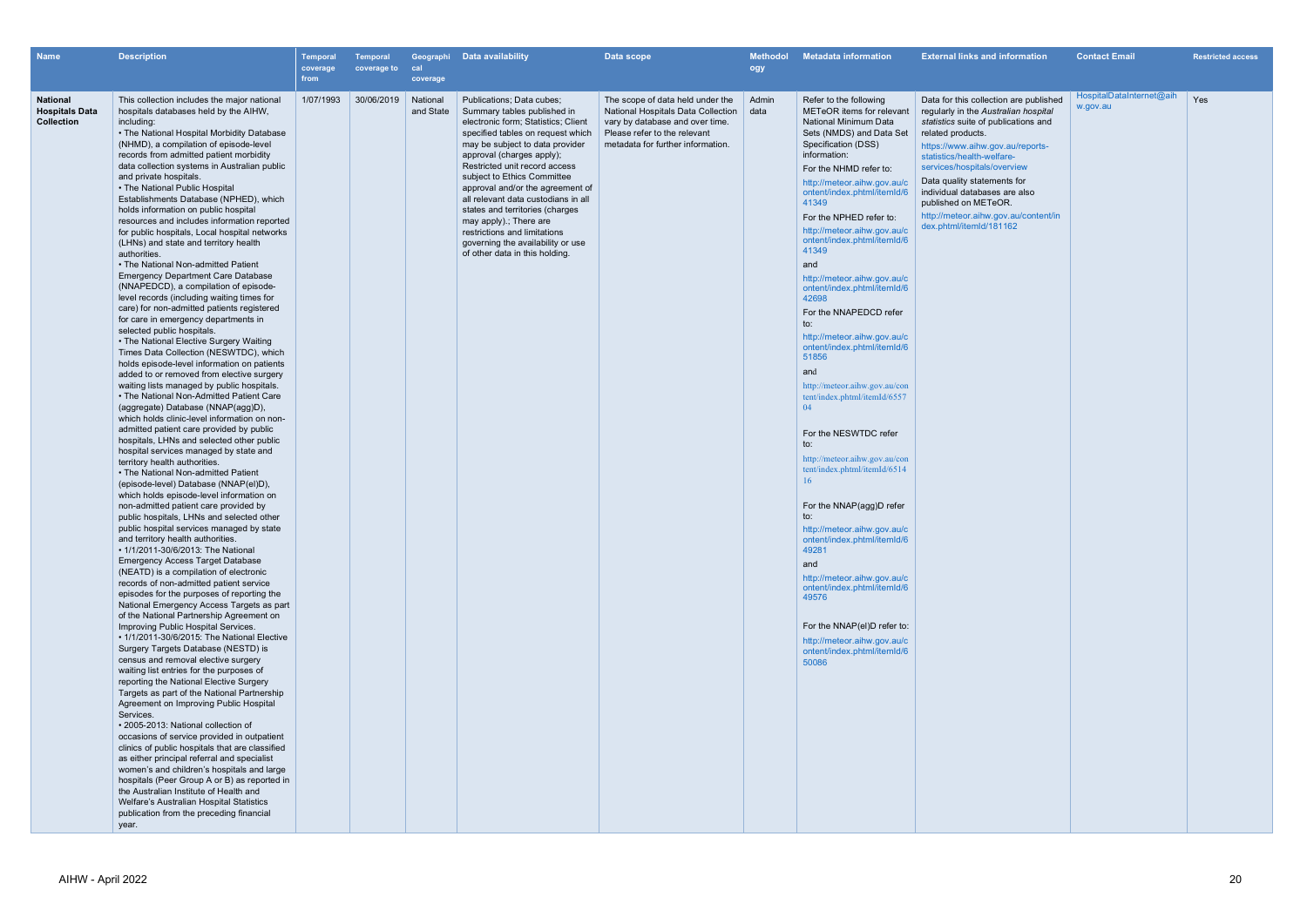| <b>Name</b>                                                                                                       | <b>Description</b>                                                                                                                                                                                                                                                                                                                                                                                                                                                                                                                                                                                                                                                                          | Temporal<br>coverage<br>from | <b>Temporal</b><br>coverage to | cal<br>coverage                    | Geographi Data availability                                                                                                                                                                                                                                                                   | Data scope                                                                                                                                                                                                                                                                                                                                                                                         | <b>Methodol</b><br>ogy     | <b>Metadata information</b>                                                                                                                                                                                                                                                                                                                                                                                             | <b>External links and information</b>                                                                                                                                                                                                                                                                                                                                                                                                                                                                                                                                                                                                                                                                                                                                                                                                                    | <b>Contact Email</b>                    | <b>Restricted access</b> |
|-------------------------------------------------------------------------------------------------------------------|---------------------------------------------------------------------------------------------------------------------------------------------------------------------------------------------------------------------------------------------------------------------------------------------------------------------------------------------------------------------------------------------------------------------------------------------------------------------------------------------------------------------------------------------------------------------------------------------------------------------------------------------------------------------------------------------|------------------------------|--------------------------------|------------------------------------|-----------------------------------------------------------------------------------------------------------------------------------------------------------------------------------------------------------------------------------------------------------------------------------------------|----------------------------------------------------------------------------------------------------------------------------------------------------------------------------------------------------------------------------------------------------------------------------------------------------------------------------------------------------------------------------------------------------|----------------------------|-------------------------------------------------------------------------------------------------------------------------------------------------------------------------------------------------------------------------------------------------------------------------------------------------------------------------------------------------------------------------------------------------------------------------|----------------------------------------------------------------------------------------------------------------------------------------------------------------------------------------------------------------------------------------------------------------------------------------------------------------------------------------------------------------------------------------------------------------------------------------------------------------------------------------------------------------------------------------------------------------------------------------------------------------------------------------------------------------------------------------------------------------------------------------------------------------------------------------------------------------------------------------------------------|-----------------------------------------|--------------------------|
| National<br>Information<br>Management<br>System (NIMS)                                                            | The national information management<br>system (NIMS) for open employment<br>services for people with disabilities<br>commenced in January 1995.<br>The NIMS collection was funded by the<br>Department of Family and Community<br>Services. The system was managed under<br>a tripartite process involving the<br>Department of Family and Community<br>Services, the AIHW (data manager) and an<br>independent industry representative<br>(industry development manager).<br>Last available data relate to 1998-99.                                                                                                                                                                        | 1/01/1995                    | 30/06/1999                     | National                           | There are restrictions and<br>limitations governing the<br>availability or use of other data in<br>this holding.                                                                                                                                                                              | Open employment services for<br>people with disability                                                                                                                                                                                                                                                                                                                                             | Admin<br>data;<br>Official | No metadata are available<br>for this collection.                                                                                                                                                                                                                                                                                                                                                                       | Not applicable                                                                                                                                                                                                                                                                                                                                                                                                                                                                                                                                                                                                                                                                                                                                                                                                                                           | disability@aihw.gov.au                  | Yes                      |
| national Key<br>Performance<br><b>Indicators</b><br>(nKPIs) for<br>Indigenous-<br>specific primary<br>health care | The national Key Performance Indicators<br>(nKPIs) are a set of indicators reported by<br>organisations receiving funding under the<br>Australian Government's Indigenous<br>Australians' Health Programme (IAHP) to<br>deliver comprehensive and culturally<br>appropriate primary health care services to<br>Indigenous Australians.<br>Data are collected against set of indicators<br>focusing on maternal and child health,<br>preventative health, and chronic disease<br>management. The collection commenced in<br>June 2012 and is ongoing with data being<br>collected every 6 months from over 200<br>Indigenous-specific primary health care<br>organisations across Australia. | 30/06/201<br>$\overline{2}$  | 31/12/2021                     | National<br>and<br>State;<br>Other | <b>Publications: Client specified</b><br>tables on request which may be<br>subject to data provider approval<br>(charges apply); Unit records are<br>not available: There are<br>restrictions and limitations<br>governing the availability or use<br>of other data in this holding.          | Collected from the over 200<br>organisations funded under the<br>Australian Government's<br>Indigenous Australians' Health<br>Programme (IAHP), data are<br>counts of Indigenous regular<br>clients (those who attended an<br>organisation 3 times in 2 years)<br>against a set of indicators<br>focusing on maternal and child<br>health; preventative health; and<br>chronic disease management. | Official                   | Information on the<br>indicators and associated<br>data collection can be<br>found in the data collection<br>guide for each period and<br>on METeOR.<br>Data quality statements for<br>each collection period are<br>also available via<br>METeOR.                                                                                                                                                                      | The latest available data from the<br>nKPI collection can be found at<br>Aboriginal and Torres Strait Islander<br>specific primary health care: results<br>from the nKPI and OSR collections.<br>About - Australian Institute of Health<br>and Welfare (aihw.gov.au).<br>Other AIHW products that focus<br>specifically on Indigenous<br>Australians can be found at<br><b>Indigenous Australians.</b><br>Information on the Department of<br>Health's Health Data Portal can be<br>found at Aboriginal and Torres Strait<br><b>Islander Health Reporting-Health</b><br>Data Portal.<br>The latest data collection guide for<br>the nKPIs can be found at About<br>nKPI collection - Australian Institute<br>of Health and Welfare (aihw.gov.au).<br>Vendor specifications for the nKPIs<br>can be found at Indigenous Health<br>reporting (nps.org.au). | dataquality@aihw.gov.au                 |                          |
| <b>National</b><br>Maternal<br><b>Mortality Data</b><br><b>Collection</b>                                         | Data is collected for all maternal deaths (up<br>to and including 42 days post-partum)<br>occurring in each state or territory.<br>Data collection commenced from 1 January<br>2013. Retrospective data for 2006-2012<br>has also been provided by most<br>jurisdictions.<br>Late maternal deaths (occurring from 43<br>days postpartum up to and including 365<br>days post-partum) are optional and can be<br>supplied if the state/territory wishes to do<br>SO.                                                                                                                                                                                                                         | 1/01/2006                    | 31/12/2019                     | National<br>and State              | Publications; Summary tables<br>published in electronic form;<br>Restricted unit record access<br>subject to Ethics Committee<br>approval and/or the agreement of<br>all relevant data custodians in all<br>states and territories (charges<br>may apply).                                    | Data is collected for all maternal<br>deaths (up to and including 42<br>days postpartum) occurring in the<br>state or territory.<br>Data are also requested on late<br>maternal deaths (occurring from<br>43-365 days after end of<br>pregnancy) where available.                                                                                                                                  | Admin<br>data              | <b>National Perinatal Mortality</b><br>Data Collection, 2019;<br><b>Quality Statement</b><br>(aihw.gov.au)                                                                                                                                                                                                                                                                                                              |                                                                                                                                                                                                                                                                                                                                                                                                                                                                                                                                                                                                                                                                                                                                                                                                                                                          | npdcdata@aihw.gov.au                    |                          |
| <b>National Mental</b><br>Health<br><b>Establishments</b><br><b>Database</b>                                      | National collection of establishment level<br>data for specialised mental health services.                                                                                                                                                                                                                                                                                                                                                                                                                                                                                                                                                                                                  | 1/07/2005                    | 30/06/2021                     | National<br>and State              | Publications                                                                                                                                                                                                                                                                                  | The scope of the MHE NMDS is<br>all specialised mental health<br>services managed by, or in<br>receipt of funds from, State or<br>Territory health authorities.                                                                                                                                                                                                                                    | Admin<br>data              | <b>Mental health</b><br>establishments NMDS                                                                                                                                                                                                                                                                                                                                                                             | <b>Mental Health Establishments</b><br><b>NMDS Data Quality Statement</b>                                                                                                                                                                                                                                                                                                                                                                                                                                                                                                                                                                                                                                                                                                                                                                                | mentalhealth@aihw.gov.a<br>$\mathbf{u}$ | Yes                      |
| <b>National</b><br><b>Mortality</b><br><b>Database</b>                                                            | The National Mortality Database (NMD)<br>holds records for deaths in Australia from<br>1964. The database comprises information<br>about causes of death and other<br>characteristics of the person, such as sex,<br>age at death, area of usual residence and<br>Indigenous status.                                                                                                                                                                                                                                                                                                                                                                                                        | 1/01/1964                    | 31/12/2020                     | National<br>and<br>State;<br>Other | Publications; Summary tables<br>published in electronic form;<br>Client specified tables on request<br>which may be subject to data<br>provider approval (charges<br>apply); There are restrictions and<br>limitations governing the<br>availability or use of other data in<br>this holding. | All deaths in Australia.                                                                                                                                                                                                                                                                                                                                                                           | Official                   | The data quality<br>statements underpinning<br>the AIHW National<br>Mortality Database can be<br>found in the following<br>Australian Bureau of<br>Statistics (ABS)<br>publications:<br>ABS quality declaration<br>summary for Deaths,<br>Australia methodology,<br>2020   Australian Bureau of<br>Statistics (abs.gov.au)<br>ABS quality declaration<br>summary for Causes of<br>Death, Australia<br>methodology, 2020 | For more information on deaths data<br>at AIHW see:<br><b>National Mortality Database (NMD)</b><br>http://www.aihw.gov.au/deaths/aihw-<br>deaths-data/                                                                                                                                                                                                                                                                                                                                                                                                                                                                                                                                                                                                                                                                                                   | deaths@aihw.gov.au                      |                          |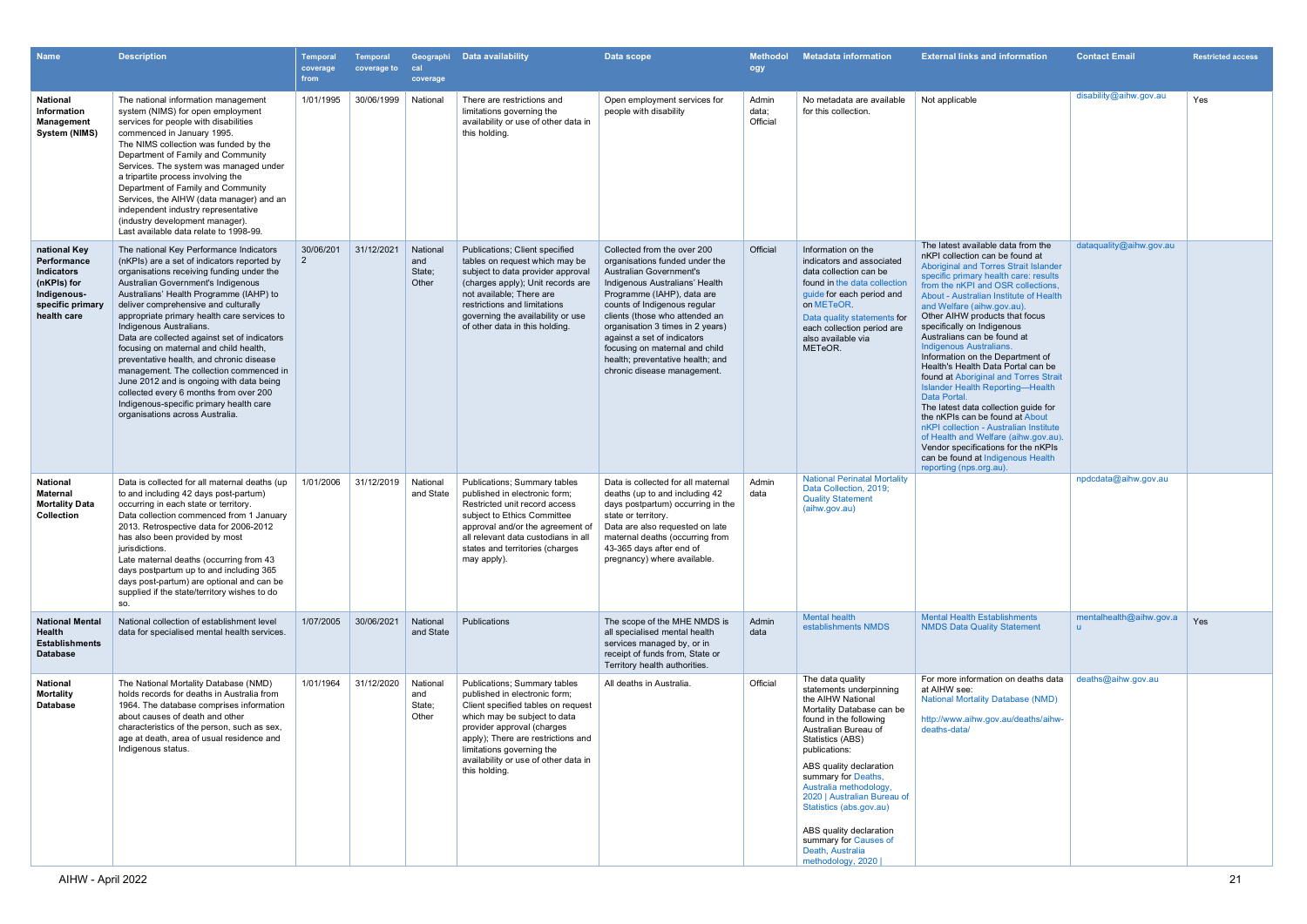| <b>Name</b>                                                                                              | <b>Description</b>                                                                                                                                                                                                                                                                                                                                                                                                                                                                                                                                                                                           | <b>Temporal</b><br>coverage<br>from | <b>Temporal</b><br>coverage to | cal<br>coverage                                 | Geographi Data availability                                                                                                                                                                                                                                                                                                                                                                                                                                                                        | Data scope                                                                                                                                                                                                                                                                                                                                                                                                                                                                                                              | <b>Methodol</b><br>ogy | <b>Metadata information</b>                                                                                                                                                                                                          | <b>External links and information</b>                                                                                                                                                                                                                                                                                             | <b>Contact Email</b> | <b>Restricted access</b> |
|----------------------------------------------------------------------------------------------------------|--------------------------------------------------------------------------------------------------------------------------------------------------------------------------------------------------------------------------------------------------------------------------------------------------------------------------------------------------------------------------------------------------------------------------------------------------------------------------------------------------------------------------------------------------------------------------------------------------------------|-------------------------------------|--------------------------------|-------------------------------------------------|----------------------------------------------------------------------------------------------------------------------------------------------------------------------------------------------------------------------------------------------------------------------------------------------------------------------------------------------------------------------------------------------------------------------------------------------------------------------------------------------------|-------------------------------------------------------------------------------------------------------------------------------------------------------------------------------------------------------------------------------------------------------------------------------------------------------------------------------------------------------------------------------------------------------------------------------------------------------------------------------------------------------------------------|------------------------|--------------------------------------------------------------------------------------------------------------------------------------------------------------------------------------------------------------------------------------|-----------------------------------------------------------------------------------------------------------------------------------------------------------------------------------------------------------------------------------------------------------------------------------------------------------------------------------|----------------------|--------------------------|
|                                                                                                          |                                                                                                                                                                                                                                                                                                                                                                                                                                                                                                                                                                                                              |                                     |                                |                                                 |                                                                                                                                                                                                                                                                                                                                                                                                                                                                                                    |                                                                                                                                                                                                                                                                                                                                                                                                                                                                                                                         |                        | Australian Bureau of<br>Statistics (abs.gov.au)                                                                                                                                                                                      |                                                                                                                                                                                                                                                                                                                                   |                      |                          |
| <b>National Opioid</b><br>Pharmacotherap<br>y Statistics<br><b>Annual Data</b><br>(NOPSAD)<br>collection | The main purpose of the NOPSAD<br>collection is to aggregate standardised<br>jurisdictional data on the number of clients<br>accessing pharmacotherapy for the<br>treatment of opioid dependence, the<br>number of prescribers participating in the<br>delivery of pharmacotherapy treatment, and<br>quantitative information about the<br>prescribing sector. As such, national<br>information on pharmacotherapy can be<br>reported.                                                                                                                                                                       | 30/06/200                           | 30/06/2020                     | National<br>and State                           | <b>Publications: Summary tables</b><br>published in electronic form:<br>Statistics; Client specified tables<br>on request which may be subject<br>to data provider approval<br>(charges apply); Unit records are<br>not available                                                                                                                                                                                                                                                                  | The collection covers the<br>provision of opioid<br>pharmacotherapy treatment, the<br>practitioners who prescribe the<br>treatment, the dosing sites who<br>dispense the pharmacotherapy<br>drugs, and the clients receiving<br>the opioid pharmacotherapy<br>treatment. The following<br>pharmacotherapies are currently<br>recommended for the treatment of<br>opioid dependency: Methadone<br>hydrochlorideMethadone Syrup®,<br><b>Biodone Forte</b><br>® BuprenorphineSubutex® Bupr<br>enorphine/NaloxoneSuboxone®. | Official               | NOPSAD 2020 DQS                                                                                                                                                                                                                      | <b>National Opioid Pharmacotherapy</b><br><b>Statistics Annual Data collection</b><br>(NOPSAD) 2020<br>Alcohol and other drug treatment<br>services in Australia 2019-20                                                                                                                                                          | aod@aihw.gov.au      |                          |
| <b>National</b><br><b>Perinatal Data</b><br>Collection                                                   | The National Perinatal Data Collection<br>(NPDC) is a national population-based<br>cross-sectional collection of data on<br>pregnancy and childbirth. The data are<br>based on births reported to the perinatal<br>data collection in each state and territory in<br>Australia. Midwives and other birth<br>attendants, using information obtained from<br>mothers and from hospital or other records,<br>complete notification forms for each birth. A<br>standard de-identified extract is provided to<br>the Australian Institute of Health and<br>Welfare (AIHW) on an annual basis to form<br>the NPDC. | 1/01/1991                           | 31/12/2019                     | National:<br>National<br>and<br>State;<br>Other | <b>Publications; Summary tables</b><br>published in electronic form;<br>Client specified tables on request<br>which may be subject to data<br>provider approval (charges<br>apply); Restricted unit record<br>access subject to Ethics<br>Committee approval and/or the<br>agreement of all relevant data<br>custodians in all states and<br>territories (charges may apply).;<br>There are restrictions and<br>limitations governing the<br>availability or use of other data in<br>this holding. | Includes live births and stillbirths.<br>where gestational age is at least<br>20 weeks or birthweight is at least<br>400 grams, except in Victoria and<br>Western Australia, where births<br>are included if gestational age is<br>at least 20 weeks or, if gestation<br>is unknown, birthweight is at least<br>400 grams.<br>See also NPDC Data Quality<br>Statement<br>https://meteor.aihw.gov.au/conten<br>t/index.phtml/itemId/745304                                                                               | Admin<br>data          | <b>Perinatal National</b><br>Minimum Data Set 2019-<br>20<br>https://meteor.aihw.gov.au/<br>content/index.phtml/itemId/<br>694988<br>Perinatal NBEDS 2019-20<br>https://meteor.aihw.gov.au/<br>content/index.phtml/itemId/<br>694991 | Data quality statement<br>https://meteor.aihw.gov.au/content/i<br>ndex.phtml/itemId/745304<br><b>Maternity Information Matrix</b><br>http://maternitymatrix.aihw.gov.au/P<br>ages/About-the-MIM.aspx<br>Mothers and babies publications<br>https://www.aihw.gov.au/reports-<br>data/population-groups/mothers-<br>babies/overview | npdcdata@aihw.gov.au |                          |
| <b>National</b><br>Perinatal<br><b>Mortality Data</b><br><b>Collection</b>                               | The National Perinatal Mortality Data<br>Collection (NPMDC) is a national collection<br>of all stillbirths and neonatal deaths<br>occurring in the state or territory of at least<br>20 weeks gestation or 400 grams<br>birthweight. Stillbirths include Fetus<br>Papyraceous and Fetus Compressus if they<br>meet the definition of the National Perinatal<br>Data Collection.                                                                                                                                                                                                                              | 1/01/2013                           | 31/12/2019                     | National<br>and State                           | <b>Publications; Summary tables</b><br>published in electronic form;<br>Restricted unit record access<br>subject to Ethics Committee<br>approval and/or the agreement of<br>all relevant data custodians in all<br>states and territories (charges<br>may apply) ; There are<br>restrictions and limitations<br>governing the availability or use<br>of other data in this holding.                                                                                                                | All stillbirths and neonatal deaths<br>occurring in the state or territory<br>of at least 20 weeks gestation or<br>400 grams birthweight. Stillbirths<br>include Fetus Papyraceous and<br>Fetus Compressus if they meet<br>the definition of the National<br>Perinatal Data Collection.                                                                                                                                                                                                                                 | Admin<br>data          | <b>National Perinatal Mortality</b><br>Data Collection, 2019;<br><b>Quality Statement</b><br>(aihw.gov.au)                                                                                                                           |                                                                                                                                                                                                                                                                                                                                   | npdcdata@aihw.gov.au |                          |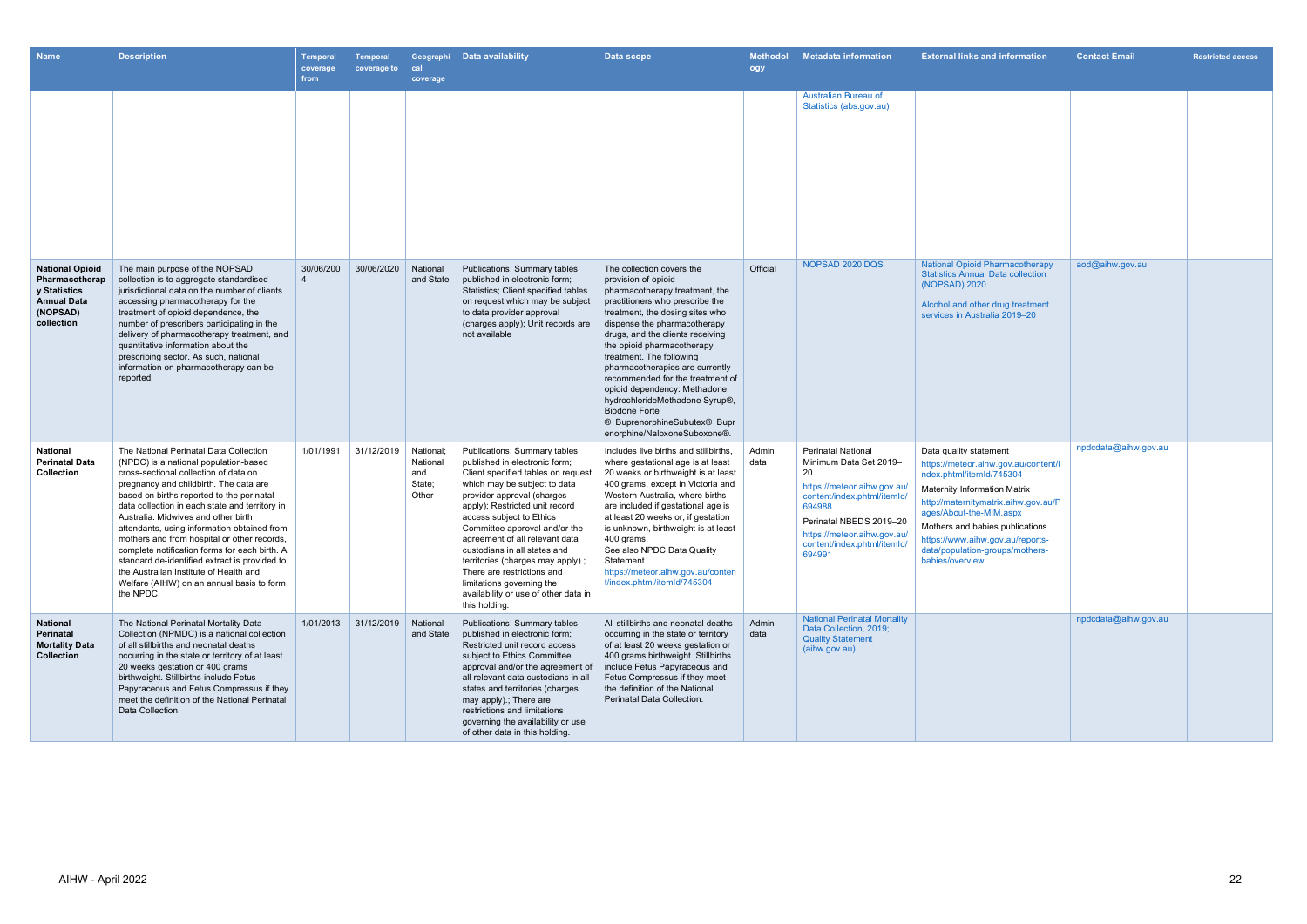| <b>Name</b>                                                                    | <b>Description</b>                                                                                                                                                                                                                                                                                                                                                                                                                                                                                                                                                                                                                                                                                                                                                                                                                                                          | Temporal<br>coverage<br>from | <b>Temporal</b><br>coverage to | Geographi<br>cal<br>coverage         | Data availability                                                                                                                                                                  | Data scope                                                                                                                                                                                                                                                                                                                                                                                                                                                                                                                                                                                                                                                                                                                                                                                                                                                                                                                                                                                                 | <b>Methodol</b><br>ogy | <b>Metadata information</b>                          | <b>External links and information</b>                                                                                                                                                                                                                                                                                                                                          | <b>Contact Email</b>                    | <b>Restricted access</b> |
|--------------------------------------------------------------------------------|-----------------------------------------------------------------------------------------------------------------------------------------------------------------------------------------------------------------------------------------------------------------------------------------------------------------------------------------------------------------------------------------------------------------------------------------------------------------------------------------------------------------------------------------------------------------------------------------------------------------------------------------------------------------------------------------------------------------------------------------------------------------------------------------------------------------------------------------------------------------------------|------------------------------|--------------------------------|--------------------------------------|------------------------------------------------------------------------------------------------------------------------------------------------------------------------------------|------------------------------------------------------------------------------------------------------------------------------------------------------------------------------------------------------------------------------------------------------------------------------------------------------------------------------------------------------------------------------------------------------------------------------------------------------------------------------------------------------------------------------------------------------------------------------------------------------------------------------------------------------------------------------------------------------------------------------------------------------------------------------------------------------------------------------------------------------------------------------------------------------------------------------------------------------------------------------------------------------------|------------------------|------------------------------------------------------|--------------------------------------------------------------------------------------------------------------------------------------------------------------------------------------------------------------------------------------------------------------------------------------------------------------------------------------------------------------------------------|-----------------------------------------|--------------------------|
| <b>National</b><br><b>Physical Activity</b><br><b>Surveys</b>                  | The 1997, 1999 and 2000 National Physical<br>Activity Surveys collected information about<br>physical activity patterns in Australian<br>adults. Activity levels were measured<br>against the National Physical Activity<br>Guidelines. The survey also measured<br>awareness of physical activity campaigns<br>and media messages that were current at<br>the time of each survey.<br>The 1997 survey was called the Active<br>Australia National Physical Activity Survey.                                                                                                                                                                                                                                                                                                                                                                                                | 10/11/199                    | 8/12/2000                      | National                             | Publications; There are<br>restrictions and limitations<br>governing the availability or use<br>of other data in this holding.                                                     | Adults aged 18-75 from<br>households randomly selected<br>from the White Pages.                                                                                                                                                                                                                                                                                                                                                                                                                                                                                                                                                                                                                                                                                                                                                                                                                                                                                                                            | Survey                 |                                                      | Published results 1999 survey:<br>http://www.aihw.gov.au/publication-<br>detail/?id=6442467175<br>Published trend results for the 1997.<br>1999 and 2000 surveys:<br>http://pandora.nla.gov.au/pan/12883<br>9/20110826-<br>1317/fulltext.ausport.gov.au/fulltext/2<br>001/ascpub/PAtrendsReport.pdf<br>Manual:<br>http://www.aihw.gov.au/publication-<br>detail/?id=6442467449 | healthpreventiondata@aih<br>w.gov.au    |                          |
| <b>National</b><br>Residential<br><b>Mental Health</b><br><b>Care Database</b> | Episodes of residential care for residents in<br>all government-funded mental health<br>services. Episodes of residential mental<br>health care at patient level.                                                                                                                                                                                                                                                                                                                                                                                                                                                                                                                                                                                                                                                                                                           | 1/07/2004                    | 30/06/2021                     | National<br>and State                | <b>Publications; Summary tables</b><br>published in electronic form                                                                                                                | Episodes of residential care for<br>residents in all government-<br>funded mental health services.<br>The scope of the NMDS<br>specifically excludes residential<br>care services that are in receipt of<br>funding of the Aged Care Act and<br>subject to Commonwealth<br>reporting requirements.                                                                                                                                                                                                                                                                                                                                                                                                                                                                                                                                                                                                                                                                                                         | Admin<br>data          | <b>Residential mental health</b><br>care NMDS        | Residential mental health care<br><b>NMDS Data Quality Statement</b>                                                                                                                                                                                                                                                                                                           | mentalhealth@aihw.gov.a<br>$\mathbf{u}$ | Yes                      |
| <b>National</b><br><b>Rheumatic Heart</b><br>Disease data<br>collection        | The National Rheumatic Heart Disease<br>Data Collection (NRHDDC) comprises<br>information from jurisdictional registers of<br>notified cases of acute rheumatic<br>fever/rheumatic heart disease (ARF/RHD).<br>It is a de-identified population-based<br>collection, initiated as part of the Australian<br>Rheumatic Fever Strategy 2009, funded by<br>the Australian Government Department of<br>Health.<br>The data collection will enable reporting on<br>the Key Performance Indicators (KPIs) of<br>the Strategy, reporting local level data to<br>jurisdictional registers and supporting<br>relevant data development activities. This<br>will contribute to efforts to reduce the<br>incidence of ARF and RHD in Australia,<br>which are among the highest in the world.<br>Data from NSW are sent to the AIHW also.<br>though this is not funded through the RFS. | 1/01/2016                    | 31/12/2020                     | NSW;<br>QLD;<br>WA; SA;<br><b>NT</b> | <b>Publications; Summary tables</b><br>published in electronic form;<br>Client specified tables on request<br>which may be subject to data<br>provider approval (charges<br>apply) | The information collected is de-<br>identified unit record data about<br>living and deceased individuals<br>affected by ARF and/or RHD. The<br>collection contains demographic<br>data (age, sex, Indigenous<br>status), information about clinical<br>diagnosis (diagnosis and<br>notification dates), disease<br>progression, clinical severity,<br>secondary prophylaxis and<br>surgical management.<br>The data will be used in at least<br>four ways.<br>- to monitor and report program<br>effectiveness in the detection and<br>management of ARF/RHD in<br>Australia, as measured by the<br>KPIs under the Rheumatic Fever<br>Strategy.<br>- for reporting against the relevant<br>indicators in the Health<br>Performance Framework report.<br>- for reporting against the relevant<br>indicators in the Better Cardiac<br>Care report.<br>- Regular (unpublished)<br>jurisdictional-level data reports, as<br>per jurisdictional requirements, to<br>be supplied to individual<br>jurisdictions. | Official               | Data quality statement                               | Acute rheumatic fever and<br>rheumatic heart disease in Australia,<br>2016-2020<br>What is Rheumatic Heart Disease?<br>(RHD Australia website)<br>Rheumatic heart disease and acute<br>rheumatic fever (SA Health)                                                                                                                                                             | indigenous@aihw.gov.au                  |                          |
| <b>National</b><br><b>Seclusion and</b><br><b>Restraint</b><br><b>Database</b> | Aggregate data on seclusion and restraint<br>events, episodes of care, mental health<br>care days, episodes with seclusion.                                                                                                                                                                                                                                                                                                                                                                                                                                                                                                                                                                                                                                                                                                                                                 |                              | 30/06/2021                     | National<br>and State                | <b>Publications; Summary tables</b><br>published in electronic form                                                                                                                | Public sector specialised acute<br>mental health hospital services                                                                                                                                                                                                                                                                                                                                                                                                                                                                                                                                                                                                                                                                                                                                                                                                                                                                                                                                         | Admin<br>data          | Mental health seclusion<br>and restraint NBEDS 2015- |                                                                                                                                                                                                                                                                                                                                                                                | mentalhealth@aihw.gov.a                 | Yes                      |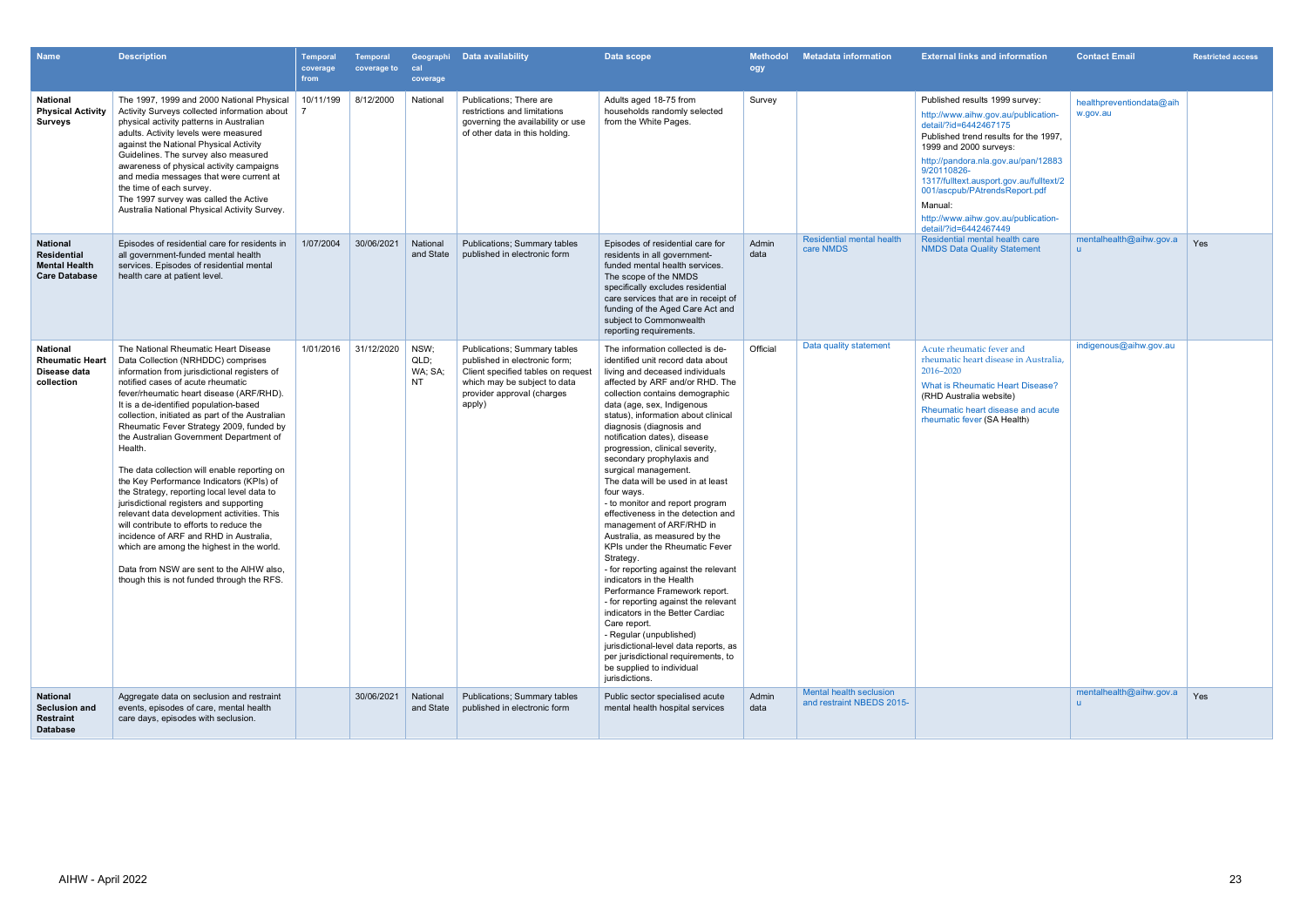| <b>Name</b>                                               | <b>Description</b>                                                                                                                                                                                                                            | <b>Temporal</b><br>coverage<br>from | Temporal<br>coverage to | cal<br>coverage       | Geographi Data availability                                                                                                                                                                                                                                                                                                                                                                                                                                                                             | Data scope                                                                                                                                                                                                                                                                                                                                                                                                                                                                                                       | <b>Methodol</b><br>ogy | <b>Metadata information</b>                                             | <b>External links and information</b>                                                                                                             | <b>Contact Email</b> | <b>Restricted access</b> |
|-----------------------------------------------------------|-----------------------------------------------------------------------------------------------------------------------------------------------------------------------------------------------------------------------------------------------|-------------------------------------|-------------------------|-----------------------|---------------------------------------------------------------------------------------------------------------------------------------------------------------------------------------------------------------------------------------------------------------------------------------------------------------------------------------------------------------------------------------------------------------------------------------------------------------------------------------------------------|------------------------------------------------------------------------------------------------------------------------------------------------------------------------------------------------------------------------------------------------------------------------------------------------------------------------------------------------------------------------------------------------------------------------------------------------------------------------------------------------------------------|------------------------|-------------------------------------------------------------------------|---------------------------------------------------------------------------------------------------------------------------------------------------|----------------------|--------------------------|
| <b>National Social</b><br><b>Housing Survey</b><br>(NSHS) | The National Social Housing Survey is a<br>survey of social housing tenants which<br>complements administrative data collected<br>by social housing providers and includes<br>information on tenants and their social<br>housing experiences. | 30/06/200                           | 30/06/2021              | National<br>and State | Publications; Summary tables<br>published in electronic form;<br>Statistics; Client specified tables<br>on request which may be subject<br>to data provider approval<br>(charges apply); Restricted unit<br>record access subject to Ethics<br>Committee approval and/or the<br>agreement of all relevant data<br>custodians in all states and<br>territories (charges may apply).;<br>There are restrictions and<br>limitations governing the<br>availability or use of other data in<br>this holding. | Participants are randomly<br>sampled from social housing<br>programs e.g. Public Housing<br>(PH), State Owned and Managed<br>Indigenous Housing (SOMIH),<br>Community Housing (CH) and<br>Indigenous Community Housing<br>(ICH).<br>The AIHW managed the NSHS in<br>2005, 2007, 2010, 2012, 2014,<br>2016, 2018 and 2021.<br>There have been changes to the<br>methodology for the NSHS over<br>time. However, minimal changes<br>have been made to the survey<br>since 2012 to support time-series<br>analysis. | Survey                 | <b>National Social Housing</b><br>Survey 2021 Data Quality<br>Statement | <b>National Social Housing Survey</b><br>report<br>Housing assistance in Australia<br>Report on government services<br><b>Australia's welfare</b> | nshs@aihw.gov.au     |                          |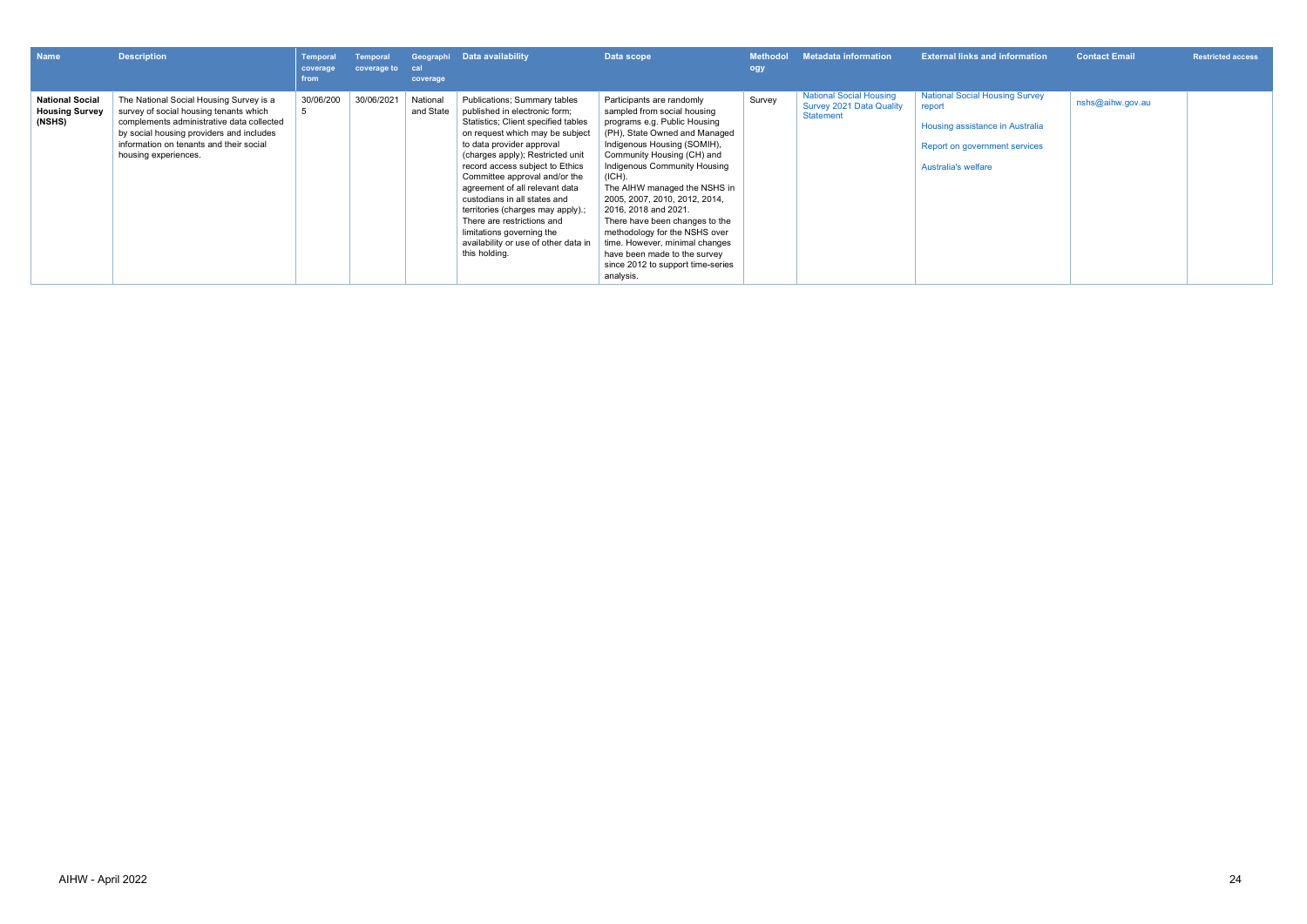|                                                                                             |                                                                                                              | 1/07/2009 | 30/06/2017 | National; | Publications; Data cubes; Client                                                                 | The dataset includes counts of                                                                                                                                                                                                                                                                                                                                                                                                                                                                                                                                                                                                                                                                                                                                                                                                                                                                                                                                                                                                                                                                                                                                                                                                                                                                                                                                                                                                                                                                                                                                                                                                                                                                                                                                                                                                                                                                                                                                                                                                                                                                                                                                                                                                                                                                                                                       | Admin | NHA PI specification (2021                                                                                                                                                                                                                                                                            |                                                                                                                                                                                                                                                                                                                                                                                                                                                                                                                                                                    |
|---------------------------------------------------------------------------------------------|--------------------------------------------------------------------------------------------------------------|-----------|------------|-----------|--------------------------------------------------------------------------------------------------|------------------------------------------------------------------------------------------------------------------------------------------------------------------------------------------------------------------------------------------------------------------------------------------------------------------------------------------------------------------------------------------------------------------------------------------------------------------------------------------------------------------------------------------------------------------------------------------------------------------------------------------------------------------------------------------------------------------------------------------------------------------------------------------------------------------------------------------------------------------------------------------------------------------------------------------------------------------------------------------------------------------------------------------------------------------------------------------------------------------------------------------------------------------------------------------------------------------------------------------------------------------------------------------------------------------------------------------------------------------------------------------------------------------------------------------------------------------------------------------------------------------------------------------------------------------------------------------------------------------------------------------------------------------------------------------------------------------------------------------------------------------------------------------------------------------------------------------------------------------------------------------------------------------------------------------------------------------------------------------------------------------------------------------------------------------------------------------------------------------------------------------------------------------------------------------------------------------------------------------------------------------------------------------------------------------------------------------------------|-------|-------------------------------------------------------------------------------------------------------------------------------------------------------------------------------------------------------------------------------------------------------------------------------------------------------|--------------------------------------------------------------------------------------------------------------------------------------------------------------------------------------------------------------------------------------------------------------------------------------------------------------------------------------------------------------------------------------------------------------------------------------------------------------------------------------------------------------------------------------------------------------------|
| <b>National</b><br>Staphylococcus<br>aureus<br><b>Bacteraemia</b><br><b>Data Collection</b> | Episodes of Staphylococcus aureus<br>(including MRSA and MSSA) bacteraemia<br>(SAB) in acute care hospitals. |           |            | Other     | specified tables on request which<br>may be subject to data provider<br>approval (charges apply) | cases of SAB for each public<br>hospital covered by SAB<br>surveillance arrangements, for<br>some states and territories, there<br>is less than 100% coverage of<br>public hospitals.<br>Private hospitals are also invited<br>to provide data on the same basis<br>but are not required to do so. In<br>some reports, data are presented<br>for public hospitals only.<br>A patient episode of SAB is<br>defined as a positive blood culture<br>for Staphylococcus aureus. For<br>surveillance purposes, only the<br>first isolate per patient is counted,<br>unless at least 14 days has<br>passed without a positive blood<br>culture, after which an additional<br>episode is recorded.<br>A Staphylococcus aureus<br>bacteraemia case will be<br>considered to be healthcare-<br>associated if: the first positive<br>blood culture is collected more<br>than 48 hours after hospital<br>admission or less than 48 hours<br>after discharge, OR, if the first<br>positive blood culture is collected<br>48 hours or less after admission<br>and one or more of the following<br>key clinical criteria was met for<br>the patient-episode of SAB:<br>1.SAB is a complication of the<br>presence of an indwelling medical<br>device (e.g. intravascular line,<br>haemodialysis vascular access,<br>cerebrospinal fluid (CSF) shunt,<br>urinary catheter)<br>2.SAB occurs within 30 days of a<br>surgical procedure where the SAB<br>is related to the surgical site<br>3.An invasive instrumentation or<br>incision related to the SAB was<br>performed within 48 hours<br>4. SAB is associated with<br>neutropenia contributed to by<br>cytotoxic therapy. Neutropenia is<br>defined as at least two separate<br>calendar days with values of<br>absolute neutrophil count (ANC)<br><500 cells/mm3 (0.5 × 109 / L) on<br>or within a seven-day time period<br>which includes the date the<br>positive blood specimen was<br>collected (Day 1), the 3 calendar<br>days before and the 3 calendar<br>days after.<br>Exclusions:<br>Cases where a known previous<br>positive test has been obtained<br>within the last 14 days are<br>excluded. For example: If a<br>patient has SAB in which 4 sets of<br>blood cultures are positive over<br>the initial 3 days of the patient's<br>admission only one episode of<br>SAB is recorded. If the same | data  | reporting cycle):<br>https://meteor.aihw.gov.au/<br>content/index.phtml/itemId/<br>725781<br>Data quality statement<br>$(2018-19)$<br>NSABDC):<br>https://meteor.aihw.gov.au/<br>content/index.phtml/itemId/<br>724058<br>Once finalised, this link will<br>be updated to<br>reflect the 2019-20 DQS. | Web report<br>(National/State/Territory*):<br><b>Bloodstream infections associat</b><br>with hospital care 2018-19<br>MyHospitals update (multi-level)<br>includes data for private hospita<br><b>Bloodstream infections associat</b><br>with hospital care 2018-19<br>* Note that this report only inclu-<br>national and state/territory level<br>data. Public hospital data are<br>consistent with NHA PI 22 (a sn<br>number of privately operated pu<br>hospitals)<br>** Public hospital data includes<br>small number of privately opera<br>public hospitals. |

| $\mathbf{v}$ $\mathbf{v}$ $\mathbf{v}$ $\mathbf{v}$ $\mathbf{v}$ |
|------------------------------------------------------------------|
| (National/State/Territory*):                                     |
| <b>Bloodstream infections associated</b>                         |
| with hospital care 2018-19                                       |

[MyHospitals update \(multi-level\\*\\*,](https://www.aihw.gov.au/reports-data/myhospitals/content/latest-updates)  [includes data for private hospitals\):](https://www.aihw.gov.au/reports-data/myhospitals/content/latest-updates)  [Bloodstream infections associated](https://www.aihw.gov.au/reports-data/myhospitals/content/latest-updates) 

\* Note that this report only includes consistent with NHA PI 22 (a small number of privately operated public

> al data includes a f privately operated

[hpis@aihw.gov.au](mailto:hpis@aihw.gov.au)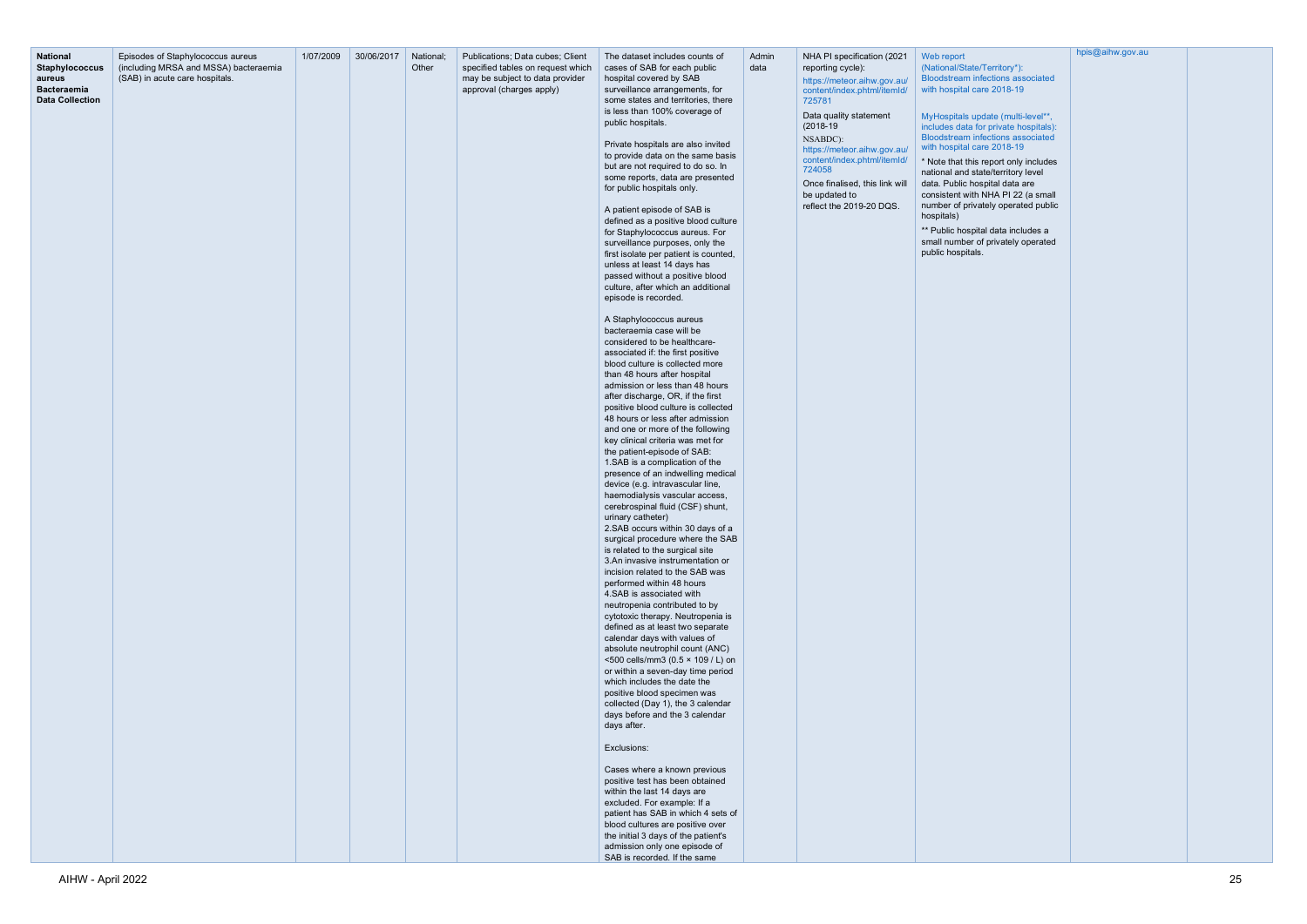| <b>Name</b>                                                                                 | <b>Description</b>                                                                                                                                                                                                                                                                                                                                                                                                                                                                                                                                                                                 | Temporal<br>coverage<br>from | <b>Temporal</b><br>coverage to | cal<br>coverage       | Geographi Data availability                                                                                                                                                                                                                                                                                                                                                   | Data scope                                                                                                                                                                                                                                                                                                                                                                                                                                                                                                       | <b>Methodol</b><br>ogy | <b>Metadata information</b>                                                            | <b>External links and information</b>                                                                                                                                          | <b>Contact Email</b>                 | <b>Restricted access</b> |
|---------------------------------------------------------------------------------------------|----------------------------------------------------------------------------------------------------------------------------------------------------------------------------------------------------------------------------------------------------------------------------------------------------------------------------------------------------------------------------------------------------------------------------------------------------------------------------------------------------------------------------------------------------------------------------------------------------|------------------------------|--------------------------------|-----------------------|-------------------------------------------------------------------------------------------------------------------------------------------------------------------------------------------------------------------------------------------------------------------------------------------------------------------------------------------------------------------------------|------------------------------------------------------------------------------------------------------------------------------------------------------------------------------------------------------------------------------------------------------------------------------------------------------------------------------------------------------------------------------------------------------------------------------------------------------------------------------------------------------------------|------------------------|----------------------------------------------------------------------------------------|--------------------------------------------------------------------------------------------------------------------------------------------------------------------------------|--------------------------------------|--------------------------|
|                                                                                             |                                                                                                                                                                                                                                                                                                                                                                                                                                                                                                                                                                                                    |                              |                                |                       |                                                                                                                                                                                                                                                                                                                                                                               | patient had a further set of<br>positive blood cultures on day 6 of<br>the same admission, these would<br>not be counted again, but would<br>be considered part of the initial<br>patient-episode.<br>Note: If the same patient had a<br>further positive blood culture 20<br>days after admission (i.e. greater<br>than 14 days after their last<br>positive blood culture on day 5),<br>then this would be considered a<br>second patient-episode of SAB.                                                      |                        |                                                                                        |                                                                                                                                                                                |                                      |                          |
| <b>National survey</b><br>of children in<br>out-of-home<br>care - data<br>collection (2018) | National survey of children aged 8-17 years<br>in out-of-home care. The second collection<br>will be held in 2018 (a separate pilot<br>collection was held in in 2015). Data are<br>collected by the state/territory departments<br>responsible for child protection, as part of<br>local case management processes. The<br>dataset includes children's views on various<br>topics, including feelings of safety,<br>participation in decision-making, community<br>connection and activity, family connection<br>and contact, presence of a significant adult<br>in their life, and leaving care. | 1/01/2018                    | 30/06/2018                     | National<br>and State | Publications; Summary tables<br>published in electronic form;<br>Client specified tables on request<br>which may be subject to data<br>provider approval (charges<br>apply); Restricted unit record<br>access subject to Ethics<br>Committee approval and/or the<br>agreement of all relevant data<br>custodians in all states and<br>territories (charges may apply)         | The dataset includes children<br>aged 8-17 years residing in out-<br>of-home care (including foster<br>care, relative/kinship care, family<br>group homes, residential care and<br>independent living), whose care<br>arrangements had been ordered<br>by the relevant Children's Court<br>and where the parental<br>responsibility for the child had<br>been transferred to the Minister or<br>Chief Executive, and who had<br>been on a relevant court order for<br>3 months or more.                          | Survey                 | DQS available:<br>https://meteor.aihw.gov.au/<br>content/index.phtml/itemId/<br>711680 | Report and supplementary tables,<br>released 8 March 2019, available at:<br>https://auth.aihw.gov.au/reports/child<br>-protection/views-of-children-young-<br>people-oohc-2018 | child.protection@aihw.gov            |                          |
| <b>National survey</b><br>of children in<br>out-of-home<br>care 2015                        | National survey of children aged 8-17 years<br>in out-of-home care. This pilot collection<br>was held in 2015. Data are collected by the<br>state/territory departments responsible for<br>child protection, as part of local case<br>management processes. The dataset<br>includes children's views on various topics,<br>including feelings of safety, participation in<br>decision-making, community connection<br>and activity, family connection and contact,<br>presence of a significant adult in their life,<br>and leaving care.                                                          | 1/02/2015                    | 30/06/2015                     | National<br>and State | <b>Publications; Summary tables</b><br>published in electronic form;<br>Client specified tables on request<br>which may be subject to data<br>provider approval (charges<br>apply); Restricted unit record<br>access subject to Ethics<br>Committee approval and/or the<br>agreement of all relevant data<br>custodians in all states and<br>territories (charges may apply). | The dataset includes children<br>aged 8-17 years residing in out-<br>of-home care (including foster<br>care, relative/kinship care, family<br>group homes, residential care and<br>independent living), whose care<br>arrangements had been ordered<br>by the relevant Children's Court<br>and where the parental<br>responsibility for the child had<br>been transferred to the Minister or<br>Chief Executive, and who had<br>been on a relevant court order for<br>3 months or more.                          | Survey                 | http://meteor.aihw.gov.au/c<br>ontent/index.phtml/itemId/6<br>30619                    | http://www.aihw.gov.au/publication-<br>detail/?id=60129554600                                                                                                                  | child.protection@aihw.gov<br>.au     |                          |
| <b>National Survey</b><br>of Lead in<br>Children 1995                                       | The National Survey of Lead in Children<br>1995 was a survey of blood lead<br>concentrations from a nationally<br>representative sample of children aged<br>between 12 and 60 months.<br>The survey was administered in homes and<br>included the collection of blood samples<br>from children, water, house dust and soil<br>samples from these homes, and the<br>administration of a questionnaire to parents.<br>The data collection contains records for<br>2,886 households and 3,542 children.                                                                                               | 1/02/1995                    | 31/03/1995                     | National              | Publications; There are<br>restrictions and limitations<br>governing the availability or use<br>of other data in this holding.                                                                                                                                                                                                                                                | The National Survey of Lead in<br>Children 1995 was a survey of<br>blood lead concentrations from a<br>nationally representative sample<br>of children aged between 12 and<br>60 months.<br>The survey was administered in<br>homes and included the collection<br>of blood samples from children,<br>water, house dust and soil<br>samples from these homes, and<br>the administration of a<br>questionnaire to parents. The<br>data collection contains records<br>for 2,886 households and 3,542<br>children. | Survey                 |                                                                                        | Publication:<br>http://www.aihw.gov.au/publication-<br>detail/?id=6442466836                                                                                                   | healthpreventiondata@aih<br>w.gov.au | Yes                      |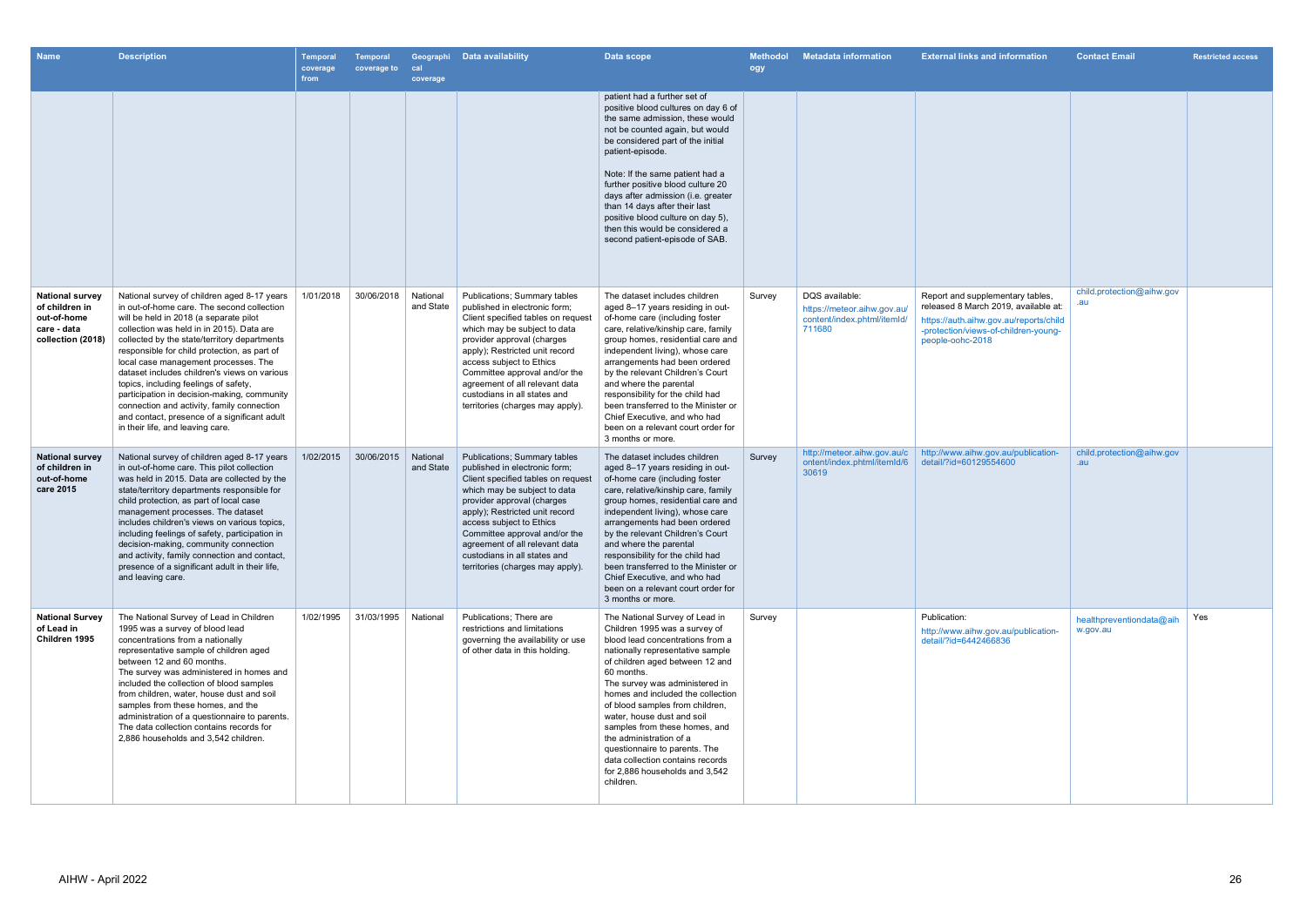| <b>Name</b>                                                                        | <b>Description</b>                                                                                                                                                                                                                                                                                                                                                                                                                                                                                                                                                                                                                                                                                                                                                                                                                                                                                                                                                               | <b>Temporal</b><br>coverage<br>from | <b>Temporal</b><br>coverage to | cal<br>coverage                    | Geographi Data availability                                                                                                                                                                                           | Data scope                                                                                                                                      | <b>Methodol</b><br>ogy | <b>Metadata information</b>                                                                                                   | <b>External links and information</b>                                                                                                                                                                                                                                                                                                                                                                                                                                                                                                                                                                                                                                                           | <b>Contact Email</b>        | <b>Restricted access</b> |
|------------------------------------------------------------------------------------|----------------------------------------------------------------------------------------------------------------------------------------------------------------------------------------------------------------------------------------------------------------------------------------------------------------------------------------------------------------------------------------------------------------------------------------------------------------------------------------------------------------------------------------------------------------------------------------------------------------------------------------------------------------------------------------------------------------------------------------------------------------------------------------------------------------------------------------------------------------------------------------------------------------------------------------------------------------------------------|-------------------------------------|--------------------------------|------------------------------------|-----------------------------------------------------------------------------------------------------------------------------------------------------------------------------------------------------------------------|-------------------------------------------------------------------------------------------------------------------------------------------------|------------------------|-------------------------------------------------------------------------------------------------------------------------------|-------------------------------------------------------------------------------------------------------------------------------------------------------------------------------------------------------------------------------------------------------------------------------------------------------------------------------------------------------------------------------------------------------------------------------------------------------------------------------------------------------------------------------------------------------------------------------------------------------------------------------------------------------------------------------------------------|-----------------------------|--------------------------|
| <b>Nursing Home</b>                                                                | Unknown                                                                                                                                                                                                                                                                                                                                                                                                                                                                                                                                                                                                                                                                                                                                                                                                                                                                                                                                                                          | 1/01/1988                           |                                | National                           | There are restrictions and<br>limitations governing the<br>availability or use of other data in<br>this holding.                                                                                                      | Unknown                                                                                                                                         | <b>TBA</b>             | Available on request                                                                                                          |                                                                                                                                                                                                                                                                                                                                                                                                                                                                                                                                                                                                                                                                                                 | gen@aihw.gov.au             | Yes                      |
| <b>Nursing Homes</b><br>(Pre 1997<br>Reforms)                                      | Administrative by product from nursing<br>home payment systems prior to the Aged<br>Care Act 1997. In this domain there were<br>two systems - the 'new' nursing home<br>system (1/7/1995) and the 'old' payment<br>system (ONHPS) prior to 1/7/1995.                                                                                                                                                                                                                                                                                                                                                                                                                                                                                                                                                                                                                                                                                                                             | 1/01/1901                           | 30/06/1997                     | National                           | There are restrictions and<br>limitations governing the<br>availability or use of other data in<br>this holding.                                                                                                      | Unknown                                                                                                                                         | Admin<br>data          | Available on request                                                                                                          |                                                                                                                                                                                                                                                                                                                                                                                                                                                                                                                                                                                                                                                                                                 | gen@aihw.gov.au             | Yes                      |
| <b>Online Services</b><br>Report (OSR) for<br>Indigenous<br>primary health<br>care | The OSR is reported by organisations<br>receiving funding under the Australian<br>Government's Indigenous Australians'<br>Health Programme (IAHP) to deliver<br>comprehensive and culturally appropriate<br>primary health care services to Indigenous<br>Australians. It contains contextual<br>information about each organisation as well<br>as aggregate counts of number of clients,<br>episodes of care and FTEs.<br>Prior to 2018-19, the OSR also included<br>data collected from organisations funded by<br>the Department of Health and/or the<br>Department of Prime Minister and Cabinet<br>(function now sitting within the National<br>Indigenous Australians Agency (NIAA)) to<br>provide one or more of the following health<br>services to Aboriginal and Torres Strait<br>Islander people: primary health care;<br>maternal and child health care (between<br>2012-13 and 2017-18); social and<br>emotional wellbeing services; and<br>substance-use services. | 1/07/2008                           | 30/06/2021                     | National<br>and<br>State;<br>Other | <b>Publications: Summary tables</b><br>published in electronic form;<br>Client specified tables on request<br>which may be subject to data<br>provider approval (charges<br>apply); Unit records are not<br>available | Data on the over 200<br>organisations funded under the<br><b>Australian Government's</b><br>Indigenous Australians' Health<br>Programme (IAHP). | Survey                 | Information on the<br>OSR collection and data<br>quality statements for each<br>collection period<br>are available on METeOR. | The latest available data from<br>the OSR collection can be found at<br><b>Aboriginal and Torres Strait Islander</b><br>specific primary health care: results<br>from the nKPI and OSR collections.<br>About - Australian Institute of Health<br>and Welfare (aihw.gov.au).<br>Other AIHW products that focus<br>specifically on Indigenous<br>Australians can be found at<br><b>Indigenous Australians.</b><br>Information on the Department of<br>Health's Health Data Portal can be<br>found at Aboriginal and Torres Strait<br><b>Islander Health Reporting-Health</b><br>Data Portal.<br>Vendor specifications for the OSR<br>can be found at Indigenous Health<br>reporting (nps.org.au). | OSRhelpdesk@aihw.gov.<br>au |                          |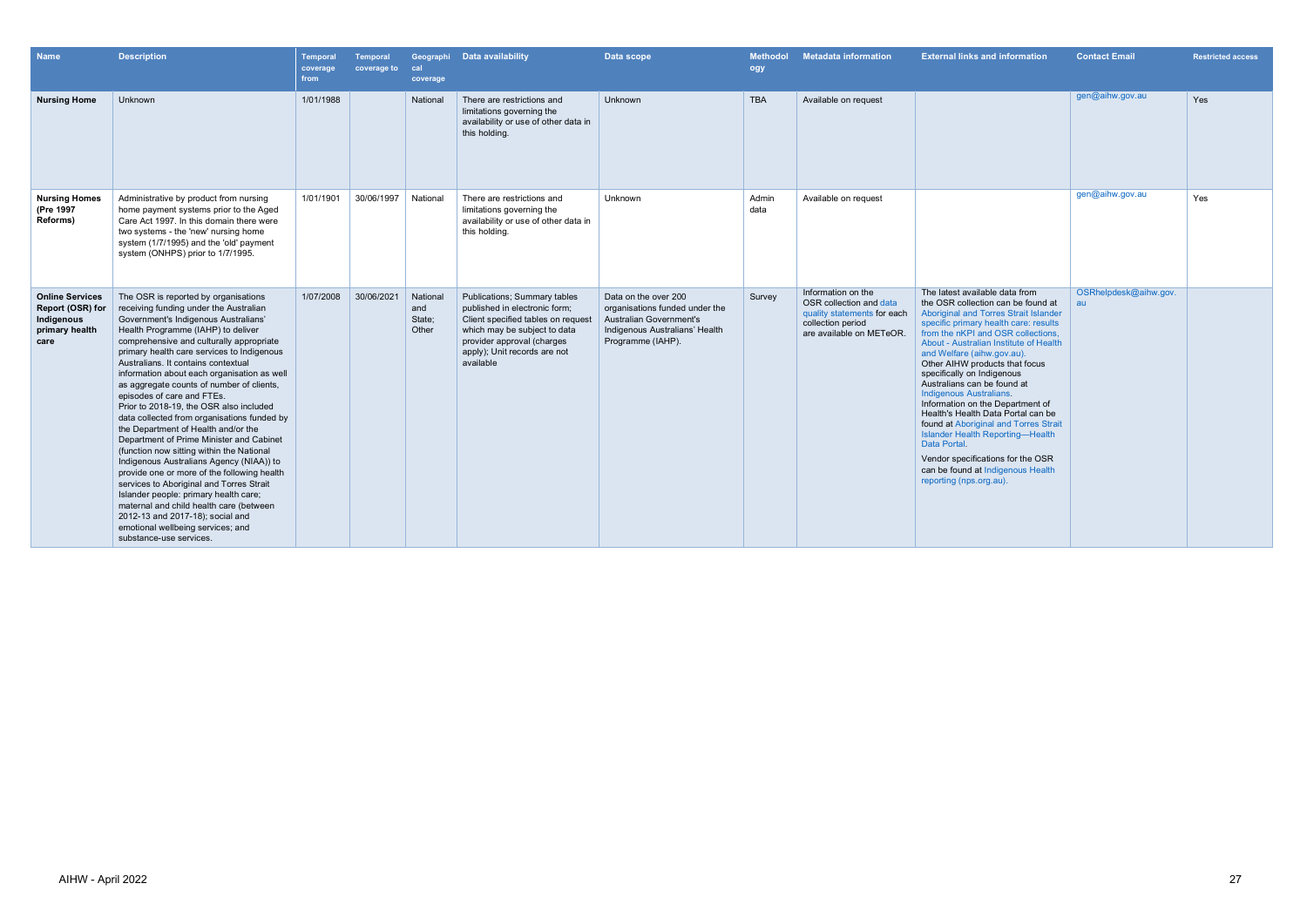| <b>Name</b>                                                                 | <b>Description</b>                                                                                                                                                                                                                                                                                                                                                                                                                                                                                                                                                                                                                                                                                                                                                                                                                                                                                                                                                                                                                                                                                                                                                                                  | <b>Temporal</b><br>coverage<br>from | <b>Temporal</b><br>coverage to | cal<br>coverage | Geographi Data availability                                                                                                                                                                                                                                                                                                                                                                                                                                                                             | Data scope                                                                                                                                                                                                                                                                                                                                                                                                                                                                                                                                                                                                                                                                                                                                                                                                                                                                                                                                                                                             | <b>Methodol</b><br>ogy | <b>Metadata information</b>                                                                                                                                                                                                                                                                   | <b>External links and information</b>                                                          | <b>Contact Email</b> | <b>Restricted access</b> |
|-----------------------------------------------------------------------------|-----------------------------------------------------------------------------------------------------------------------------------------------------------------------------------------------------------------------------------------------------------------------------------------------------------------------------------------------------------------------------------------------------------------------------------------------------------------------------------------------------------------------------------------------------------------------------------------------------------------------------------------------------------------------------------------------------------------------------------------------------------------------------------------------------------------------------------------------------------------------------------------------------------------------------------------------------------------------------------------------------------------------------------------------------------------------------------------------------------------------------------------------------------------------------------------------------|-------------------------------------|--------------------------------|-----------------|---------------------------------------------------------------------------------------------------------------------------------------------------------------------------------------------------------------------------------------------------------------------------------------------------------------------------------------------------------------------------------------------------------------------------------------------------------------------------------------------------------|--------------------------------------------------------------------------------------------------------------------------------------------------------------------------------------------------------------------------------------------------------------------------------------------------------------------------------------------------------------------------------------------------------------------------------------------------------------------------------------------------------------------------------------------------------------------------------------------------------------------------------------------------------------------------------------------------------------------------------------------------------------------------------------------------------------------------------------------------------------------------------------------------------------------------------------------------------------------------------------------------------|------------------------|-----------------------------------------------------------------------------------------------------------------------------------------------------------------------------------------------------------------------------------------------------------------------------------------------|------------------------------------------------------------------------------------------------|----------------------|--------------------------|
| Pathways in<br>Aged Care 2014<br>link map                                   | Data from aged care service programs,<br><b>ACAT</b> assessments<br>and the National Death Index have been<br>linked to create the Pathways in Aged Care<br>(PIAC) link map. This database is suitable<br>for person-based analysis of aged care<br>pathways and patterns of program use over<br>time.<br>PIAC 2014 covers aged care assessments<br>and use of key aged care service programs,<br>as well as deaths from 1 July 1997 to 30<br>June 2014. The programs included are:<br>• Aged Care Assessment Program (ACAP)<br>• Residential aged care (RAC)<br>• Aged care package programs:<br>CACP/EACH/EACHD and the Home Care<br>Packages Programme which replaced<br>these earlier programs in August 2013<br>• Transition Care Program (TCP)<br>• Home and Community Care (HACC)<br>Deaths data are from the National Death<br>Index (NDI).<br>PIAC 2014 contains the link maps between<br>the PIAC person id and records in the<br>National Aged Care Data Clearinghouse<br>(NACDC) tables, the HACC schema tables<br>and the NDI. In addition, tables with<br>preferred demographics and a list of care<br>events (cleaned for date overlap) for the<br>PIAC person id have been derived. | 1/07/1997                           | 30/06/2014                     | National        | Publications; Summary tables<br>published in electronic form:<br>Statistics; Client specified tables<br>on request which may be subject<br>to data provider approval<br>(charges apply); Restricted unit<br>record access subject to Ethics<br>Committee approval and/or the<br>agreement of all relevant data<br>custodians in all states and<br>territories (charges may apply).;<br>There are restrictions and<br>limitations governing the<br>availability or use of other data in<br>this holding. | PIAC 2014 generally covers aged<br>care assessments and use of key<br>aged care service programs, as<br>well as deaths from 1 July 1997 to<br>30 June 2014. However, data are<br>not available for all years for all<br>programs:<br>• Aged Care Assessment<br>Program (ACAP): partial coverage<br>of ACAP assessments for 2003-<br>04 and 2004-05. National<br>coverage from 2005-06 to 2013-<br>14.<br>• Residential aged care (RAC):<br>people using RAC for some of the<br>period 1 July 1997 to 30 June<br>2014.<br>• Aged care package programs:<br>people using an aged care<br>package for some of the period 1<br>July 1997 to 30 June 2014.<br>• Transition Care Program (TCP)<br>people using TCP for some of the<br>period from program inception<br>(2005) to 30 June 2014.<br>• Home and Community Care<br>(HACC): program use from 2001-<br>02 to 2013-14<br>Deaths data are from the National<br>Death Index (NDI), September<br>2015 update. Deaths from 1 July<br>1997 are included. | Admin<br>data          | See NACDC<br>documentation available<br>on request from the<br>Disability and Ageing Unit<br>(see contact details below).<br>See PIAC technical quide:<br>https://www.aihw.gov.au/re<br>ports/aged-care/pathways-<br>in-aged-care-2014-<br>technical-<br>quide/contents/table-of-<br>contents | PIAC topic on GEN:<br>https://www.gen-<br>agedcaredata.gov.au/Topics/Pathwa<br>ys-in-aged-care | gen@aihw.gov.au      |                          |
| <b>Pharmaceutical</b><br><b>Benefits</b><br>Scheme (PBS)<br>data collection | The Pharmaceutical Benefits Scheme<br>(PBS) data collection contains information<br>on prescription medicines that qualify for a<br>benefit under the National Health Act 1953<br>and for which a claim has been processed.<br>The database comprises information about<br>PBS scripts and payments, patients,<br>prescribers and dispensing pharmacies.<br>AIHW has access to the complete dataset<br>held by the Australian Government<br>Department of Health for approved studies,<br>including data linkage projects (see AIHW<br>Data Integration Services Centre).<br>The dataset is owned and managed by the<br>Department of Health. The Department has<br>issued a Public Interest Certificate<br>approving AIHW access to PBS claims and<br>under co-payment data for research and<br>statistical purposes.<br>The AIHW holds valuable data on a wide<br>range of health and welfare topics and<br>provides end-to-end data services to ensure<br>strong evidence is available to the<br>community, policymakers, researchers and<br>service providers. For more information,<br>please see our services.                                                                                | 1/02/1984                           |                                | National        | Publications; Summary tables<br>published in electronic form;<br>Statistics; Client specified tables<br>on request which may be subject<br>to data provider approval<br>(charges apply); Unit records are<br>not available; There are<br>restrictions and limitations<br>governing the availability or use<br>of other data in this holding.                                                                                                                                                            | PBS claims data are an<br>administrative by-product of<br>Services Australia administration<br>of the subsidised prescription<br>payment system.<br>PBS prescriptions are available to<br>all Australian residents who hold a<br>current Medicare card and<br>overseas visitors from countries<br>with which Australia has a<br>Reciprocal Health Care<br>Agreement (RHCA).                                                                                                                                                                                                                                                                                                                                                                                                                                                                                                                                                                                                                            | Admin<br>data          | Not specifically available<br>for this data collection,<br>however, the metadata<br>prepared for the 2013-14<br>extract provided to states<br>and territories may be<br>useful to users of the data.                                                                                          | PBS online website (Department of<br>Health)                                                   | mbs.pbs@aihw.gov.au  |                          |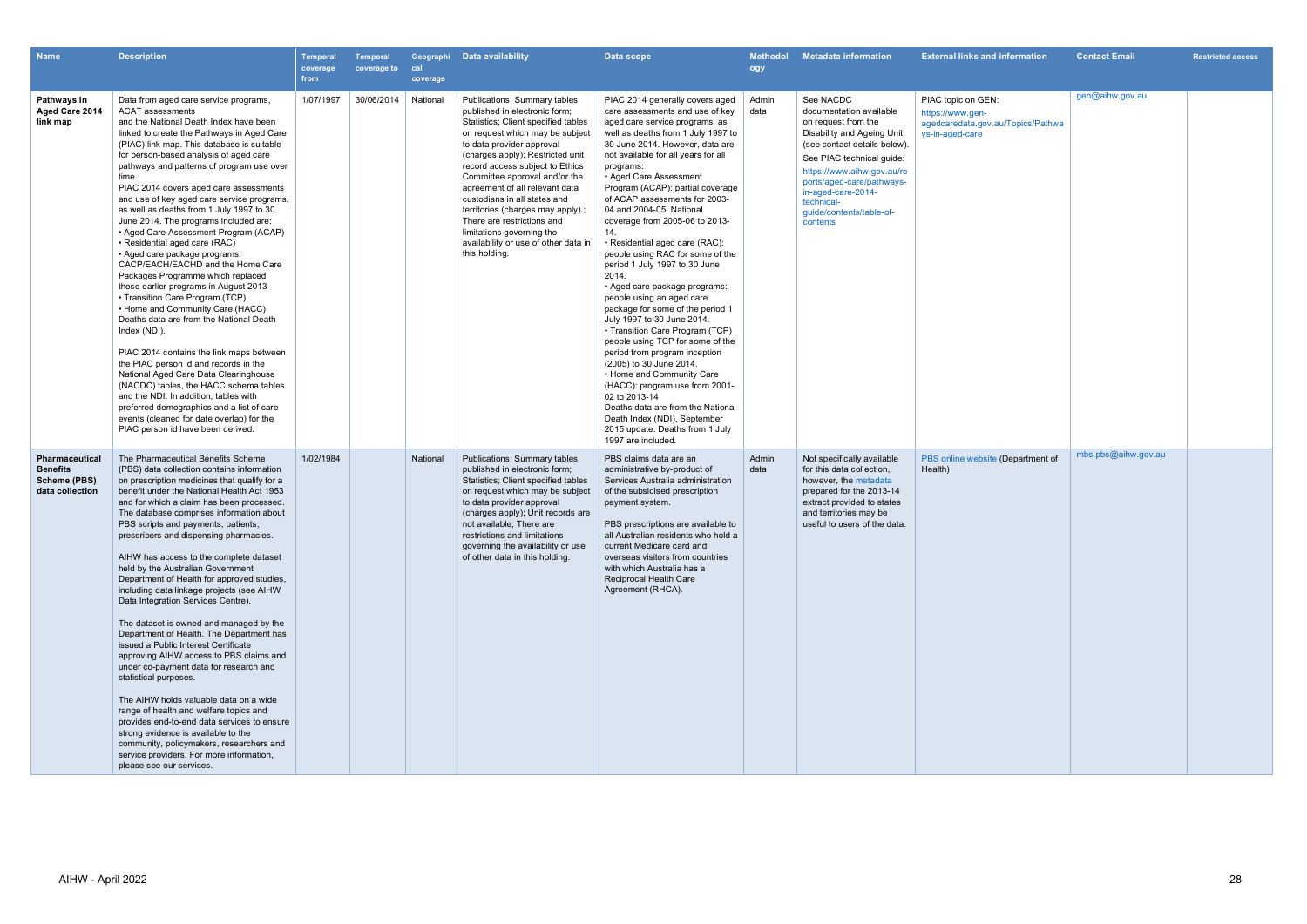| <b>Name</b>                                                                                       | <b>Description</b>                                                                                                                                                                                                                                                                                                                                                                                                                                                                                                                                                                                                                                                                                                                                                                                                                      | <b>Temporal</b><br>coverage<br>from | <b>Temporal</b><br>coverage to | cal<br>coverage                    | Geographi Data availability                                                                                                                                                                                                                                                                                                                                                                                                                                                                                    | Data scope                                                                                                                                                                                                                                                                                                                                                                                                                                                                                                                                                 | <b>Methodol</b><br>ogy | <b>Metadata information</b>                                                                                                                                        | <b>External links and information</b>                                                                                                                                                                                         | <b>Contact Email</b>                 | <b>Restricted access</b> |
|---------------------------------------------------------------------------------------------------|-----------------------------------------------------------------------------------------------------------------------------------------------------------------------------------------------------------------------------------------------------------------------------------------------------------------------------------------------------------------------------------------------------------------------------------------------------------------------------------------------------------------------------------------------------------------------------------------------------------------------------------------------------------------------------------------------------------------------------------------------------------------------------------------------------------------------------------------|-------------------------------------|--------------------------------|------------------------------------|----------------------------------------------------------------------------------------------------------------------------------------------------------------------------------------------------------------------------------------------------------------------------------------------------------------------------------------------------------------------------------------------------------------------------------------------------------------------------------------------------------------|------------------------------------------------------------------------------------------------------------------------------------------------------------------------------------------------------------------------------------------------------------------------------------------------------------------------------------------------------------------------------------------------------------------------------------------------------------------------------------------------------------------------------------------------------------|------------------------|--------------------------------------------------------------------------------------------------------------------------------------------------------------------|-------------------------------------------------------------------------------------------------------------------------------------------------------------------------------------------------------------------------------|--------------------------------------|--------------------------|
| <b>Practice</b><br>Incentive<br><b>Program Quality</b><br>Improvement<br><b>Eligible Data Set</b> | The PIP Eligible Data Set is comprised of<br>data extracted on specified quality<br>Improvement Measures from participating<br>general practices' clinical information<br>systems. The de-identified data is analysed<br>at both regional and national levels to<br>inform broader public health policy,<br>planning and service delivery.<br>The PIP Eligible Data Set supports the<br>implementation, management and ongoing<br>development of the PIP QI Incentive. The<br>PIP Eligible Data demonstrates general<br>practice improvement in quality of care and<br>patient outcomes across key health priority<br>areas. It also informs regional health<br>planning and service delivery, and national<br>health policy.                                                                                                           | 1/07/2020                           |                                | National;<br>Other                 | Publications; Summary tables<br>published in electronic form;<br>Statistics; Client specified tables<br>on request which may be subject<br>to data provider approval<br>(charges apply); Unit records are<br>not available; There are<br>restrictions and limitations<br>governing the availability or use<br>of other data in this holding.                                                                                                                                                                   | The PIP Eligible Data Set only<br>includes the specified<br>Improvement Measures de-<br>identified data set provided by a<br>general practice as part of their<br>participation in the PIP QI<br>Incentive payment. Any other data<br>shared by a general practice with<br>a third party is outside the scope<br>of this Framework. The 10 PIP<br><b>Quality Improvement Measures</b><br>are listed in the Detailed<br><b>Description Section.</b>                                                                                                         | Admin<br>data          | <b>METeOR Certificate</b><br>Number - 05/2020                                                                                                                      | Department of Health   PIP QI<br>Incentive guidance                                                                                                                                                                           | conan.liu@aihw.gov.au                |                          |
| <b>Prisoner Health</b>                                                                            | The National Prisoner Health Data<br>Collection (NPHDC) is held by the AIHW.<br>The collection has been held in 2009, 2010.<br>2012, 2015 and 2018. The 2021 collection<br>was delayed due to COVID-19 related<br>restrictions, and will instead be held in<br>2022. The scope includes various data<br>items concerning prison entrants and prison<br>discharges over a two-week period, clinic<br>attendances, medications administered and<br>some general information about prisons and<br>their operations.                                                                                                                                                                                                                                                                                                                        | 1/01/2009                           | 31/12/2018                     | National:<br>National<br>and State | <b>Publications: Summary tables</b><br>published in electronic form;<br>Client specified tables on request<br>which may be subject to data<br>provider approval (charges<br>apply); Restricted unit record<br>access subject to Ethics<br>Committee approval and/or the<br>agreement of all relevant data<br>custodians in all states and<br>territories (charges may apply).                                                                                                                                  | Australian public and private<br>prisons in participating<br>jurisdictions.                                                                                                                                                                                                                                                                                                                                                                                                                                                                                | Survey                 | <b>METeOR</b> links:<br>http://meteor.aihw.gov.au/c<br>ontent/index.phtml/itemId/6<br>43458<br>http://meteor.aihw.gov.au/c<br>ontent/index.phtml/itemId/4<br>82311 | https://www.aihw.gov.au/reports-<br>statistics/population-<br>groups/prisoners/overview<br>http://meteor.aihw.gov.au/content/in<br>dex.phtml/itemId/643458<br>http://meteor.aihw.gov.au/content/in<br>dex.phtml/itemId/482311 | prisoner.health@aihw.gov.<br>au      |                          |
| <b>Private Hospital</b><br>Data Bureau<br>(PHDB) data<br>collection                               | The PHDB data collection is a legislated<br>data collection of de-identified information<br>for all separations in private hospitals and<br>day facilities. The data is collected and<br>then submitted to the Department of Health.                                                                                                                                                                                                                                                                                                                                                                                                                                                                                                                                                                                                    | 1/07/2010                           | 30/06/2018                     | National<br>and State              | Restricted unit record access<br>subject to Ethics Committee<br>approval and/or the agreement of<br>all relevant data custodians in all<br>states and territories (charges<br>may apply).                                                                                                                                                                                                                                                                                                                      | The PHDB data collection<br>contains de-identified information<br>on all private hospital separations,<br>including patient demographics,<br>hospital episode, clinical<br>information and hospital charges<br>for all patients in private hospitals<br>and day facilities.                                                                                                                                                                                                                                                                                | Admin<br>data          | PHDB data specifications                                                                                                                                           |                                                                                                                                                                                                                               | HospitalDataInternet@aih<br>w.gov.au | Yes                      |
| <b>Private Rent</b><br>Assistance data<br>(PRA) collection                                        | The PRA data collection captures<br>information about the recipients of PRA and<br>instances of PRA assistance.<br>PRA is administered by each state/territory<br>housing authority and provides a range of<br>financial assistance to enable eligible<br>households to access and maintain<br>accommodation in the private rental market.<br>Since 1997-98, the AIHW has compiled<br>PRA data from states and territories<br>annually. The data help to describe the<br>performance of the current National<br>Housing and Homelessness Agreement<br>and the former National Affordable Housing<br>Agreement and Commonwealth-State<br>Housing Agreement.<br>The data collection has evolved over time.<br>including changes to data collection scope,<br>procedures, data items collected and<br>underlying definitions and concepts. |                                     | 1/07/1997 30/06/2021 National  | and State                          | <b>Publications; Summary tables</b><br>published in electronic form;<br>Statistics; Client specified tables<br>on request which may be subject<br>to data provider approval<br>(charges apply); Restricted unit<br>record access subject to Ethics<br>Committee approval and/or the<br>agreement of all relevant data<br>custodians in all states and<br>territories (charges may apply).;<br>There are restrictions and<br>limitations governing the<br>availability or use of other data in<br>this holding. | Relates to the provision of<br>financial assistance to enable<br>households to access and<br>maintain accommodation in the<br>private rental market.<br>Includes: bond loans, rental<br>grants, rental subsidies, relocation<br>expenses and other assistance<br>grants.<br>Excludes:<br>• non-financial assistance, for<br>example, tenancy support<br>services and tenancy guarantees<br>• any expense incurred in<br>providing assistance to a<br>household that is not the value of<br>the financial assistance received<br>directly by the household. | Admin<br>data          | <b>Private Rent Assistance</b><br><b>Data Set Specification</b><br><b>Private Rent Assistance</b><br><b>Data Quality Statement</b>                                 | Housing assistance in Australia<br><b>Australia's welfare</b>                                                                                                                                                                 | housing@aihw.gov.au                  |                          |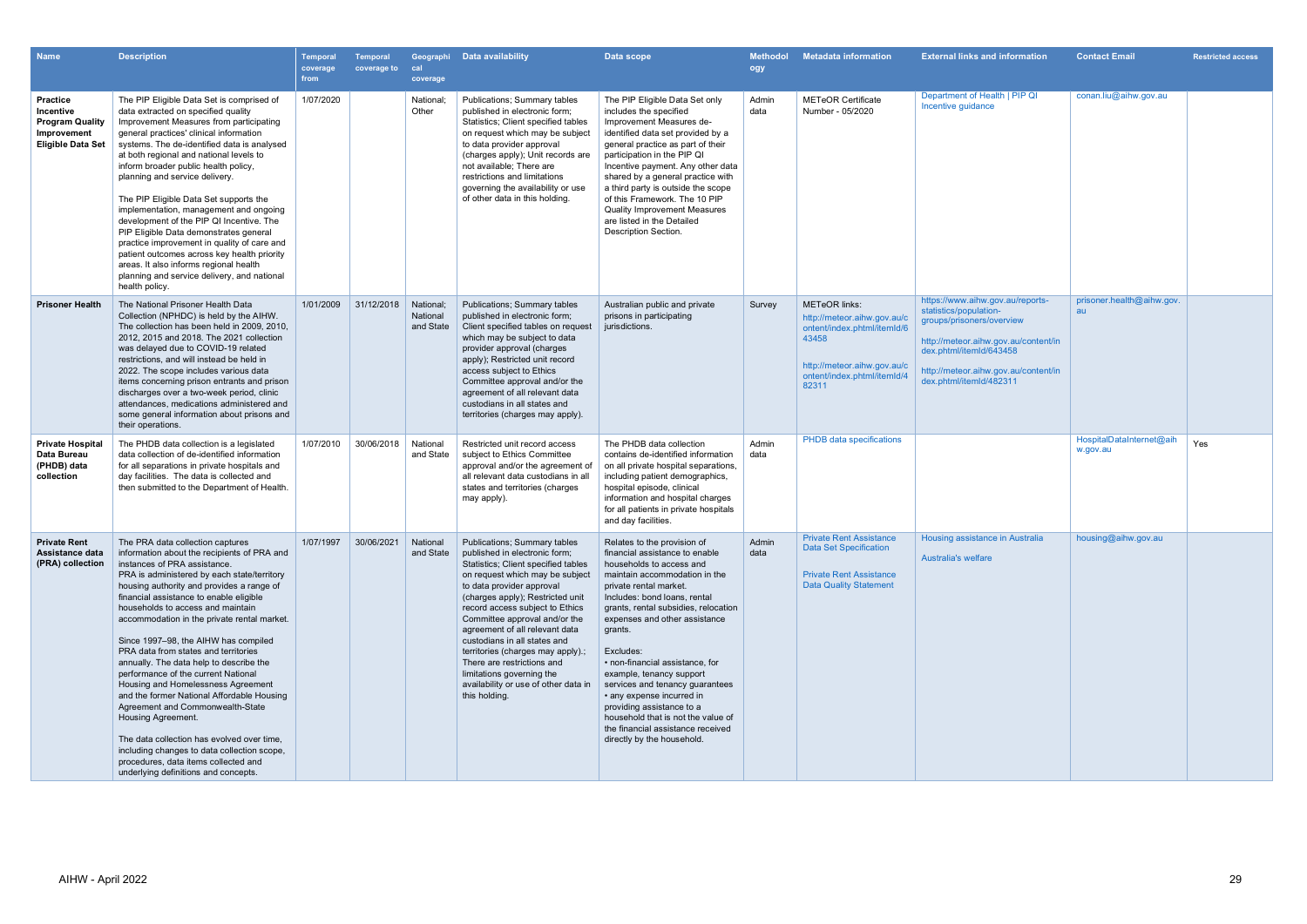| <b>Name</b>                                          | <b>Description</b>                                                                                                                                                                                                                   | Temporal<br>coverage<br>from | Temporal<br>coverage to | cal<br>coverage                    | Geographi Data availability                                                                                                                                                                                                                                                                                                                           | Data scope                                                                                                                                                                                                                                                                                                                                                                                                                                                                                                                                                                                                                                                                                                                                                                                                                                                                                                                                                                                                                                                                                                                                                                                                                                           | <b>Methodol</b><br>ogy | <b>Metadata information</b>                             | <b>External links and information</b>                                                                                                                                                                                                                                                                                                                             | <b>Contact Email</b> | <b>Restricted access</b> |
|------------------------------------------------------|--------------------------------------------------------------------------------------------------------------------------------------------------------------------------------------------------------------------------------------|------------------------------|-------------------------|------------------------------------|-------------------------------------------------------------------------------------------------------------------------------------------------------------------------------------------------------------------------------------------------------------------------------------------------------------------------------------------------------|------------------------------------------------------------------------------------------------------------------------------------------------------------------------------------------------------------------------------------------------------------------------------------------------------------------------------------------------------------------------------------------------------------------------------------------------------------------------------------------------------------------------------------------------------------------------------------------------------------------------------------------------------------------------------------------------------------------------------------------------------------------------------------------------------------------------------------------------------------------------------------------------------------------------------------------------------------------------------------------------------------------------------------------------------------------------------------------------------------------------------------------------------------------------------------------------------------------------------------------------------|------------------------|---------------------------------------------------------|-------------------------------------------------------------------------------------------------------------------------------------------------------------------------------------------------------------------------------------------------------------------------------------------------------------------------------------------------------------------|----------------------|--------------------------|
| <b>Public dental</b><br>waiting times<br><b>NMDS</b> | The PDWT NMDS enables reporting on the<br>length of time that patients wait for public<br>dental care in Australia, and the<br>characteristics of patients who receive care<br>or who were listed for care in a reference<br>period. | 1/07/2013                    | 30/06/2020              | National;<br>National<br>and State | Summary tables published in<br>electronic form; Client specified<br>tables on request which may be<br>subject to data provider approval<br>(charges apply); Restricted unit<br>record access subject to Ethics<br>Committee approval and/or the<br>agreement of all relevant data<br>custodians in all states and<br>territories (charges may apply). | The scope of the data collection is<br>all people eligible for their state or<br>territory public dental scheme,<br>who were aged 18 years or over<br>when they were placed on a<br>general or prosthetic public<br>dentistry waiting list for the<br>purpose of receiving treatment.<br>The data collection includes:<br>•all people specified above with a<br>listing date for dental care within<br>the collection period<br>•all people specified above with a<br>date of offer of dental care within<br>the collection period<br>•all people specified above with a<br>date of first dental visit within the<br>collection period.<br>The data collection excludes:<br>•people who access their local<br>public dental clinic but pay full<br>price and are not eligible for their<br>state or territory's public dental<br>service<br>•people who are treated under<br>jurisdictional priority client<br>schemes (which can be the<br>majority of clients treated in some<br>jurisdictions).<br>•treatments which do not result in<br>removal from a waiting list, such<br>as:<br>- relief of pain that does not<br>satisfy other dental treatment<br>needs<br>- emergency treatment that does<br>not satisfy other dental treatment<br>needs. | Admin<br>data          | <b>Public Dental Waiting</b><br>Times data source entry | A discussion of public dental waiting<br>times information in Australia: 2013-<br>14 to 2016-17<br>The AIHW publishes PDWT NMDS<br>data in its Oral health and dental<br>care in Australia publication.<br>Data are also published in the<br>Report on government services<br>series:<br>https://www.pc.gov.au/research/ong<br>oing/report-on-government-services | dental@aihw.gov.au   |                          |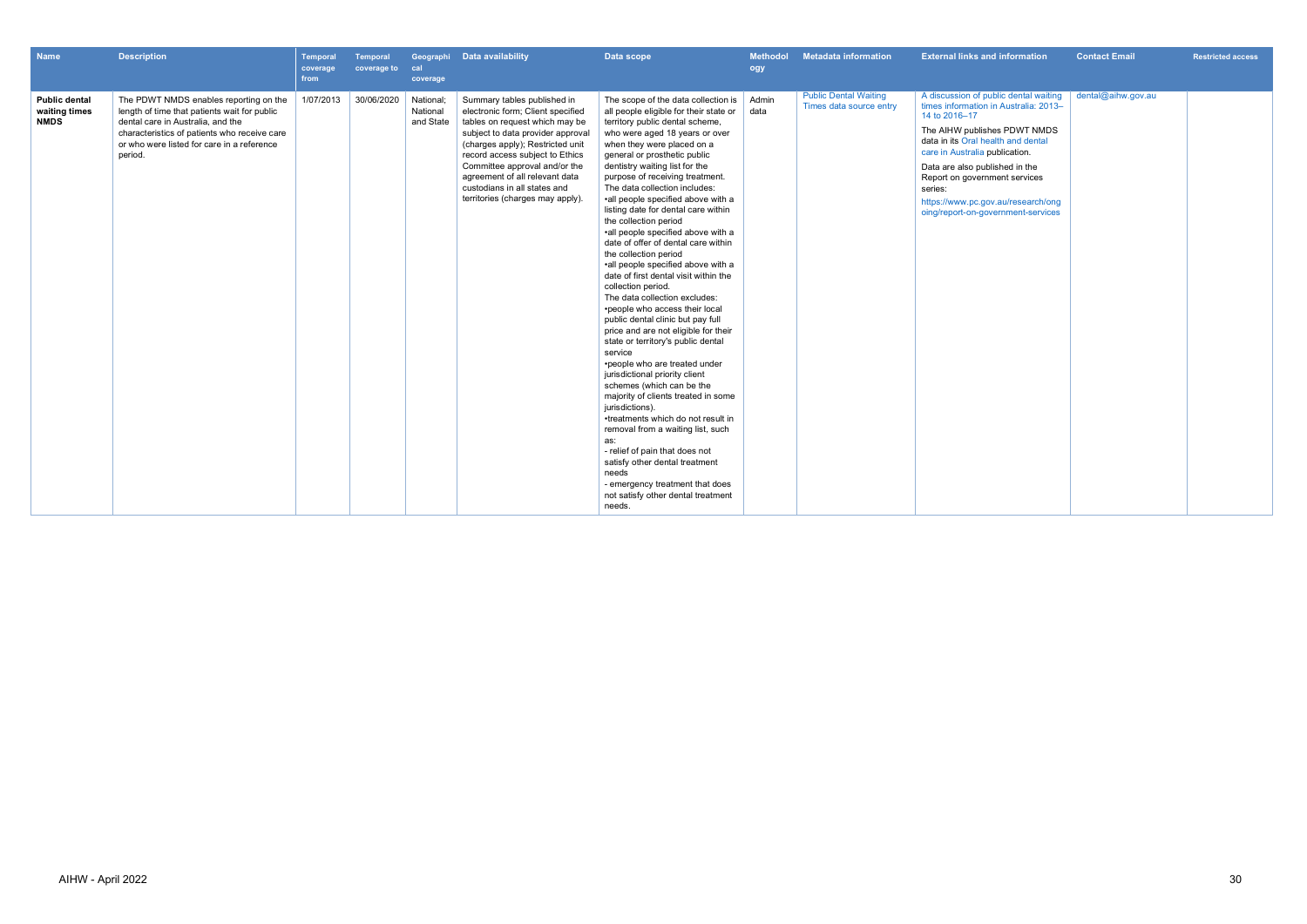| <b>Name</b>                                                                                                                   | <b>Description</b>                                                                                                                                                                                                                                                                                                                                                                                                                                                                                                                                                                                                                                                                                                                                                                                  | <b>Temporal</b><br>coverage<br>from | <b>Temporal</b><br>coverage to | cal<br>coverage       | Geographi Data availability                                                                                                                                                                                                                                                                                                                                                                                                                                                                             | Data scope                                                                                                                                                                                                                                                                                                                                                                                                                                                                                                                                                                                                                                                                                                                                                                                                                                                                                                                                               | <b>Methodol</b><br>ogy   | <b>Metadata information</b>                                                                                                                     | <b>External links and information</b>                                                          | <b>Contact Email</b>                 | <b>Restricted access</b> |
|-------------------------------------------------------------------------------------------------------------------------------|-----------------------------------------------------------------------------------------------------------------------------------------------------------------------------------------------------------------------------------------------------------------------------------------------------------------------------------------------------------------------------------------------------------------------------------------------------------------------------------------------------------------------------------------------------------------------------------------------------------------------------------------------------------------------------------------------------------------------------------------------------------------------------------------------------|-------------------------------------|--------------------------------|-----------------------|---------------------------------------------------------------------------------------------------------------------------------------------------------------------------------------------------------------------------------------------------------------------------------------------------------------------------------------------------------------------------------------------------------------------------------------------------------------------------------------------------------|----------------------------------------------------------------------------------------------------------------------------------------------------------------------------------------------------------------------------------------------------------------------------------------------------------------------------------------------------------------------------------------------------------------------------------------------------------------------------------------------------------------------------------------------------------------------------------------------------------------------------------------------------------------------------------------------------------------------------------------------------------------------------------------------------------------------------------------------------------------------------------------------------------------------------------------------------------|--------------------------|-------------------------------------------------------------------------------------------------------------------------------------------------|------------------------------------------------------------------------------------------------|--------------------------------------|--------------------------|
| <b>Public Housing</b><br>(PH) and State<br>Owned and<br>Managed<br>Indigenous<br><b>Housing</b><br>(SOMIH) data<br>collection | The PH and SOMIH data collection<br>captures information about PH and SOMIH<br>dwellings and the tenants assisted.<br>Public housing encompasses the publicly<br>owned or leased dwellings funded and<br>administered by state and territory<br>governments. State owned and managed<br>Indigenous housing is administered by state<br>and territory governments and is specifically<br>targeted to Indigenous households (a<br>household with at least 1 Indigenous<br>member). Currently SOMIH operates in<br>New South Wales, Queensland, South<br>Australia, Tasmania and the Northern<br>Territory.<br>The PH and SOMIH data collection has<br>evolved over time. Changes have occurred<br>to the data collection scope, procedures,<br>data items and underlying definitions and<br>concepts. | 1/07/1995                           | 30/06/2021                     | National<br>and State | Publications; Summary tables<br>published in electronic form:<br>Statistics; Client specified tables<br>on request which may be subject<br>to data provider approval<br>(charges apply); Restricted unit<br>record access subject to Ethics<br>Committee approval and/or the<br>agreement of all relevant data<br>custodians in all states and<br>territories (charges may apply).;<br>There are restrictions and<br>limitations governing the<br>availability or use of other data in<br>this holding. | Includes information about PH<br>and SOMIH dwellings and<br>households residing in PH and<br>SOMIH dwellings where the<br>dwelling is:<br>• owned by the housing authority<br>• leased from the private sector or<br>other housing program areas and<br>used for provision of PH and<br>SOMIH programs.<br>Excludes information about PH<br>and SOMIH dwellings and<br>households residing in PH and<br>SOMIH dwellings where the<br>dwelling is:<br>• owned by the state/territory<br>housing authority but leased to<br>other program areas, such as<br>community housing or crisis and<br>emergency accommodation<br>programs,<br>• no longer under the<br>administration of the state/territory<br>housing authority at 30 June<br>(including dwellings demolished,<br>sold or disposed of), and<br>• not yet available to the<br>state/territory housing authority at<br>30 June, (for example, those<br>under construction or being<br>purchased). | Admin<br>data            | PH & SOMIH Data Set<br>Specification<br><b>Public Housing Data</b><br><b>Quality Statement</b><br><b>SOMIH Data Quality</b><br><b>Statement</b> | Housing assistance in Australia<br>Report on government services<br><b>Australia's welfare</b> | housing@aihw.gov.au                  |                          |
| <b>Quality in</b><br>Australian<br><b>Health Care</b><br><b>Study (QAHCS)</b><br>Reanalysed<br>Database                       | QAHCS comprised a review of medical<br>records of over 14,000 admissions in<br>Australian hospitals in 1992, and estimation<br>of the proportion of hospital separations<br>associated with adverse events. For the<br>purposes of the study, an adverse event<br>was defined as an unintended injury or<br>complication which results in disability,<br>death or prolonged hospital stay, and is<br>caused by health care management (rather<br>than the patient's disease). Data on each<br>adverse event identified in the review is<br>contained in the database including<br>information on the nature of the harm<br>experienced by the patient and its<br>consequences, and information on the<br>circumstances in which the harm occurred.                                                  | 1/01/1992                           | 31/12/1992                     | NSW; SA               | Restricted unit record access<br>subject to Ethics Committee<br>approval and/or the agreement of<br>all relevant data custodians in all<br>states and territories (charges<br>may apply).                                                                                                                                                                                                                                                                                                               | QAHCS involved review of<br>hospital medical records for<br>14,179 admissions to 28 hospitals<br>in New South Wales and South<br>Australia in 1992.                                                                                                                                                                                                                                                                                                                                                                                                                                                                                                                                                                                                                                                                                                                                                                                                      | Admin<br>data;<br>Survey |                                                                                                                                                 |                                                                                                | HospitalDataInternet@aih<br>w.gov.au | Yes                      |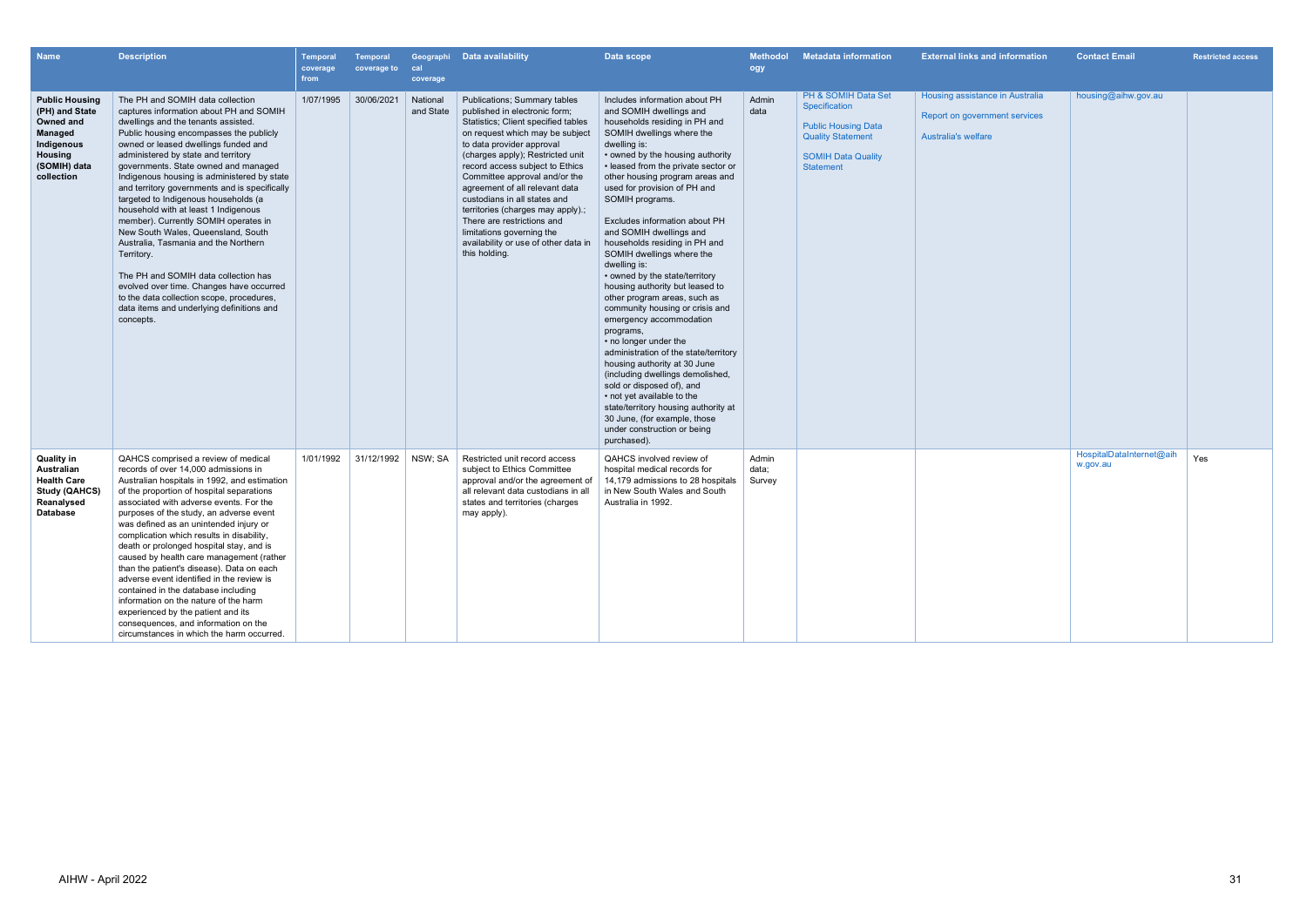| <b>Name</b>                                                                    | <b>Description</b>                                                                                                                                                                                                                                                                                                                                                                                                                                                                                                                                                   | Temporal<br>coverage<br>from | <b>Temporal</b><br>coverage to | cal<br>coverage       | Geographi Data availability                                                                                                                                                                                                                                                                                        | Data scope                                                                                                                                                                                                                                                                                                                                                                                                                                                                                                                                                                                                                                                                                                                                                                                                                                                                                   | <b>Methodol</b><br>ogy     | <b>Metadata information</b>                                                                                                  | <b>External links and information</b>                                                                                                                                                                          | <b>Contact Email</b> | <b>Restricted access</b> |
|--------------------------------------------------------------------------------|----------------------------------------------------------------------------------------------------------------------------------------------------------------------------------------------------------------------------------------------------------------------------------------------------------------------------------------------------------------------------------------------------------------------------------------------------------------------------------------------------------------------------------------------------------------------|------------------------------|--------------------------------|-----------------------|--------------------------------------------------------------------------------------------------------------------------------------------------------------------------------------------------------------------------------------------------------------------------------------------------------------------|----------------------------------------------------------------------------------------------------------------------------------------------------------------------------------------------------------------------------------------------------------------------------------------------------------------------------------------------------------------------------------------------------------------------------------------------------------------------------------------------------------------------------------------------------------------------------------------------------------------------------------------------------------------------------------------------------------------------------------------------------------------------------------------------------------------------------------------------------------------------------------------------|----------------------------|------------------------------------------------------------------------------------------------------------------------------|----------------------------------------------------------------------------------------------------------------------------------------------------------------------------------------------------------------|----------------------|--------------------------|
| Radiotherapy<br>waiting times<br><b>DSS pilot</b><br>collection 2013-<br>15    | The main purpose of the Radiotherapy<br>waiting times data set specification (RWT<br>DSS) is to describe the information that<br>must be collected to calculate the waiting<br>times for the following time period in the<br>treatment pathway for radiotherapy services<br>in Australia:<br>The time between the patient's ready-for-<br>care date and the date of the first<br>megavoltage external beam radiotherapy<br>treatment.                                                                                                                                | 1/07/2013                    | 30/06/2015                     | National<br>and State | Publications; Client specified<br>tables on request which may be<br>subject to data provider approval<br>(charges apply); Restricted unit<br>record access subject to Ethics<br>Committee approval and/or the<br>agreement of all relevant data<br>custodians in all states and<br>territories (charges may apply) | Establishments in scope are<br>those healthcare establishments<br>that provide megavoltage external<br>beam radiotherapy treatment (in-<br>scope radiotherapy treatment).<br>Both public and private<br>establishments are in scope.<br>While it is mandatory for public<br>establishments to report data to<br>the collection, private providers<br>are also encouraged to<br>participate.<br>The scope is not limited by patient<br>diagnosis: it includes people with<br>cancer (notifiable and non-<br>notifiable) and people who do not<br>have cancer.<br>People in scope are those who<br>started a course of radiotherapy<br>treatment within the reference<br>period.<br>For public establishments, all in-<br>scope activity should be reported,<br>including services provided by<br>specialists operating under right<br>of private practice arrangements.                       | Admin<br>data              | Radiotherapy waiting times<br>DSS 2013-15:<br>http://meteor.aihw.gov.au/c<br>ontent/index.phtml/itemId/5<br>17220            | http://www.aihw.gov.au/publication-<br>detail/?id=60129553437<br>http://www.aihw.gov.au/publication-<br>detail/?id=60129557385                                                                                 | hpis@aihw.gov.au     |                          |
| Radiotherapy<br>waiting times<br>National<br><b>Minimum Data</b><br><b>Set</b> | The National Radiotherapy Waiting Times<br>Database is a collation of records related to<br>courses of radiotherapy that began in a<br>reference period. The data collected<br>includes administrative details, patient<br>demographic characteristics and some<br>clinical information. The database was<br>primarily designed to enable reporting of<br>waiting times for radiotherapy services<br>which are calculated as the time between<br>the patient's ready-for-care date and the<br>date of the first megavoltage external beam<br>radiotherapy treatment. | 1/07/2015                    | 30/06/2019                     | National<br>and State | Publications; Client specified<br>tables on request which may be<br>subject to data provider approval<br>(charges apply); Restricted unit<br>record access subject to Ethics<br>Committee approval and/or the<br>agreement of all relevant data<br>custodians in all states and<br>territories (charges may apply) | Establishments in scope are<br>those healthcare establishments<br>that provide megavoltage external<br>beam radiotherapy treatment (in-<br>scope radiotherapy treatment).<br>Both public and private<br>establishments are in scope.<br>While it is mandatory for public<br>establishments to report data to<br>the national minimum data set<br>(NMDS), private providers are<br>also encouraged to participate.<br>The scope is not limited by patient<br>diagnosis: it includes people with<br>cancer (notifiable and non-<br>notifiable) and people who do not<br>have cancer.<br>People in scope are those who<br>started a course of radiotherapy<br>treatment within the reference<br>period.<br>For public establishments, all in-<br>scope activity should be reported,<br>including services provided by<br>specialists operating under right<br>of private practice arrangements. | Admin<br>data;<br>Official | Data source with links to all<br>NMDS, DSS, and DQS:<br>https://meteor.aihw.gov.au/<br>content/index.phtml/itemId/<br>598445 | https://www.aihw.gov.au/reports/can<br>cer/radiotherapy-in-australia-2017-<br>18/contents/introduction<br>https://www.aihw.gov.au/reports/hos<br>pitals/radiotherapy-in-australia-2016-<br>17/contents/summary | hpis@aihw.gov.au     |                          |
| <b>Residential</b><br><b>Aged Care</b>                                         | This database contains administrative by<br>product data for the residential aged care<br>since the Aged Care System Reforms of<br>1997. This is the source of data on<br>residential aged care that is published in<br>the AIHW Aged Care Statistics series. The<br>data base consists of a selection of files<br>from the DoHA warehouse - ACCMIS (Aged<br>and Community Care Management<br>Information System).<br>From 2013, this collection is effectively<br>inactive, as relevant data are included in the<br>National Aged Care Data Clearinghouse.          | 30/06/199                    | 30/06/2012 National            |                       | Publications; Data cubes;<br>Summary tables published in<br>electronic form; Statistics; Client<br>specified tables on request which<br>may be subject to data provider<br>approval (charges apply)                                                                                                                | All residents in residential aged<br>care at the 1997 change and new<br>admissions since then. The<br>payment system from which the<br>data is derived was developed<br>from the Nursing home payment<br>system. Consequently, a fuller<br>history of clients with nursing<br>home exposure is available but in<br>general pre reform hostel detail is<br>not available through ACCMIS.                                                                                                                                                                                                                                                                                                                                                                                                                                                                                                      | Admin<br>data;<br>Official | Available on request                                                                                                         | https://www.gen-<br>agedcaredata.gov.au/about.aspx                                                                                                                                                             | gen@aihw.gov.au      | Yes                      |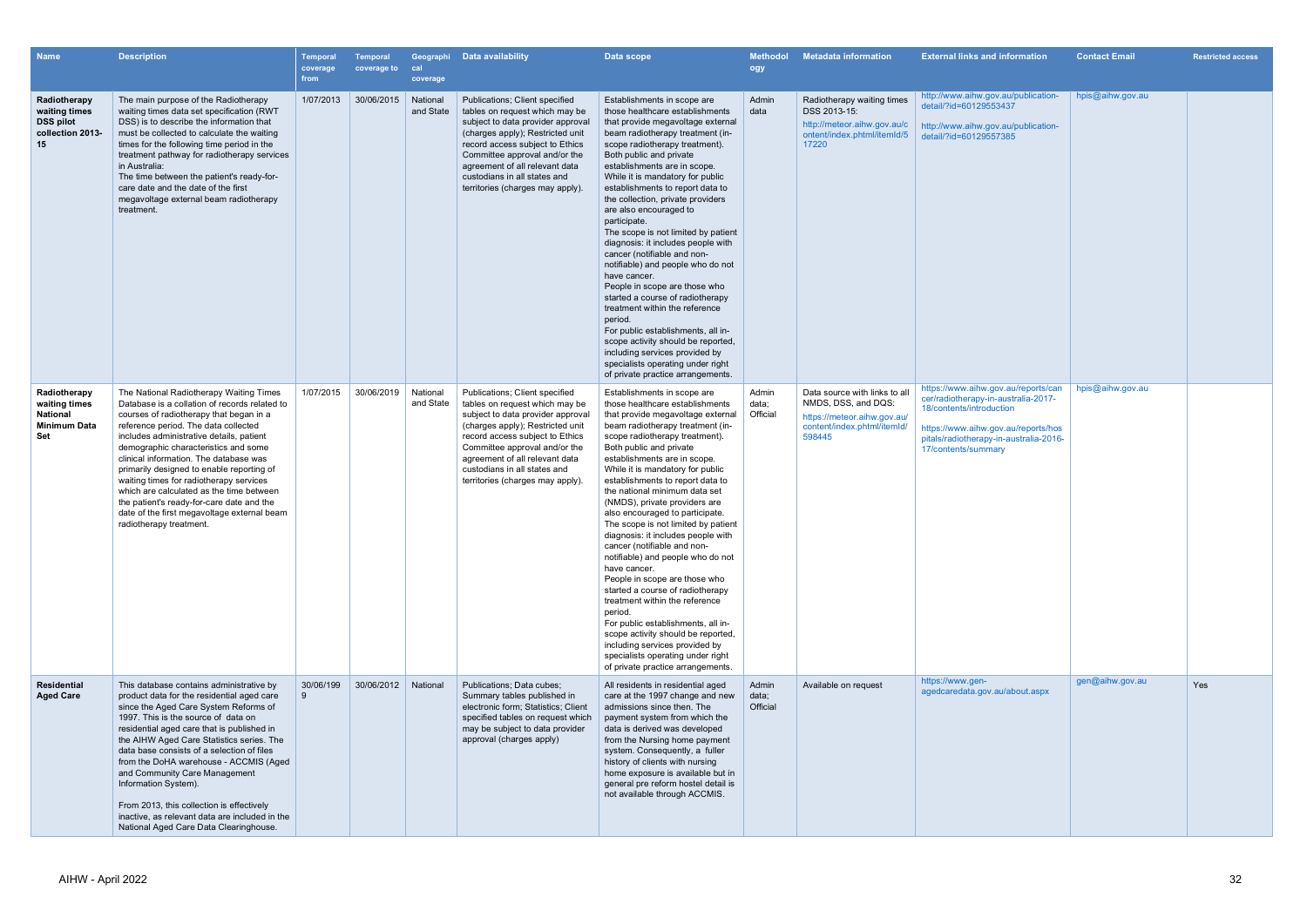| <b>Name</b>                                                                                | <b>Description</b>                                                                                                                                                                                                                                                                                                                                                                                                                                                                                                                                                                                                                                                                                        | Temporal<br>coverage<br>from | Temporal<br>coverage to | cal<br>coverage       | Geographi Data availability                                                                                                                                                                                                                                                                                                                                                                                                                                                                             | Data scope                                                                                                                                                                                                                                                                                                                                                                                                                                                                                                                                                                                                                                                                                                                                                                                                                                                                              | <b>Methodol</b><br>ogy | <b>Metadata information</b>                                                                                                                                                                                                                        | <b>External links and information</b>                                                                      | <b>Contact Email</b>                 | <b>Restricted access</b> |
|--------------------------------------------------------------------------------------------|-----------------------------------------------------------------------------------------------------------------------------------------------------------------------------------------------------------------------------------------------------------------------------------------------------------------------------------------------------------------------------------------------------------------------------------------------------------------------------------------------------------------------------------------------------------------------------------------------------------------------------------------------------------------------------------------------------------|------------------------------|-------------------------|-----------------------|---------------------------------------------------------------------------------------------------------------------------------------------------------------------------------------------------------------------------------------------------------------------------------------------------------------------------------------------------------------------------------------------------------------------------------------------------------------------------------------------------------|-----------------------------------------------------------------------------------------------------------------------------------------------------------------------------------------------------------------------------------------------------------------------------------------------------------------------------------------------------------------------------------------------------------------------------------------------------------------------------------------------------------------------------------------------------------------------------------------------------------------------------------------------------------------------------------------------------------------------------------------------------------------------------------------------------------------------------------------------------------------------------------------|------------------------|----------------------------------------------------------------------------------------------------------------------------------------------------------------------------------------------------------------------------------------------------|------------------------------------------------------------------------------------------------------------|--------------------------------------|--------------------------|
| <b>Risk Factor</b><br>Prevalence<br><b>Survey Data</b><br>Collection                       | There were three Risk Factor Prevalence<br>Surveys (RFPS) run in 1980, 1983 and<br>1989. These surveys gathered information<br>about the prevalence of heart disease risk<br>factors in adult Australians living in State<br>and Territory capital cities. The surveys<br>gathered self-reported health and<br>demographic information, measured height,<br>weight and blood pressure and collected<br>blood samples for analysis. In all three<br>surveys the blood samples were tested for<br>total cholesterol, HDL cholesterol and<br>triglyceride levels. For the 1989 survey<br>additional analysis of the blood samples<br>was carried out to test blood iron, ferritin<br>and transferrin levels. | 1/05/1980                    | 1/06/1989               | National              | Publications: There are<br>restrictions and limitations<br>governing the availability or use<br>of other data in this holding.                                                                                                                                                                                                                                                                                                                                                                          | For the 1980 and 1983 survey<br>participants were adults aged 25-<br>64 years randomly selected from<br>the electoral roll and recruited<br>from defined catchment areas in<br>the 6 State capitals. Canberra and<br>Darwin were excluded.<br>For the 1989 survey participants<br>were adults aged 20-69 years<br>recruited from defined catchment<br>areas in the 6 State capitals, as<br>well as Canberra and Darwin.                                                                                                                                                                                                                                                                                                                                                                                                                                                                 | Survey                 |                                                                                                                                                                                                                                                    | Australian Data Archive data<br>holding:<br>https://www.ada.edu.au/ada/00122                               | healthpreventiondata@aih<br>w.gov.au | Yes                      |
| <b>Specialist</b><br><b>Homelessness</b><br><b>Services</b><br><b>Collection</b><br>(SHSC) | The SHSC collects information about<br>people who are referred to, or seek<br>assistance from, specialist homelessness<br>services (SHS) agencies. These services<br>collect the data on an ongoing basis and<br>are responsible for submitting the data to<br>the AIHW on a monthly basis.<br>There are two parts to the SHSC $-$ a Client<br>collection and an Unassisted Persons<br>collection.<br>• The Client collection captures information<br>on adults and children who receive a<br>service from an SHS agency.<br>• The Unassisted Person collection is used<br>to gain information about adults and<br>children whose request for service is not<br>able to be met by an SHS agency.          | 1/07/2011                    |                         | National<br>and State | Publications: Data cubes:<br>Summary tables published in<br>electronic form; Client specified<br>tables on request which may be<br>subject to data provider approval<br>(charges apply); Restricted unit<br>record access subject to Ethics<br>Committee approval and/or the<br>agreement of all relevant data<br>custodians in all states and<br>territories (charges may apply).;<br>There are restrictions and<br>limitations governing the<br>availability or use of other data in<br>this holding. | Client collection - The base unit is<br>a person who presents to an SHS<br>agency requesting services. A<br>person becomes a 'client' once<br>they receive a service(s). A<br>'support period' is the period of<br>time a client receives assistance<br>from a SHS agency. It relates to<br>the provision of a service and/or<br>supported accommodation.<br>During a support period, a range<br>of services additional to supported<br>accommodation can be provided.<br>Detail on types of services<br>provided is also available.<br>Unassisted persons collection -<br>Comprises information on the<br>number of instances where a<br>person received no immediate<br>services from a SHS agency.<br>Details of all agencies<br>participating in the SHSC are on<br>the Specialist Homelessness<br>Establishment Database file.<br>Information is submitted to the<br>AIHW monthly. | Admin<br>data          | <b>Specialist Homelessness</b><br><b>Services Collection NMDS</b><br>2019<br><b>Specialist Homelessness</b><br>Services Collection, 2020-<br><b>21 DQS</b><br><b>Specialist Homelessness</b><br><b>Services Collection training</b><br>& resources | <b>Specialist Homelessness Services</b><br>reports<br>Report on government services<br>Australia's welfare | homelessnessdata@aihw.<br>gov.au     |                          |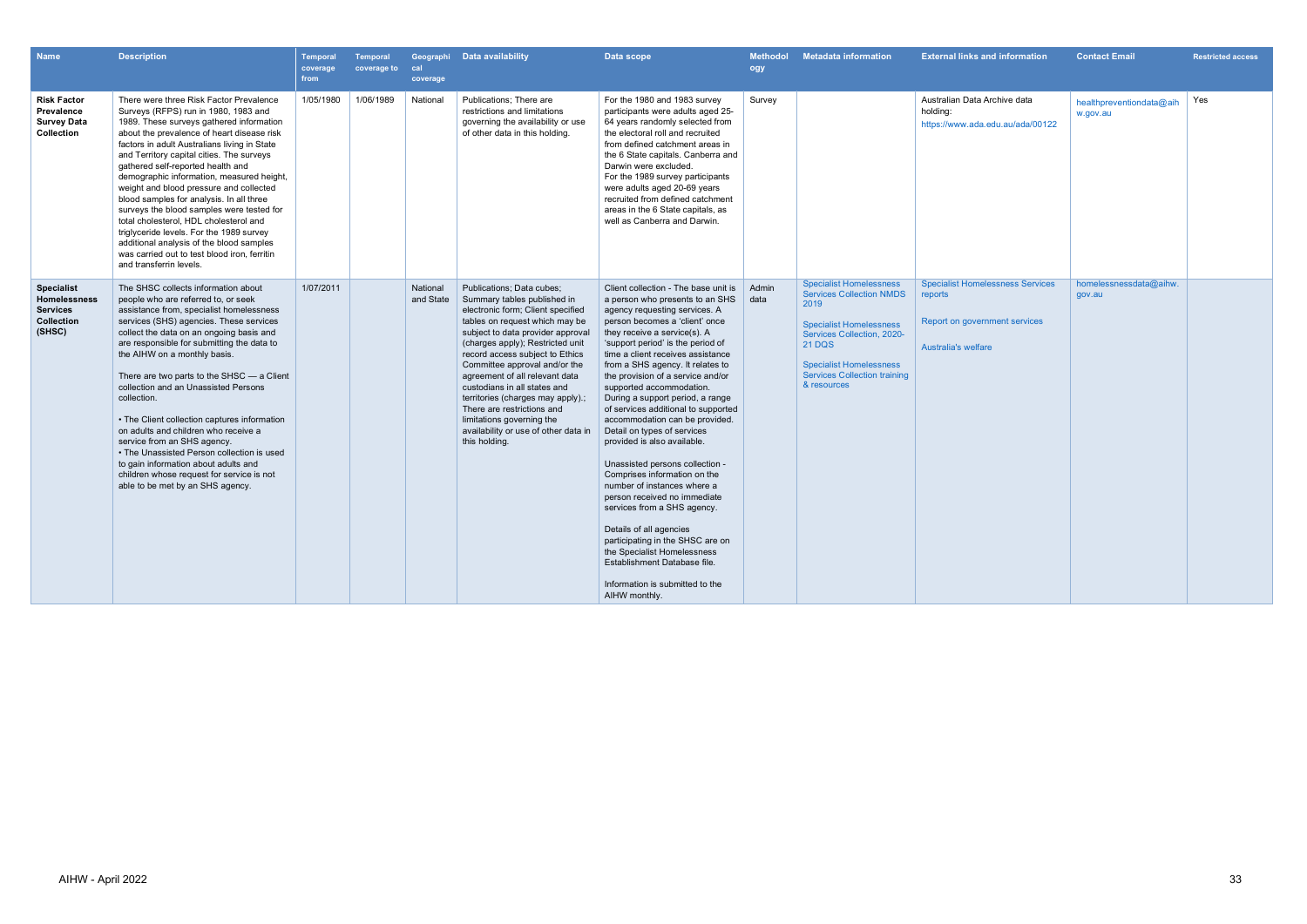| orts | homelessnessdata@aihw. |  |
|------|------------------------|--|
|      | gov.au                 |  |
|      |                        |  |
|      |                        |  |
|      |                        |  |
|      |                        |  |
|      |                        |  |
|      |                        |  |
|      |                        |  |
|      |                        |  |
|      |                        |  |
|      |                        |  |
|      |                        |  |
|      |                        |  |
|      |                        |  |
|      |                        |  |
|      |                        |  |
|      |                        |  |
|      |                        |  |
|      |                        |  |
|      |                        |  |
|      |                        |  |
|      |                        |  |
|      |                        |  |
|      |                        |  |
|      |                        |  |
|      |                        |  |
|      |                        |  |
|      |                        |  |
|      |                        |  |
|      |                        |  |
|      |                        |  |
|      |                        |  |
|      |                        |  |
|      |                        |  |
|      |                        |  |
|      |                        |  |
|      |                        |  |
|      |                        |  |
|      |                        |  |
|      |                        |  |
|      |                        |  |
|      |                        |  |
|      |                        |  |
|      |                        |  |
|      |                        |  |
|      |                        |  |
|      |                        |  |
|      |                        |  |
|      |                        |  |
|      |                        |  |
|      |                        |  |
|      |                        |  |
|      |                        |  |
|      |                        |  |
|      |                        |  |
|      |                        |  |
|      |                        |  |
|      |                        |  |
|      |                        |  |
|      |                        |  |
|      |                        |  |
|      |                        |  |
|      |                        |  |
|      |                        |  |
|      |                        |  |
|      |                        |  |
|      |                        |  |
|      |                        |  |
|      |                        |  |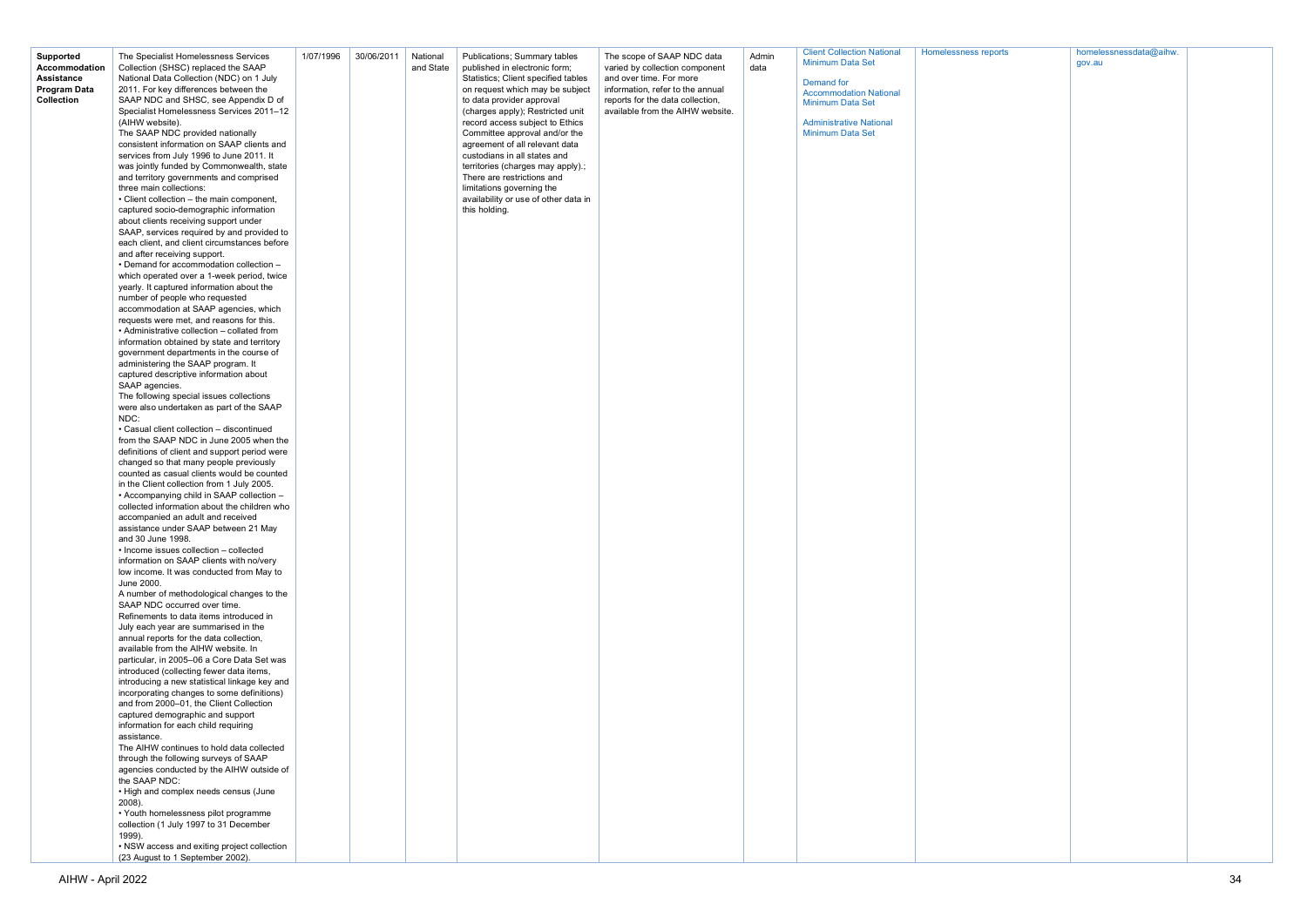| <b>Name</b>                                                                                                                  | <b>Description</b>                                                                                                                                                                                                                                                                                                                                                                                                                                          | <b>Temporal</b><br>coverage<br>from | <b>Temporal</b><br>coverage to | cal<br>coverage       | Geographi Data availability                                                                                                                                                                                                                                                                                         | Data scope                                                                                                                   | <b>Methodol</b><br>ogy | <b>Metadata information</b>                                                                                                                                                                                            | <b>External links and information</b>                                                                                                                | <b>Contact Email</b> | <b>Restricted access</b> |
|------------------------------------------------------------------------------------------------------------------------------|-------------------------------------------------------------------------------------------------------------------------------------------------------------------------------------------------------------------------------------------------------------------------------------------------------------------------------------------------------------------------------------------------------------------------------------------------------------|-------------------------------------|--------------------------------|-----------------------|---------------------------------------------------------------------------------------------------------------------------------------------------------------------------------------------------------------------------------------------------------------------------------------------------------------------|------------------------------------------------------------------------------------------------------------------------------|------------------------|------------------------------------------------------------------------------------------------------------------------------------------------------------------------------------------------------------------------|------------------------------------------------------------------------------------------------------------------------------------------------------|----------------------|--------------------------|
|                                                                                                                              | Access to SAAP data collected outside of<br>the SAAP NDC is restricted.                                                                                                                                                                                                                                                                                                                                                                                     |                                     |                                |                       |                                                                                                                                                                                                                                                                                                                     |                                                                                                                              |                        |                                                                                                                                                                                                                        |                                                                                                                                                      |                      |                          |
| The third<br>Vietnam<br><b>Veterans</b><br>mortality study<br>and cancer<br>incidence in<br>Vietnam<br><b>Veterans study</b> | This project investigated cancer and<br>mortality outcomes for Vietnam Veterans.<br>The project created a 2002 update of the<br>Vietnam Era Nominal Roll held at AIHW.<br>The project also drew on the Vietnam<br>Veterans Nominal Roll held at DVA.<br>AIHW linked information from the Roll to the<br>National Cancer Statistics Clearing House<br>to obtain information on cancer prevalence,<br>and to the NDI to obtain cause of death<br>information. | 1/01/1972                           | 30/06/2008                     | National              | Publications; There are<br>restrictions and limitations<br>governing the availability or use<br>of other data in this holding.                                                                                                                                                                                      |                                                                                                                              | Official               | Please see the following<br>resources for metadata:<br>Study reports:<br>https://www.dva.gov.au/do<br>cuments-and-<br>publications/mortality-and-<br>cancer-incidence-<br>australian-vietnam-<br>veterans-studies-2005 |                                                                                                                                                      | vhw@aihw.gov.au      | Yes                      |
| <b>Total incidence</b><br>of end-stage<br>kidney disease<br>(ESKD)                                                           | Monitoring of the total incidence of ESKD in<br>Australia, by linking ANZDATA registry data<br>with the AIHW National Death Index to<br>count cases treated and not-treated with<br>kidney replacement therapy (KRT).                                                                                                                                                                                                                                       | 1/01/1997                           | 31/12/2013                     | National<br>and State | Publications; Client specified<br>tables on request which may be<br>subject to data provider approval<br>(charges apply); Unit records are<br>not available                                                                                                                                                         | Patients with ESKD who are<br>treated and not-treated with KRT.<br>Demographic and causes of<br>death information available. | Admin<br>data          | First draft of data dictionary<br>completed.                                                                                                                                                                           | Indigenous Health Performance<br><b>Indicators</b><br><b>Australian Health Performance</b><br><b>Framework Indicators</b>                            | ckd@aihw.gov.au      | Yes                      |
| Vietnam<br><b>Children's</b><br><b>Register/Family</b><br><b>Study</b>                                                       | This data collection relates to the Vietnam<br>Family study roll and the Children of<br>Vietnam Veterans' Mortality Study.                                                                                                                                                                                                                                                                                                                                  | 1/01/1980                           | 25/12/2008                     | National              | Publications; Client specified<br>tables on request which may be<br>subject to data provider approval<br>(charges apply); Restricted unit<br>record access subject to Ethics<br>Committee approval and/or the<br>agreement of all relevant data<br>custodians in all states and<br>territories (charges may apply). |                                                                                                                              | Survey                 |                                                                                                                                                                                                                        | Site with overview of study and links<br>to publications:<br>https://www.dva.gov.au/documents-<br>and-publications/vietnam-veterans-<br>family-study | vhw@aihw.gov.au      | Yes                      |